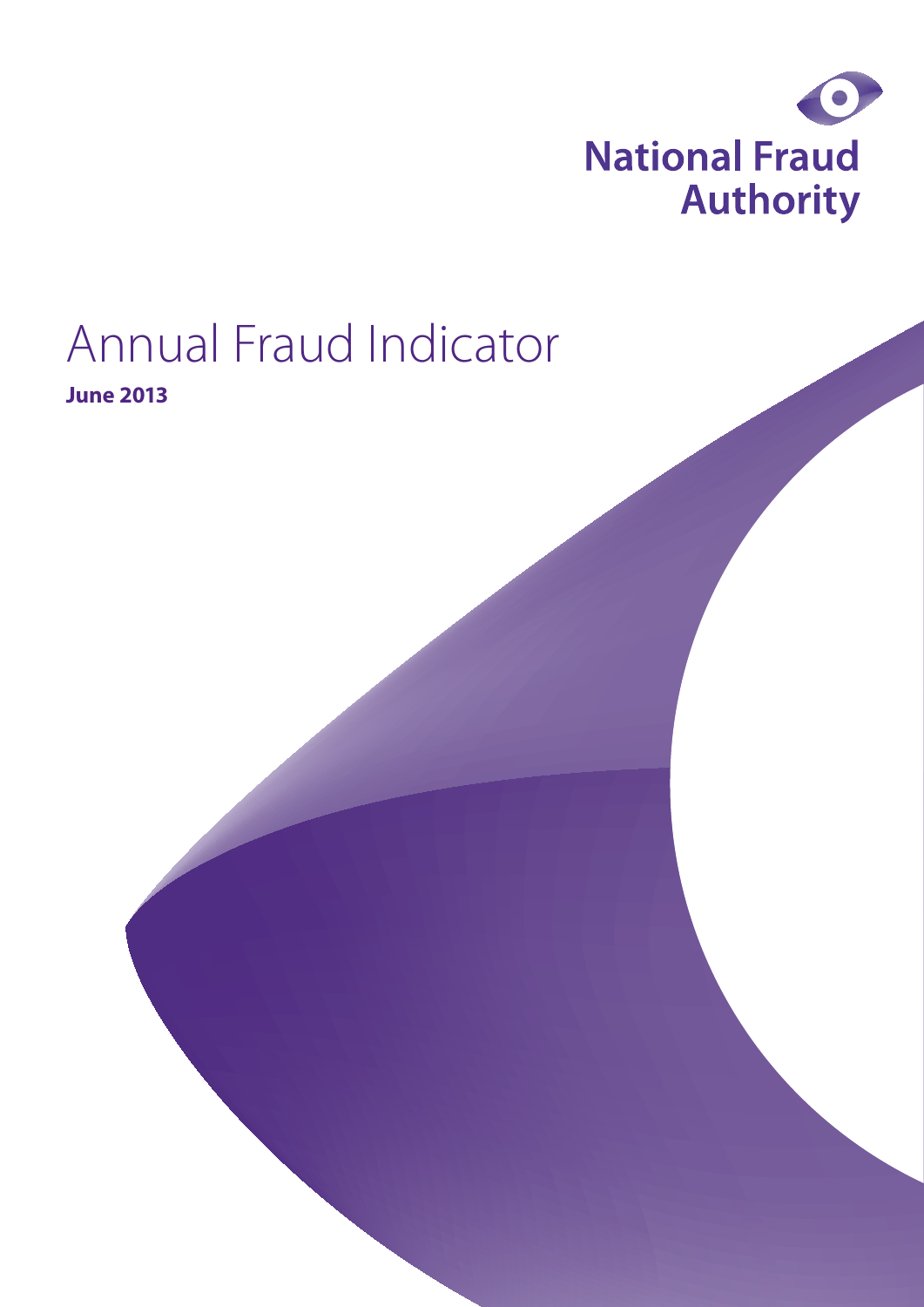## **Contents**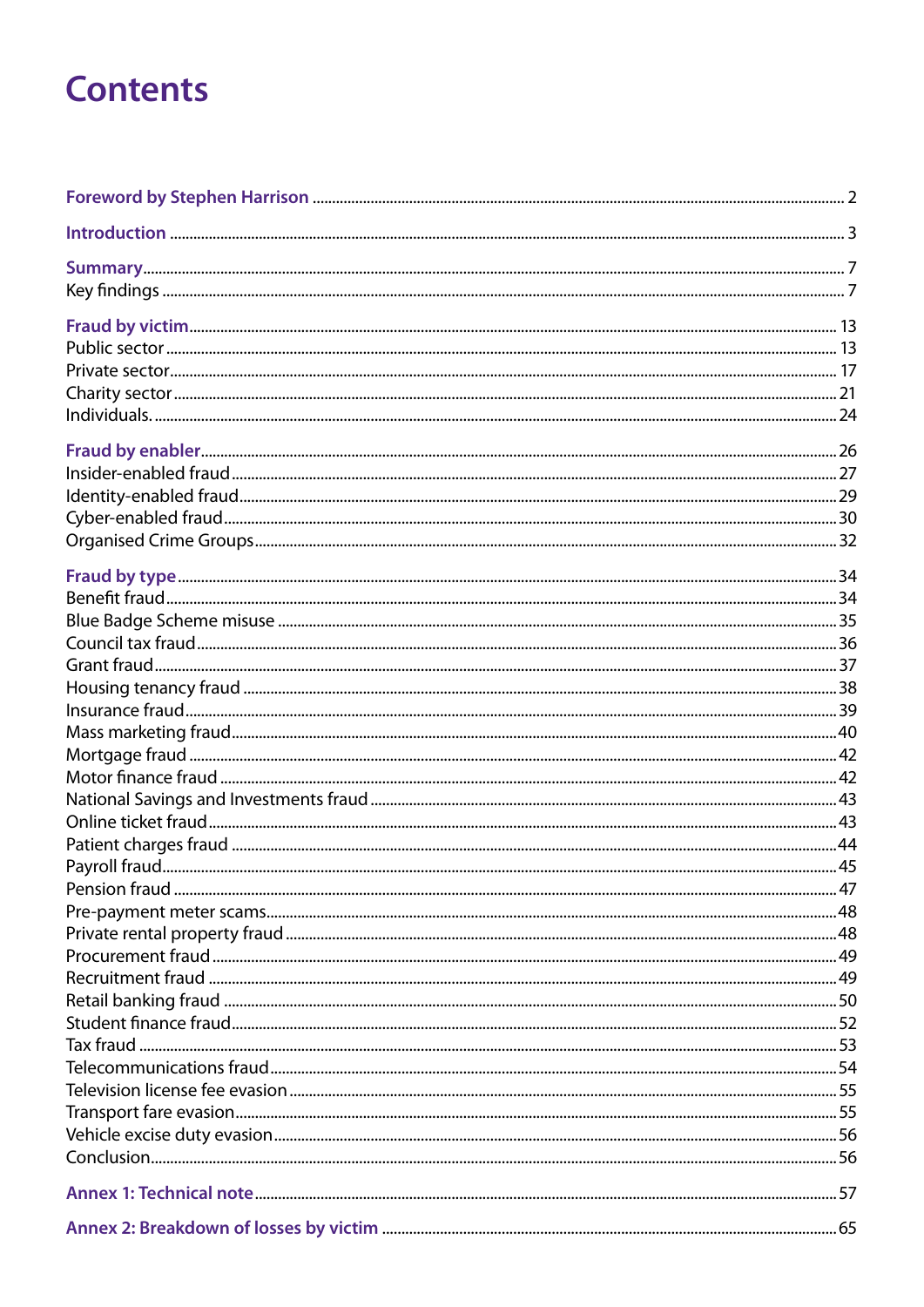## **Foreword Stephen Harrison, National Fraud Authority Chief Executive**

**I am extremely pleased to publish the Annual Fraud Indicator (AFI) 2013, which has an important role in raising awareness to ensure that individuals and organisations protect themselves against fraud, and report fraud when they fall victim.**



This year's AFI has put the loss to the UK economy from fraud at £52 billion. Individuals can experience financial loss which can also have a significant emotional cost,

especially for vulnerable victims. Private sector businesses suffer the highest levels of loss and can also suffer other impacts like reputational damage. Loss to smaller businesses can even put their future at risk. Defrauding the taxpayer, particularly in the current challenging circumstances, is unacceptable and takes resources away from providing front line services.

The AFI has developed year on year to provide the most robust estimates of fraud loss to date, whilst clearly highlighting the gaps in identified (measured or surveyed fraud) and hidden (or undetected) fraud. The AFI does not indicate whether fraud losses overall have increased or decreased. Rather it provides an indicative estimate of the potential scale of the problem nationally by drawing on a compendium of fraud loss estimates.

The AFI 2013 is different to previous AFIs in that it includes estimates of a greater number of fraud types. We have also improved the quality of these estimates in a number of areas. Learning from the responses to last year's questions, this includes asking more informed people of their views on their personal or sector's fraud losses. This has led to lower estimates of fraud loss in some areas, but an increase in the reliability of these estimates. This still significant loss to fraudsters is undoubtedly a very important part of targeting fraud prevention and enforcement work where it is most needed, and where it will have the greatest impact. However, there is still a need for better monitoring, and for organisations to measure fraud loss, as they measure losses due to other crimes.

I look forward to continuing to work with partners and stakeholders to prevent, disrupt and bring to justice the fraudsters who cause such harm to our society.

**Stephen Harrison**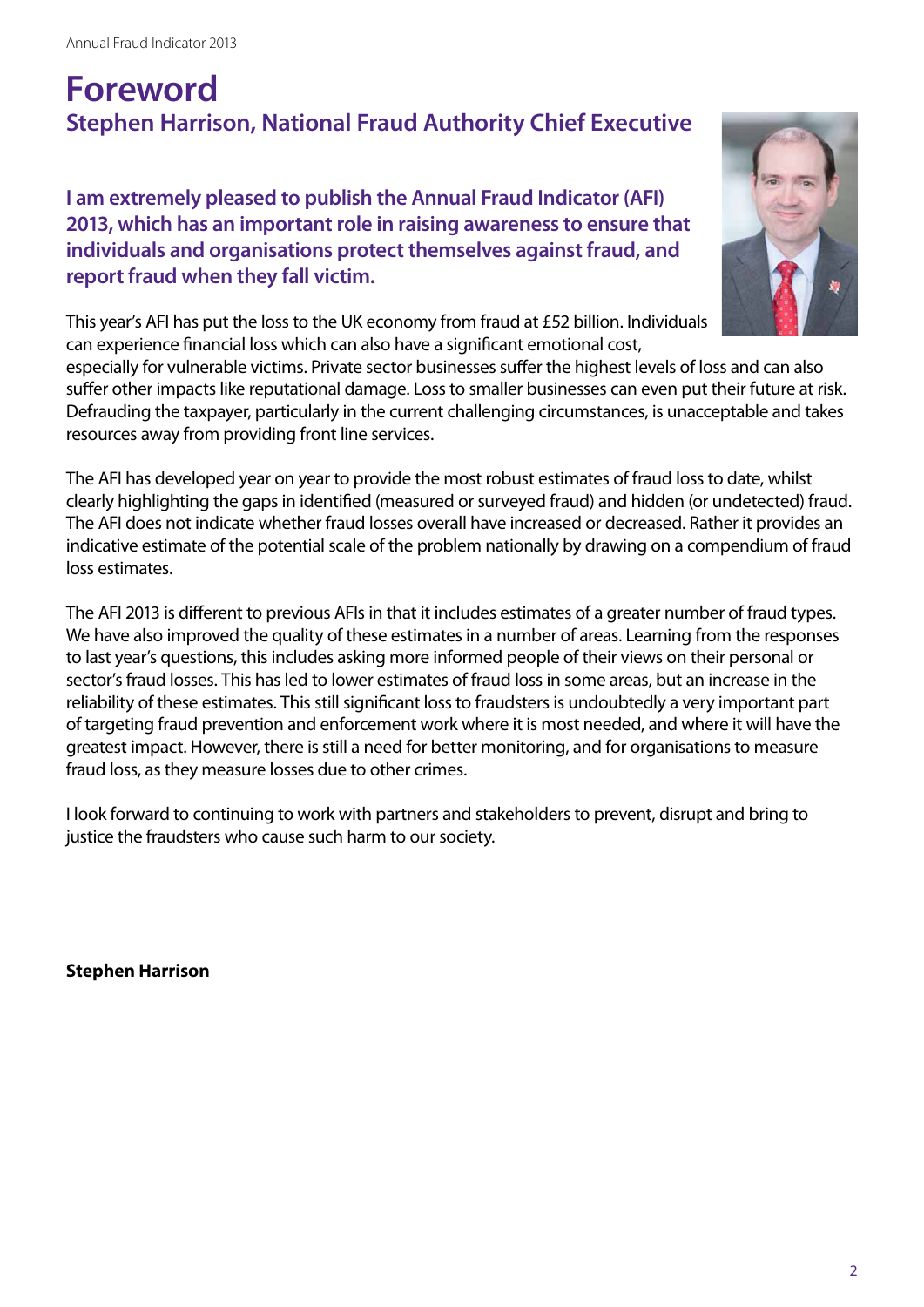## **Introduction**

The National Fraud Authority (NFA) works with the counter-fraud community to make fraud more difficult to commit in and against the UK. Words such as 'scam', 'con', 'swindle', 'bamboozle' and 'cheat' are sometimes used to describe fraud. The slang nature of these terms can often hide the seriousness of the crimes they represent. The effects of fraud can be extremely harmful and are not limited to depriving individuals and businesses of their money:

- for organisations, the impact can stretch from reputational damage to going out of business;
- in the public sector, which is currently in austerity, misappropriation of public funds makes things tougher for everyone and can affect public confidence;
- in the charity sector this would mean that funds are not reaching those that most need them and;
- the impact on individual victims including the most vulnerable within our society, will be financial and can also include social harms and trauma.

Fraudsters are incredibly inventive. They use a wide variety of means to target their victims and their single ambition is to deprive their victims of money without any concern for their well-being. Fraudsters may be part of serious organised criminal gangs that use the money to fund other crimes such as human trafficking and terrorism.

The Fraud Act 2006 provides legislation on the offence of fraud. It outlines a general offence of fraud and introduces three ways of committing it:

- fraud by false representation;
- fraud by failing to disclose information; and
- fraud by abuse of position.

#### In each case:

- the defendant's conduct must be dishonest;
- his/her intention must be to make a gain; or to cause a loss or the risk of a loss to another person;
- no gain or loss needs actually to have been made;
- the maximum sentence is ten years' imprisonment.

The NFA aims to highlight potential fraud losses, through the Annual Fraud Indicator (AFI), with a view to encourage the building of more resilience amongst business, charities, the public sector and by individuals.

The AFI 2013 is a compendium of fraud loss indicators drawn together to illustrate tentatively the possible scale, prevalence and cost of fraud. In line with the Fighting Fraud Together strategy, the AFI covers fraud against all types of victims in the UK.

There are large gaps in knowledge about fraud losses, and methods to measure fraud accurately across the spectrum are still developing. This is because fraud is a hidden crime. Fraud reported to the authorities is a small proportion of the fraud detected, which in turn is a fraction of the fraud that remains out of sight.

The NFA strives to reveal this hidden fraud by working with stakeholders across all sectors, collating and analysing secondary sources and conducting primary research in the form of surveys. The NFA seeks to estimate the full extent of fraud losses to a sector by extrapolating to potential victims the patterns identified in these sources. The AFI is therefore heavily reliant on the data collected and held by the NFA's partners and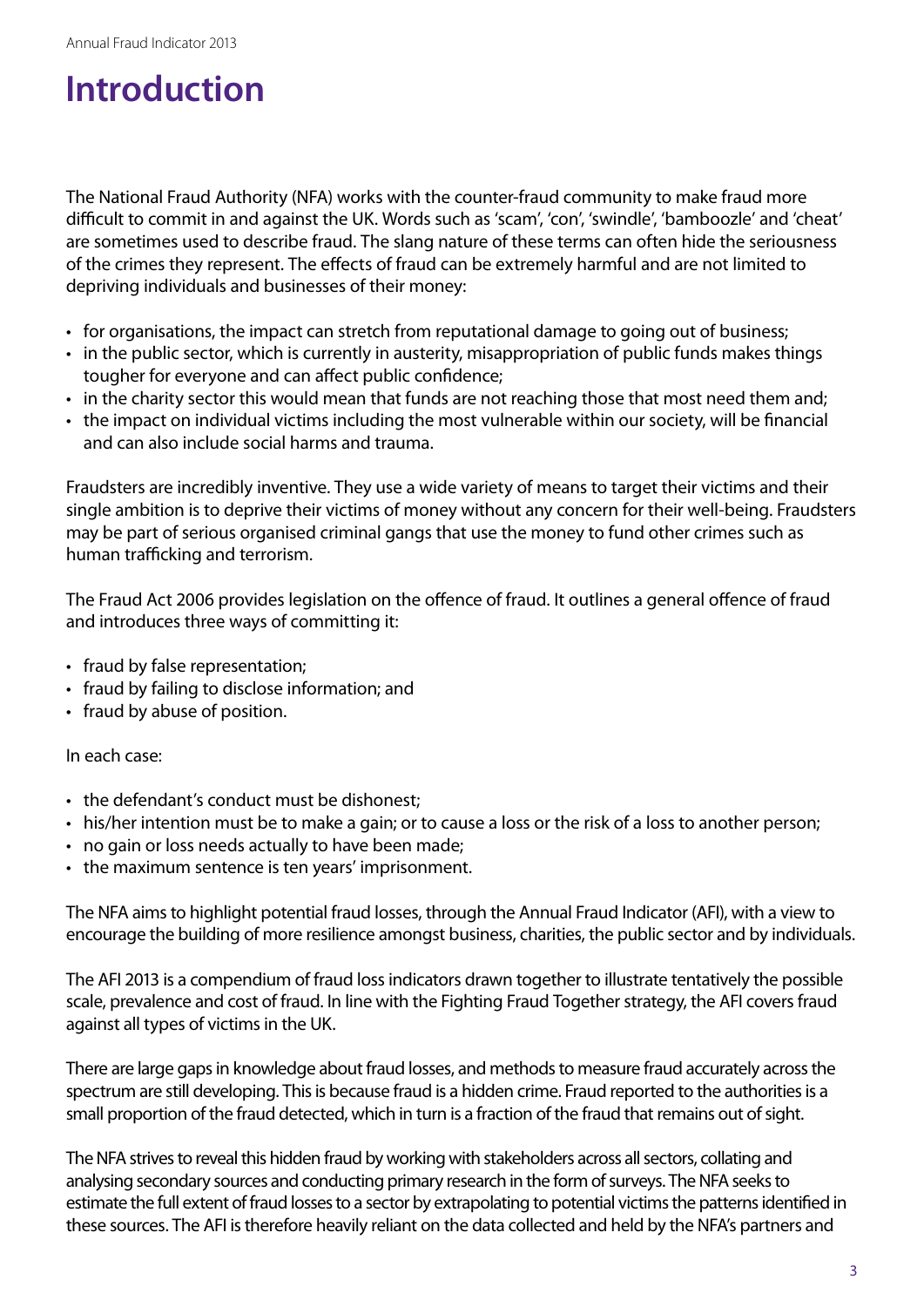stakeholders. The NFA is grateful for the contributions received for the AFI 2013. Due to the variety of figures available for inclusion in the AFI, not all the information contained within the AFI 2013 pertains to 2012. Estimates reflect the latest year for which figures are available, which in the present AFI ranges from 2006 to 2013. There are also still gaps in the data, which mean that the entire fraud spectrum is not captured.

The data estimates included in the AFI are also not necessarily comparable. In view of these factors, the AFI is not a set of crime statistics, but rather a best estimate of the possible size of the problem. Its purpose is to raise awareness and reveal the bigger hidden picture of loss to victims. Each iteration of the AFI replaces the last. Therefore, year on year comparison of fraud losses are not valid.

The NFA encourages organisations to review their own fraud risks, measure their fraud exposure and share the knowledge gained. A number of organisations in the public, private and charity sectors have well developed responses to managing their fraud risks. The AFI helps sectors that have yet to obtain similar levels of response by raising awareness of the scale of their likely exposure, as well as to develop effective solutions by 'tapping in' to the good practice developed in other sectors. **It encourages all to report experiences of fraud to Action Fraud, the national reporting centre for fraud and internet crime. Members of the public, businesses and charities can report to Action Fraud online at: <www.actionfraud.police.uk> or by telephone: 0300 123 2040.**

Action Fraud provides a central point of contact for information about fraud and financially motivated internet crime. Action Fraud is the primary contact point for reporting fraud and internet crime. Reporting to Action Fraud ensures that proper crime reporting procedures are followed. By capturing all fraud and internet crime intelligence in one place, the police can link seemingly unrelated crimes from around the country and identify organised criminal networks.

Once information received through Action Fraud has been assessed, the National Fraud Intelligence Bureau then sends to police forces or other agencies packages for investigation only where there is actionable intelligence or viable lines of inquiry available for the force to pursue.

This report is designed to be a reference document for readers to draw on the available knowledge that best suits their information needs. Each section starts with a working definition of the fraud victim, enabler or type, then provides information on the scale and context of the fraud, the methodology the NFA has used to determine its prevalence, and, where possible an estimate of the cost to the UK.

The composite estimate of the possible cost of fraud to the UK is built on the NFA's assessment of fraud by victim group. Due to overlaps and gaps when considering fraud by enabler or fraud by type, it is not appropriate for all the estimates examined in this document to be summed simply into a composite figure (see annex 2 for fraud by type estimates).

## **Methodology**

The methodology behind some estimates included in this report is more mature than that of other estimates. Over recent years, there have been a number of step changes in the research methodology applied to produce estimates. These mean that, year on year comparisons are not meaningful. Each iteration of the total estimate of fraud loss is an improvement, which replaces the previous figure and cannot sensibly be used to trend or draw conclusions on the 'growth' or 'decline' of fraud over time.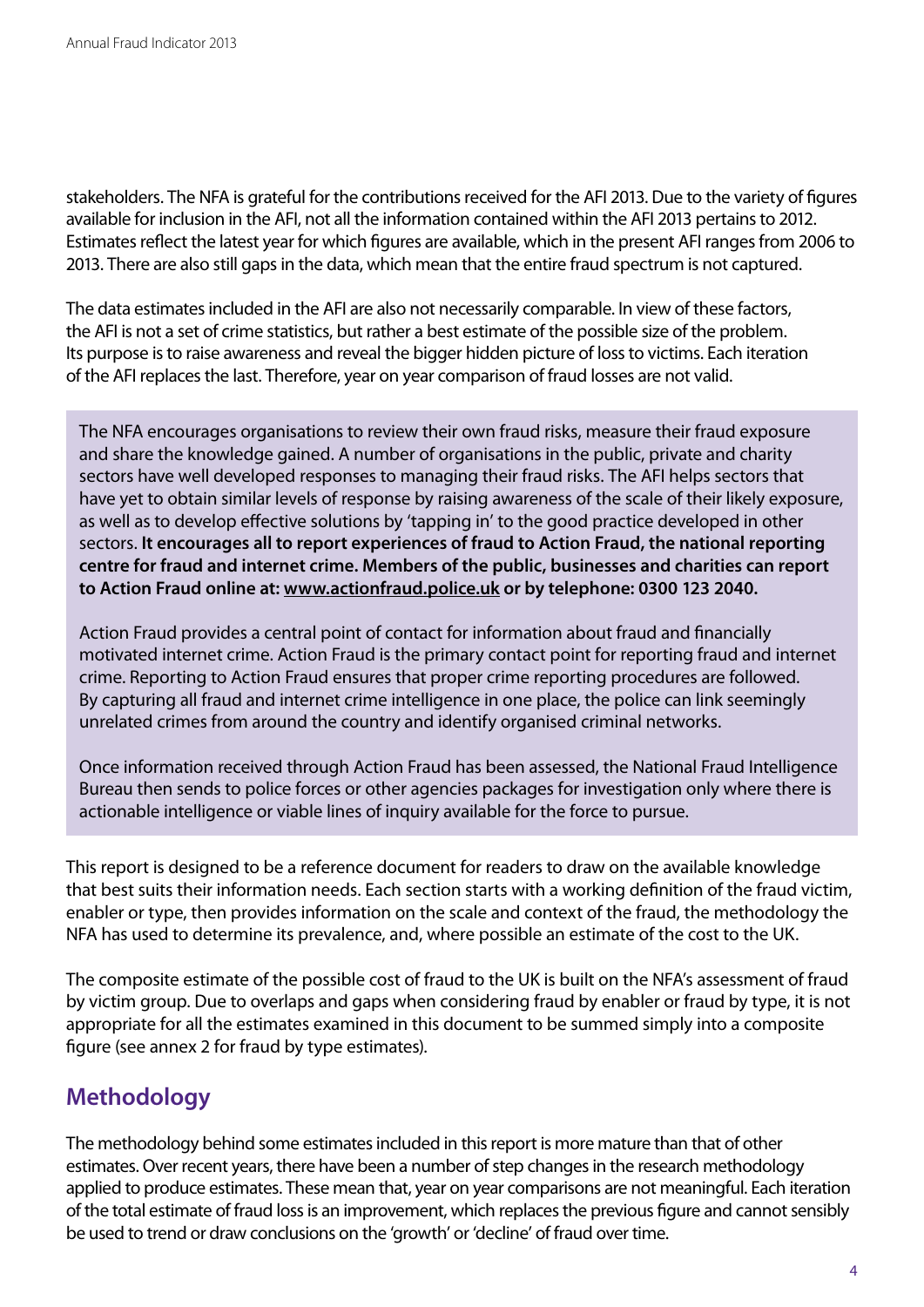A previously accepted estimate of fraud loss was published by the Association of Chief Police Officers (ACPO) in 2006<sup>1</sup>. The limited research was based on existing validated data drawn from private and public sector bodies and from survey research on individuals and corporations, a minimum figure for the direct costs of fraud was almost £13 billion.

At that time, good quality data was available only intermittently and not for many areas of fraud. In 2008 the Government created the NFA, which set up a fraud measurement and analysis unit to improve the way fraud loss is mapped in the UK.

The first AFI in 2010 revised the ACPO fraud loss estimate through further work to include areas of the economy not previously covered. Notably, top down estimates of identified fraud losses against industry groups in the private sector were included. This revision placed likely fraud losses at £30 billion per annum. The second AFI publication in 2011 sought to improve coverage with new estimates of loss, most notably in fraud against the charity sector, and estimated fraud losses at £38 billion per annum. The third AFI publication in 2012 represented a further step change to improve the comprehensiveness of the estimate and quantify hidden private sector fraud loss through a survey of UK businesses. Changing research methodology in this way was the primary driver behind the increase in the estimate of fraud loss against the UK to £73 billion per annum.

There are, however, some limitations to the approach of using surveys to estimate areas of unknown fraud loss. These include:

- the potential bias of organisations self selecting to participate;
- the level of response rates:
- issues of representativeness within the samples; and
- findings that are based on opinion rather than fact.

These limitations were noted in the AFI 2012.

As promised in the AFI 2012, the NFA has therefore worked to mitigate these limitations where possible in primary research undertaken for the AFI 2013. This has included:

- designing out potential errors and bias through stronger sampling strategies;
- increasing samples sizes where necessary to enhance confidence levels; and
- increasing the cognitive understanding of the questions by respondents through better question specification and more robust analysis.

The AFI 2013, therefore, once again collates primary and secondary data sources into a single document to act as a compendium of fraud loss estimates for potential victims and policy makers. The AFI is reliant on the quantity and quality of data available from the NFA's partners and stakeholders. This is necessarily variable and the NFA has therefore undertaken to quality assure its estimates. The caveats and limitations of the estimates in the AFI need to be referred to when referencing.

Levi, M., Burrows, J., Fleming, M. and Hopkins, M. (with the assistance of Matthews, K.) The Nature, Extent and Economic Impact of Fraud in the UK. London: Association of Chief Police Officers. Available at: **[www.cardiff.ac.uk/socsi/resources/ACPO%20final%20](www.cardiff.ac.uk/socsi/resources/ACPO%20final%20nature%20extent%20and%20economic%20impact%20of%20fraud.pdf) [nature%20extent%20and%20economic%20impact%20of%20fraud.pdf](www.cardiff.ac.uk/socsi/resources/ACPO%20final%20nature%20extent%20and%20economic%20impact%20of%20fraud.pdf)**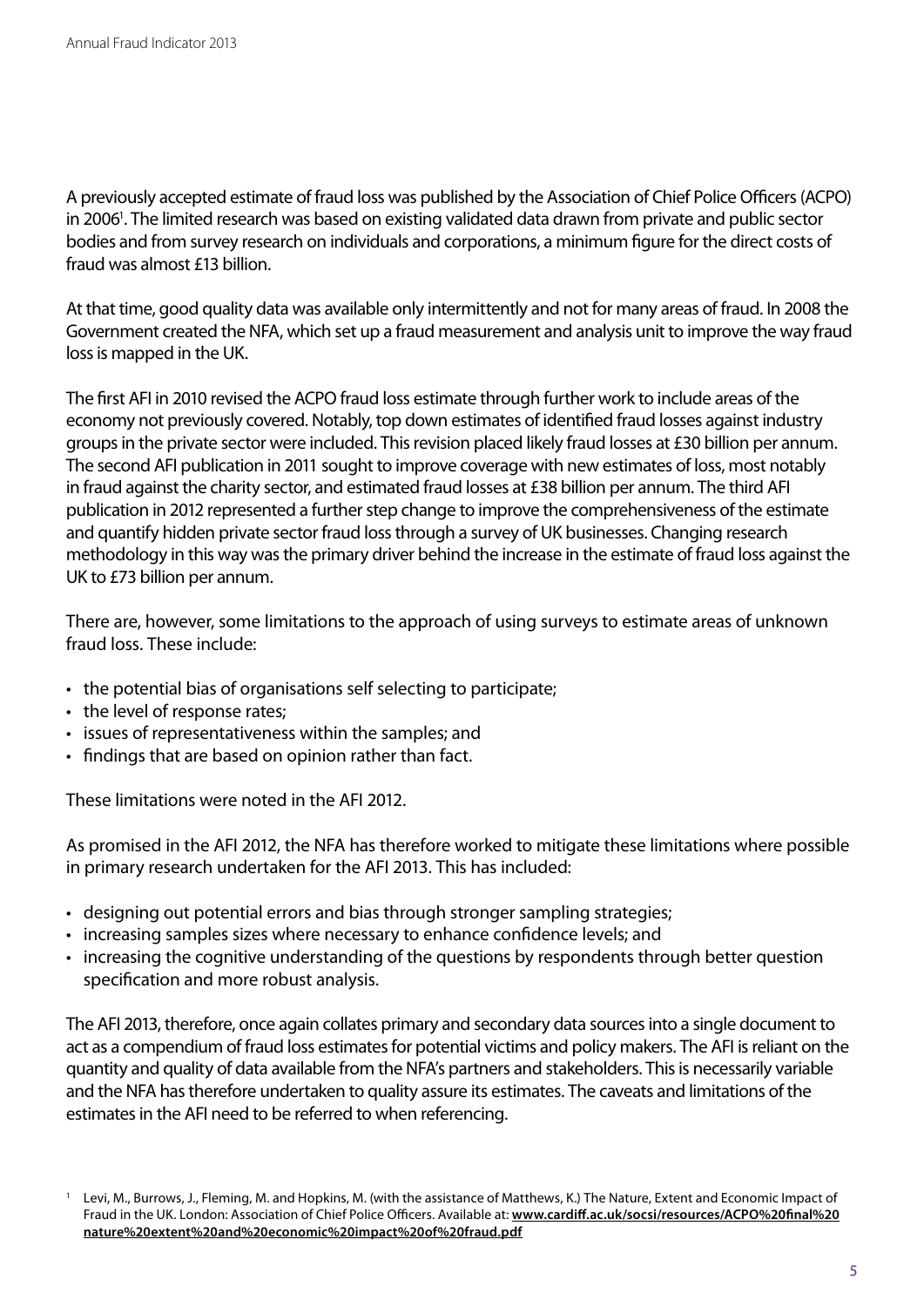## **Caveats and limitations**

In accordance with standard practice, this report has been subject to extensive quality assurance before publication, including external peer review by independent academic experts. The AFI is not a statistical model and is not always able to apply scientific methods to the calculation of all estimates.

To help the reader understand better the relative confidence that the NFA has in the figures described, each estimate is assigned a BRAG status – black, red, amber or green.

| <b>BRAG</b> | Level of confidence |
|-------------|---------------------|
|             | Poor                |
|             | Average             |
|             | Good                |
|             | Excellent           |

The level of confidence in each estimate is based upon the professional judgement of the NFA, based on a range of factors including:

- the volume and quality of data underpinning an estimate;
- the method by which data was collated;
- the coverage of an estimate;
- the level of response to surveys;
- the representativeness of a survey sample;
- whether the findings were based on opinion or data.

The AFI does not aim to trend overall levels of identified or hidden fraud. Whilst there are estimates that have been BRAG-rated as green, it is not necessarily clear whether these estimates can be trended from one AFI to another because they may have been measured in different ways year on year. Therefore, they may not be comparable and have not been trended in this document.

Rather, the AFI provides an indicative measure of the potential scale of the problem nationally. Changes from one AFI to another are not measures of an increase or decrease in fraud losses. The estimates are calculated in different ways and they are therefore not necessarily comparable. Annex 2 outlines the estimates that are of identified fraud (those that have been measured, or extrapolated based on a measurement exercise or survey) and those which are estimates of hidden fraud (where fraud has not been detected nor identified through a measurement exercise or survey); as well as those estimates that apply across both. Further it should be noted that fraud cited as being 'unknown' does not mean that no fraud exists, but rather that no fraud has been identified, measured or is not estimated.

**[Annex 1](#page-57-0)** provides a detailed technical note on the methodologies used for the primary research.

**[Annex 2](#page-65-0)** provides a summary table of the composite estimates, including the NFA's level of confidence in each estimate and whether the estimate is made up of identified and hidden fraud losses.

Please note some figures described in the document appear not to add up, this is due to rounding.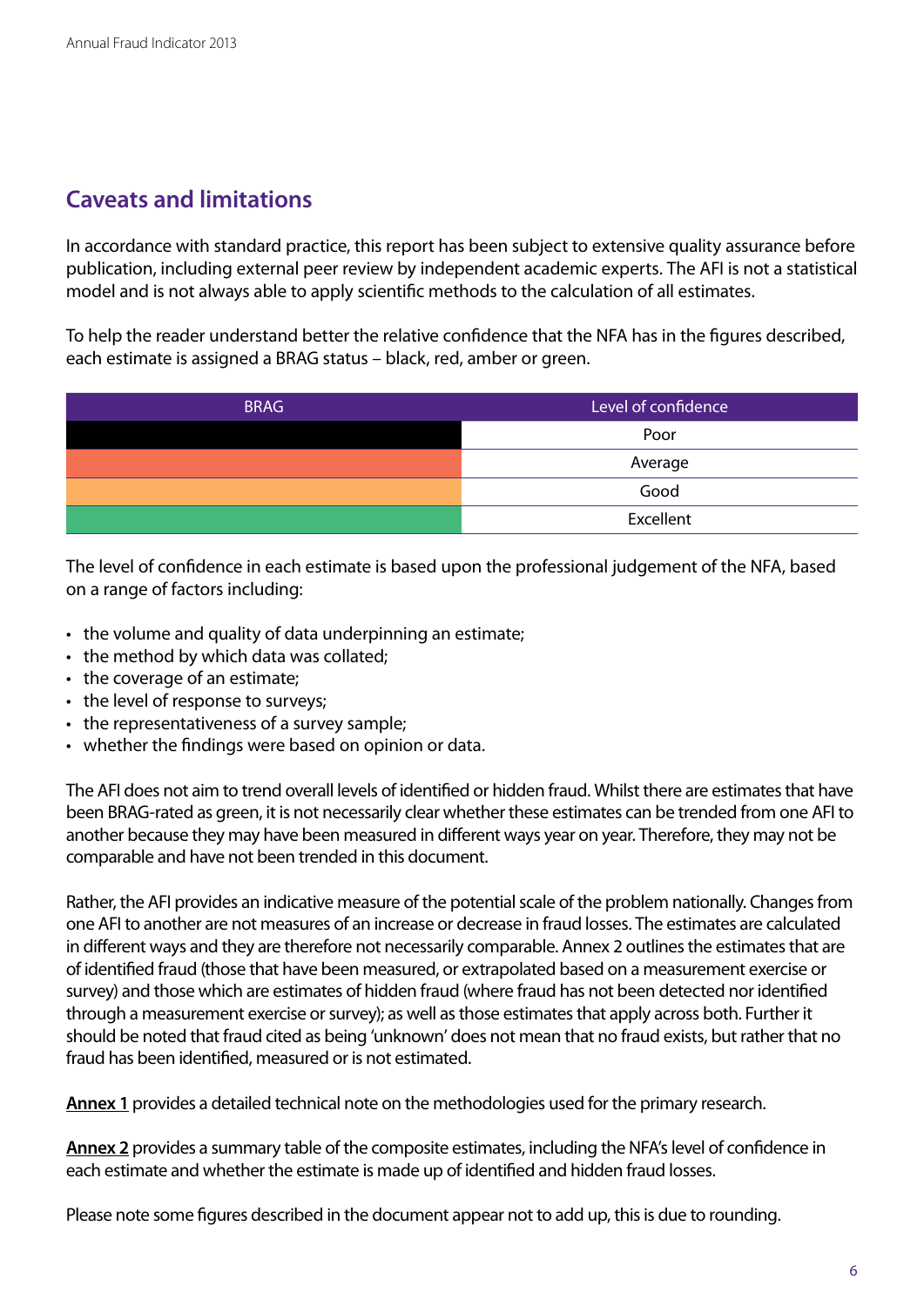## **Summary**

Understanding the scale and nature of fraud is complex as fraud is a hidden crime. The National Fraud Authority (NFA) has worked in partnership with a wide variety of stakeholders across the economy year on year to build a better understanding of the prevalence of fraud and its cost to the UK. Each iteration of the Annual Fraud Indicator (AFI), therefore, replaces the last.

The AFI seeks to provide the best estimate available of the scale and nature of the fraud problem. The AFI estimates are not the definitive costs of fraud, which may be higher or lower than the estimates. However, during 2012 the NFA sought to gain more confidence in the estimates produced. More robust primary research was conducted of:

- • **fraud against the private sector;**
- • **[fraud against the charity sector;](#page-21-0)**
- • **[identity fraud](#page-29-0) against individuals.**

The other areas of fraud loss where estimates have already been developed have been updated where possible. The new estimates do not reflect any real change in fraud loss levels, but rather improved measurement by the NFA and the counter-fraud community. In view of this, the current estimates are not comparable with previous reports. They have therefore not been compared in this report and it is statistically invalid to do so. The AFI 2013 replaces previous attempts to quantify the extent of fraud. It should be considered the most recent reliable snap shot of fraud losses across the UK. It is therefore an indicative measure of potential fraud losses and in no way should be considered definitive. The key findings of the NFA's research for the AFI 2013 are as follows:

## **Key findings**

#### **Fraud by victim**

• The AFI outlines the possible scale of fraud losses against all victims in the UK by fraud type.

#### *Private sector*

- During 2012 the NFA sought to identify the prevalence and nature of fraud against UK based businesses. GfK NOP research agency was commissioned to undertake a bespoke quota sample telephone survey with a range of small, medium and large enterprises across the UK. This was supplemented by qualitative interviews with a subset of the sample to help elucidate the survey findings further. The business survey did not include the financial services sector; companies in this sector do not have comparable turnovers so could not provide comparable fraud loss percentage estimates. It also did not include sole traders, to prevent the conflation of business fraud losses with individual fraud losses (see technical annex 1).
- Participants estimated that, on average, fraud losses as a proportion of turnover could be in the region of **0.54 per cent**, with 0.18 per cent lost to detected fraud and 0.36 per cent lost to hidden or undetected fraud. This is approximately equivalent to **£15.9 billion** per annum.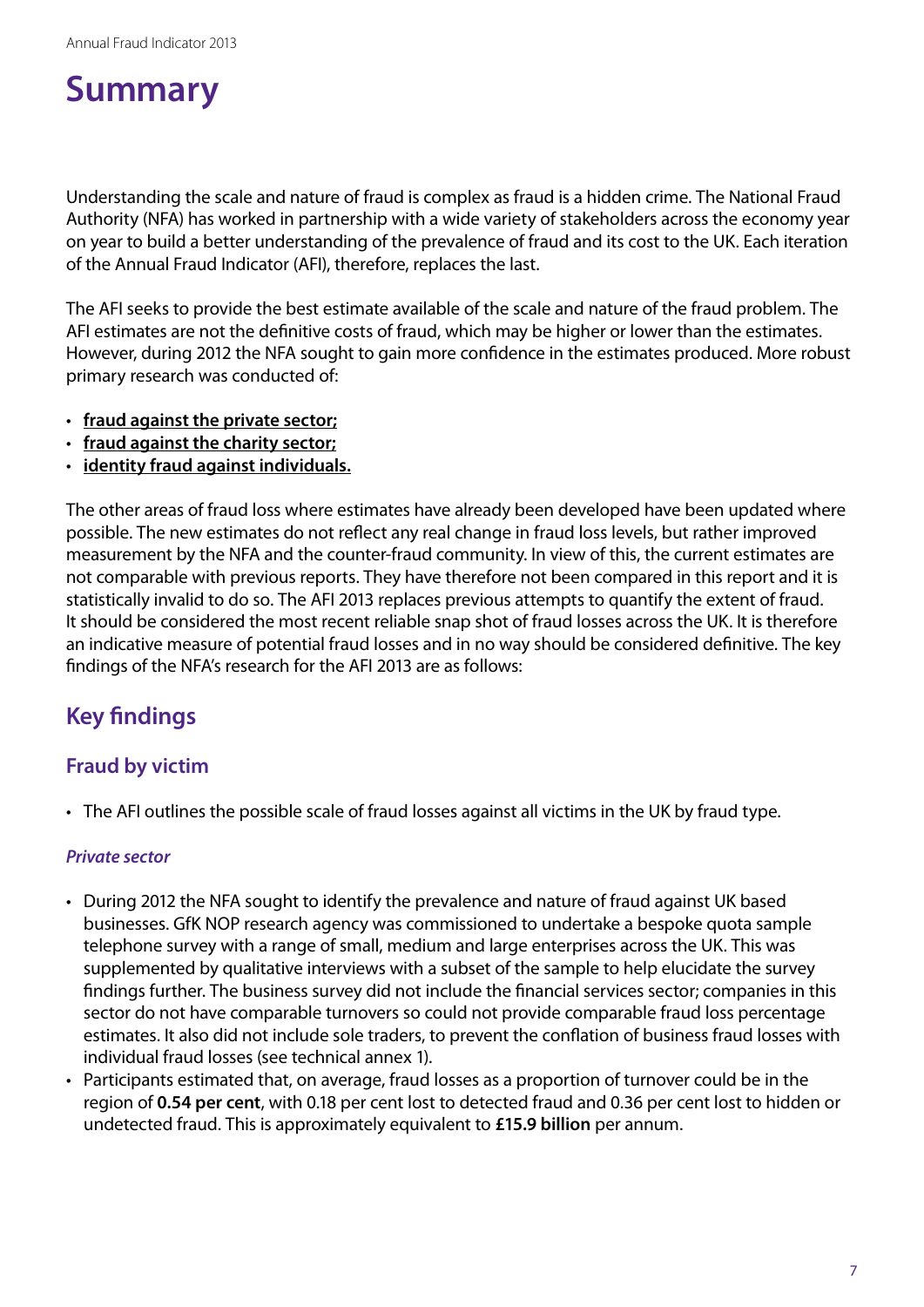• The Department for Business, Innovation and Skills (BIS) has indicated that turnover data for Financial and Insurance activities were not comparable with other private sector turnover data. To overcome this, the business survey has been supplemented by an analysis of identified fraud losses and an estimate of possible undetected fraud loss from Financial and Insurance activities using the relative percentages of gross domestic product (GDP) for the sectors. If Financial and Insurance activities represent 11 per cent of all GDP, compared to 67% for the rest of the private sector, hidden or undetected losses would equate to £1.8 billion. In conjunction with other identified fraud loss estimates we have a combined figure for fraud in the Financial and Insurance activities of **£5.4 billion** (see p19).

#### *Public sector*

- • Fraud against the public sector is estimated to be **£20.6 billion** per annum.
- The estimate of possible public sector fraud losses includes losses to local and central government, as well as to the tax system. It is estimated that central government might be losing £2.6 billion and local government £2.1 billion to fraud, with a further £14.1 billion lost to tax fraud and vehicle excise fraud, and £1.9 billion to benefit and tax credit fraud.

#### *Charity sector*

- Fraud against the charity sector is estimated to cost registered charities across Great Britain **£147.3 million**. In all, 1,599 registered charities with an income over £100,000 responded to the third consecutive survey of the charities sector.
- 9.2 per cent of the charities that responded indicated that they had identified fraud in the last financial year (2011/12), with the most common types cited as payment/banking fraud (47%), accounting fraud (14.8%) and identity fraud (14.1%). 70.7 per cent of victims experienced fraud externally, whilst 31.3 per cent suffered internal fraud. The frauds suffered were enabled in a number of ways. For example, 13.6 per cent of victims said that they had experienced cyber-enabled fraud, whilst 23.1 per cent succumbed to insider-enabled fraud.

#### *Individuals*

- • The NFA estimates fraud against individuals in the UK to equate to a loss of **£9.1 billion** per annum, based on estimates of the scale of mass-marketing fraud, identity fraud, online ticket fraud, private rental property fraud and electricity prepayment meter scams.
- To understand levels of fraud awareness and victimisation of individuals the NFA commissioned a nationally representative survey with 4,213 people in December 2012. This showed that 8.8 per cent of participants were aware that they had been a victim of identity fraud within the previous 12 months, losing an average of £1,203 each. Over one-quarter (27%) stated that they had experienced identity fraud at some point in time.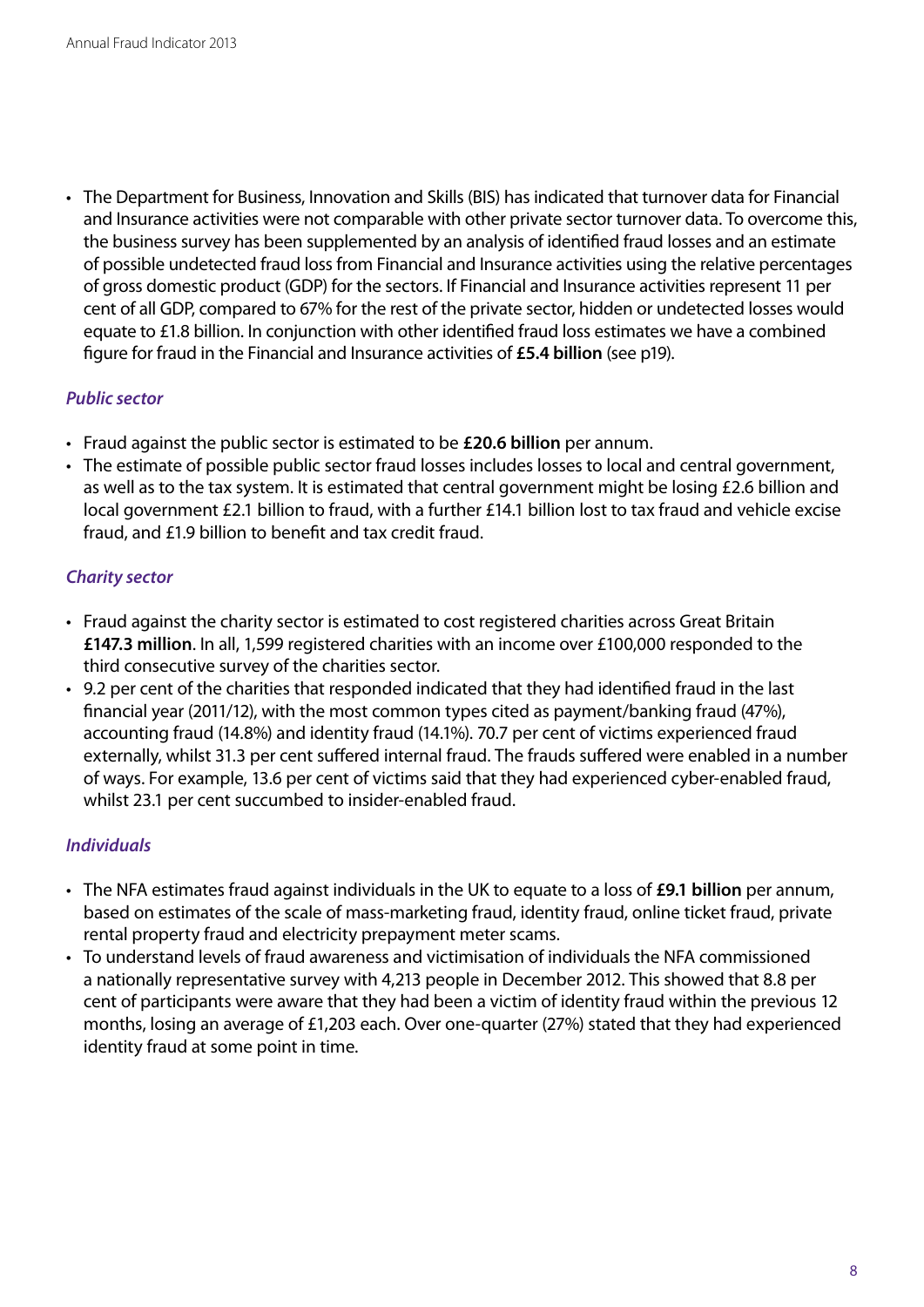#### *Overall*

- If the fraud loss estimated for individuals of £9.1 billion is applied to the average income per head per household it would produce an estimate of 1.03 per cent of income identified as being lost to fraud.
- Identified levels of fraud average 0.18 per cent of turnover amongst the private sector, 0.04 per cent of income amongst the charity sector, 0.13% of receipts in the public sector and 1.03 per cent amongst individuals' household income.
- Hidden or undetected levels of fraud loss have been estimated at 0.17 per cent of charities' income, 3.63% of public sector receipts and 0.36 per cent of the private sector turnover.

### **Fraud by enabler**

• Fraud enablers cut across the fraud landscape, and are used to defraud victims of all types, through many types of fraud. It is not always possible to provide a fraud loss estimate by enabler because of overlaps across enablers. It is also not always possible to aggregate fraud by type estimates to estimate fraud by enabler losses as there may be a risk of double counting.

#### *Insider-enabled fraud*

- • Research undertaken by the NFA in December 2012 and January 2013 into fraud against the private and charity sectors included an analysis of fraud enabled by insiders.
- Of those who said that their charity had been a victim of fraud in the past year, 23.1 per cent said they had suffered at least 1 insider-enabled fraud (and a further 9.5% did not know).
- Of those who said that their private sector organisation had been a victim of fraud in the past year, 49 per cent said they had suffered at least 1 insider-enabled fraud.

#### *Identity fraud*

- In December 2012 the NFA surveyed a nationally representative sample of 4,213 UK adults online. The results revealed that 8.8 per cent had been an identity fraud victim in the previous 12 months. Those individuals who actually lost money lost on average £1,203 each.
- Across the UK adult population, this is equivalent to £3.3 billion lost each year.
- Just over one-quarter (27%) of the UK adult population surveyed had been a victim of identity fraud at some point in time.

#### *Cyber-enabled fraud*

- Analysis of Action Fraud data shows that from the period March 2012 to February 2013, Action Fraud received 58,662 cyber-enabled frauds and 9,898 computer misuse crime reports. Cyber related reports equated to 41 per cent of all Action Fraud crime and information reports, with an average loss of £3,689.
- Of the charities that had experienced fraud, 13.6 per cent had suffered cyber-enabled fraud, whilst more than one-third (36%) of private sector organisations that had experienced fraud said that they had suffered cyber-enabled fraud.
- The findings of both the charity and private sector surveys suggest that about one-quarter of cyberenabled fraud victims (25% charities, 25% private) do not report any cyber-enabled frauds externally.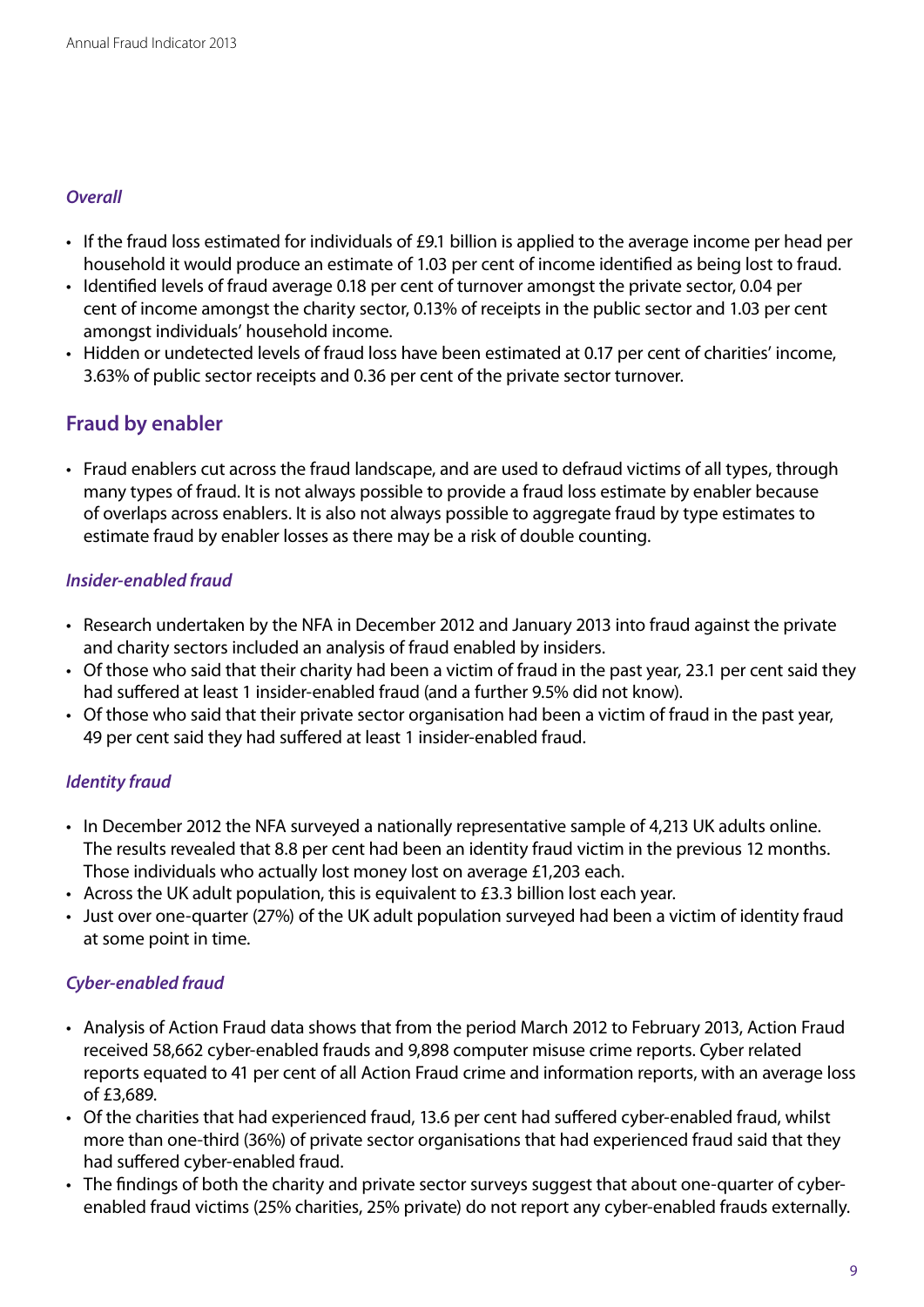#### *Organised crime*

- Organised crime groups (OCGs) pose a considerable threat to the UK. Fraud is a significant element of this threat either as the primary activity of an OCG or as an enabler/ funding stream for other serious crimes.
- Only a sub set of the estimated fraud loss by type figures can currently be aggregated to ascertain whether it might have been perpetrated by OCGs.
- The NFA's estimate of fraud perpetrated by organised criminals is cautiously £18.9 billion. This includes £8.9 billion of £24 billion of fraud identified to have an organised crime element, along with an additional £9.9 billion estimated to be lost to OCG fraud.

### **Caveats and limitations**

- The AFI is currently (at April 2013) not able to trend levels of identified and hidden fraud.
- Figures in the AFI are currently not a measure of success (or failure) for the counter fraud community, but rather a compendium of fraud loss estimates to raise awareness of possible losses to the victims.
- Each of the estimates is calculated in different ways and, therefore are not always comparable.
- Estimates are tentatively aggregated to provide a single indicative figure of what the possible fraud loss might have been in the financial year to April 2013.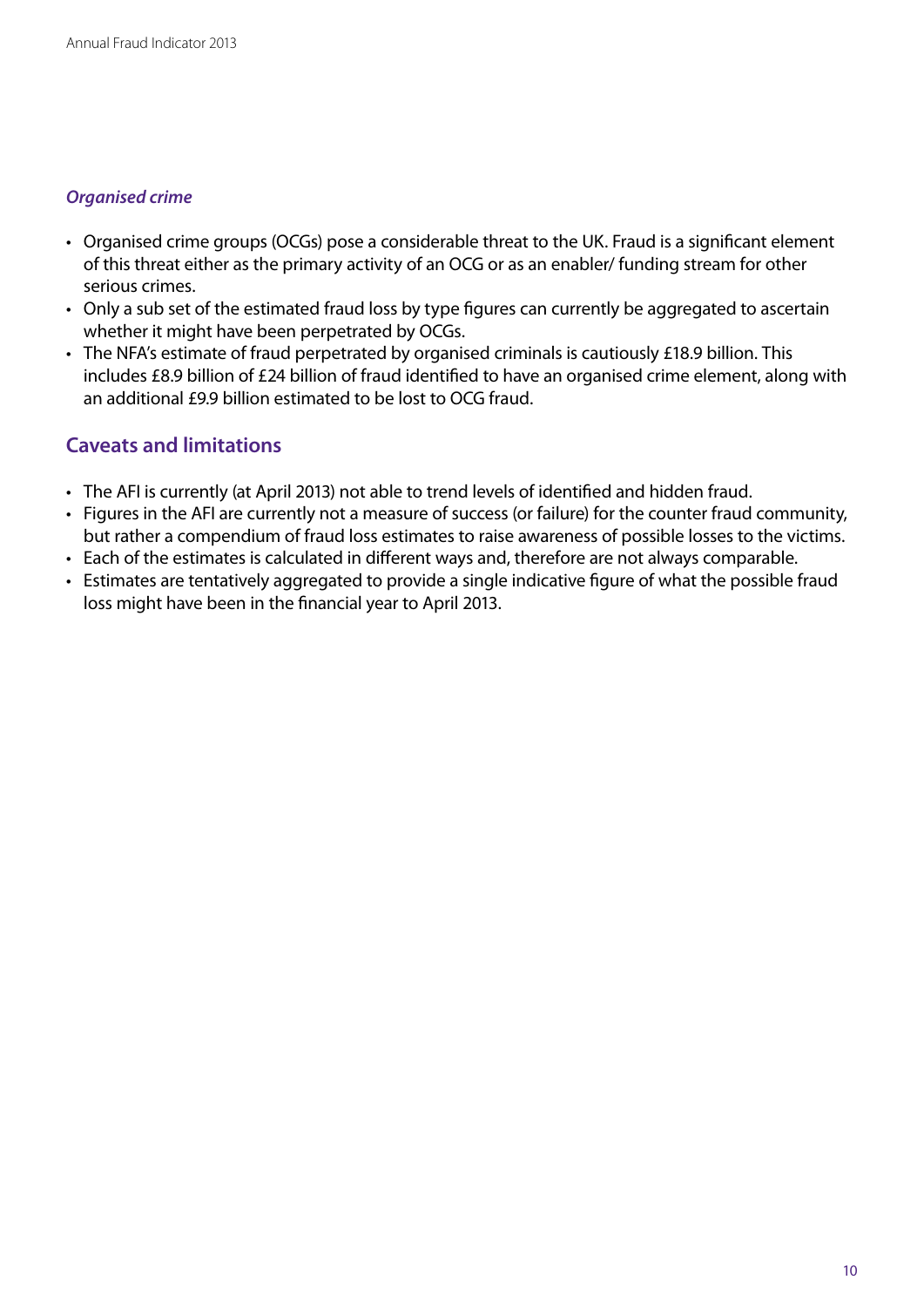

#### **Figure 1: Identified fraud loss estimates by victim**

N.B: The identified fraud loss estimates include both identified fraud losses and estimates that have been extrapolated to sectors. It is not always possible to clearly demarcate fraud types to identified and hidden fraud losses as some estimates spread across both.

The identified fraud loss figures are likely to be an under estimate in some areas where the NFA have not been informed of detected losses, therefore, fraud losses are unknown, rather than zero or not present. See annex 2 for fraud by type breakdown.

Please note figures may not add up exactly due to rounding.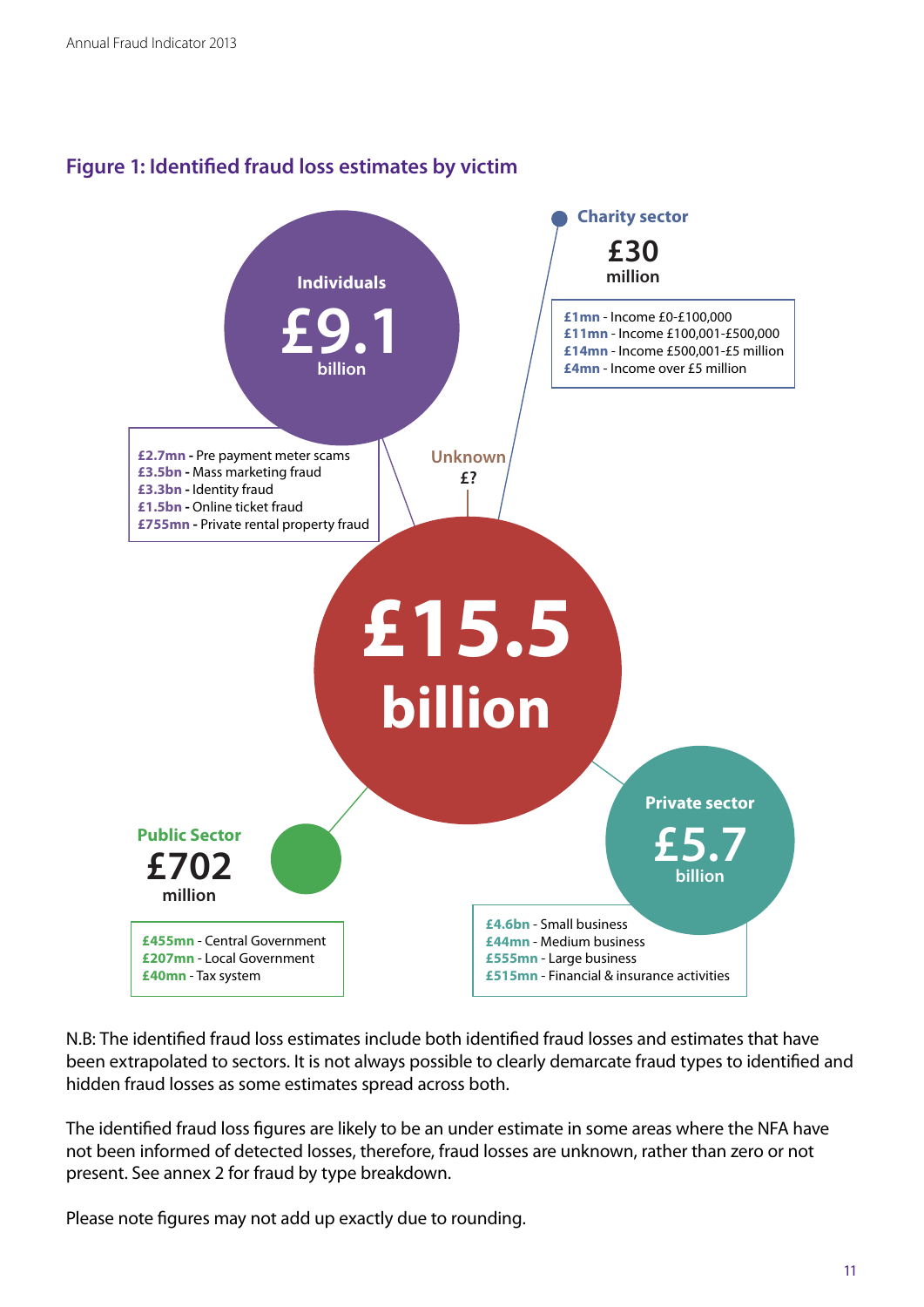

#### **Figure 2: Hidden fraud loss estimates by victim**

N.B: It is not always possible to clearly demarcate fraud types to identified or hidden fraud losses as some estimates spread across both. The hidden fraud loss estimate therefore includes those estimates that bridge both hidden and identified fraud losses (see annex 2).

See overleaf and annex 2 for a breakdown of losses within victim type.

Please note figures may not add up exactly due to rounding.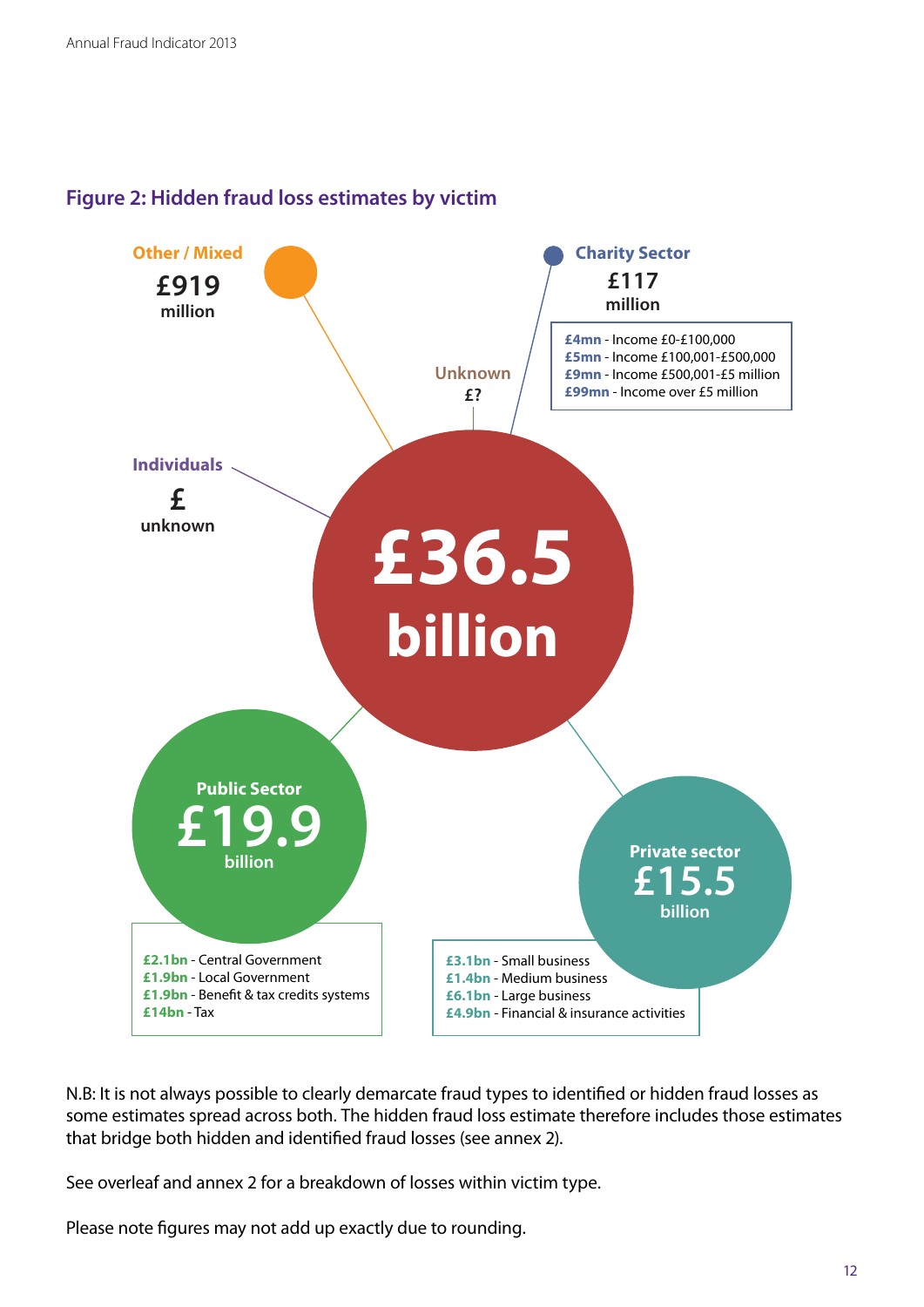## **Fraud by victim**

#### **The National Fraud Authority estimates the scale and prevalence of fraud against the UK across a range of fraud types. These estimates are built upon the best available information from a wide range of sources, segmented by victim group.**

The fraud loss estimates are different to previous figures, because they include improved estimates in a number of areas, which either reveal previously unknown losses or reflect a more robust method of measurement. The new estimates, therefore, do not altogether reflect an overall change in fraud loss, but rather improved measurement of fraud by the NFA and the counter-fraud community. As described, the estimates provide a snapshot of the best information available and should not be compared with earlier estimates of loss.

#### **Public sector**  £20.6 billion

| <b>Victim</b>                   | <b>Total Estimated Fraud Loss</b> |
|---------------------------------|-----------------------------------|
| Tax system                      | £14 billion                       |
| Central government              | £2.6 billion                      |
| Local government                | £2.1 billion                      |
| Benefits and tax credits system | £1.9 billion                      |

The public purse is an attractive target for fraudsters, who look to abuse the tax, benefits and grants systems for personal gain. Furthermore, like all organisations, the public sector is subject to fraud risks against day-to-day business functions such as payroll and the procurement of goods and services.

The NFA estimate of fraud against the public sector is a composite of indicators. It draws on published estimates of fraud against the tax and benefits systems and the National Health Service (NHS), supplemented with illustrative top down estimates of other areas of spend (including fraud against grants, procurement and payroll) and fraud against local authorities.

The current estimate of fraud against the public sector is £20.6 billion per annum. This refreshes the estimate published in the Annual Fraud Indicator (AFI) 2012. The component figures within the total estimate have been revised to varying degrees.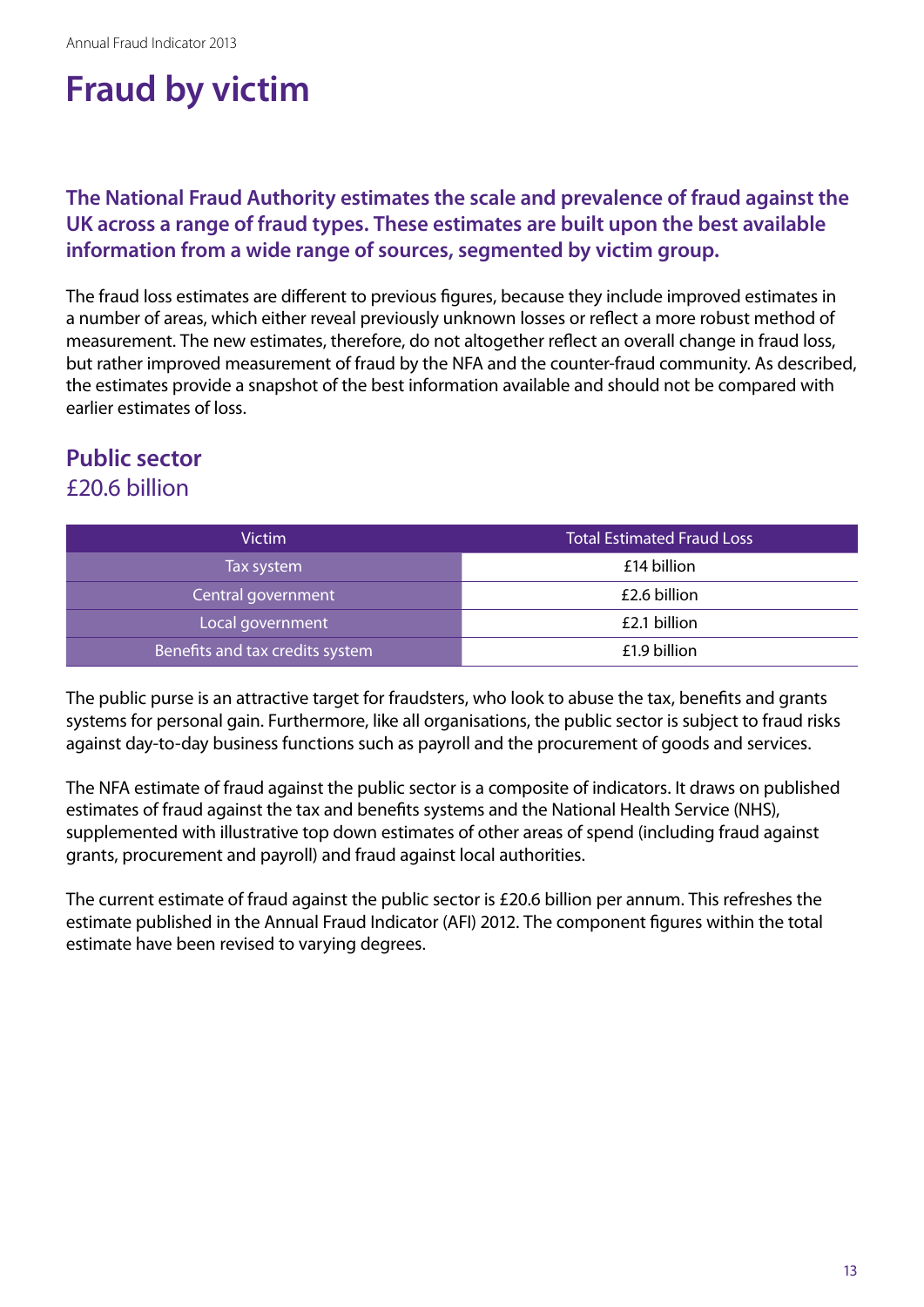#### *Tax system*

*£14 billion*

| Confidence in estimate | Fraud Type           | <b>Fraud Loss</b> |
|------------------------|----------------------|-------------------|
|                        | Tax fraud            | £14 billion       |
|                        | Vehicle excise fraud | £40 million       |

HM Revenue and Customs (HMRC) publishes annual statistics, which provide an estimate of the scale of the tax gap.<sup>2</sup> 'Measuring Tax Gaps 2012' estimates that the proportion of the tax gap, which is driven by fraudulent behaviours, amounted to £14 billion in 2010-11.3

The Driver and Vehicle Licensing Agency (DVLA) produce statistics on vehicle excise duty evasion. It estimates that vehicle excise duty evasion could cost around £40 million in lost revenue in 2011-12.<sup>4</sup>

Further details on how fraud against the **tax system** and **vehicle excise duty** is measured by HMRC and DVLA can be found in the section 'Fraud by type'.

#### *Central government (excluding tax and benefits) £2.6 billion*

| Confidence in estimate | Fraud Type                                       | <b>Fraud Loss</b> |
|------------------------|--------------------------------------------------|-------------------|
|                        | Procurement fraud                                | £1.4 billion      |
|                        | <b>Grant fraud</b>                               | £504 million      |
|                        | Television licence fee evasion                   | £204 million      |
|                        | Payroll fraud                                    | £181 million      |
|                        | NHS patient charges fraud                        | £156 million      |
|                        | NHS dental charges fraud                         | £73 million       |
|                        | Student finance fraud                            | £31 million       |
|                        | Pension fraud                                    | £13.7 million     |
|                        | <b>National Savings and Investments</b><br>fraud | £0.40 million     |

Fraud against central government constitutes any frauds against central government spend outside the tax and benefits systems. NFA's current estimate of loss is £2.6 billion.

<sup>&</sup>lt;sup>2</sup> The tax gap is the difference between the amount that is due and the amount that is collected.

<sup>&</sup>lt;sup>3</sup> HMRC (2012) Measuring Tax Gaps. Available at: <www.hmrc.gov.uk/stats/mtg-2012.pdf>

<sup>4</sup> Department for Transport (2011), *Vehicle Excise Duty Evasion 2011*. Available at: **[www.dft.gov.uk/statistics/releases/vehicle-excise](www.dft.gov.uk/statistics/releases/vehicle-excise-duty-evasion-estimates-2011)[duty-evasion-estimates-2011](www.dft.gov.uk/statistics/releases/vehicle-excise-duty-evasion-estimates-2011)**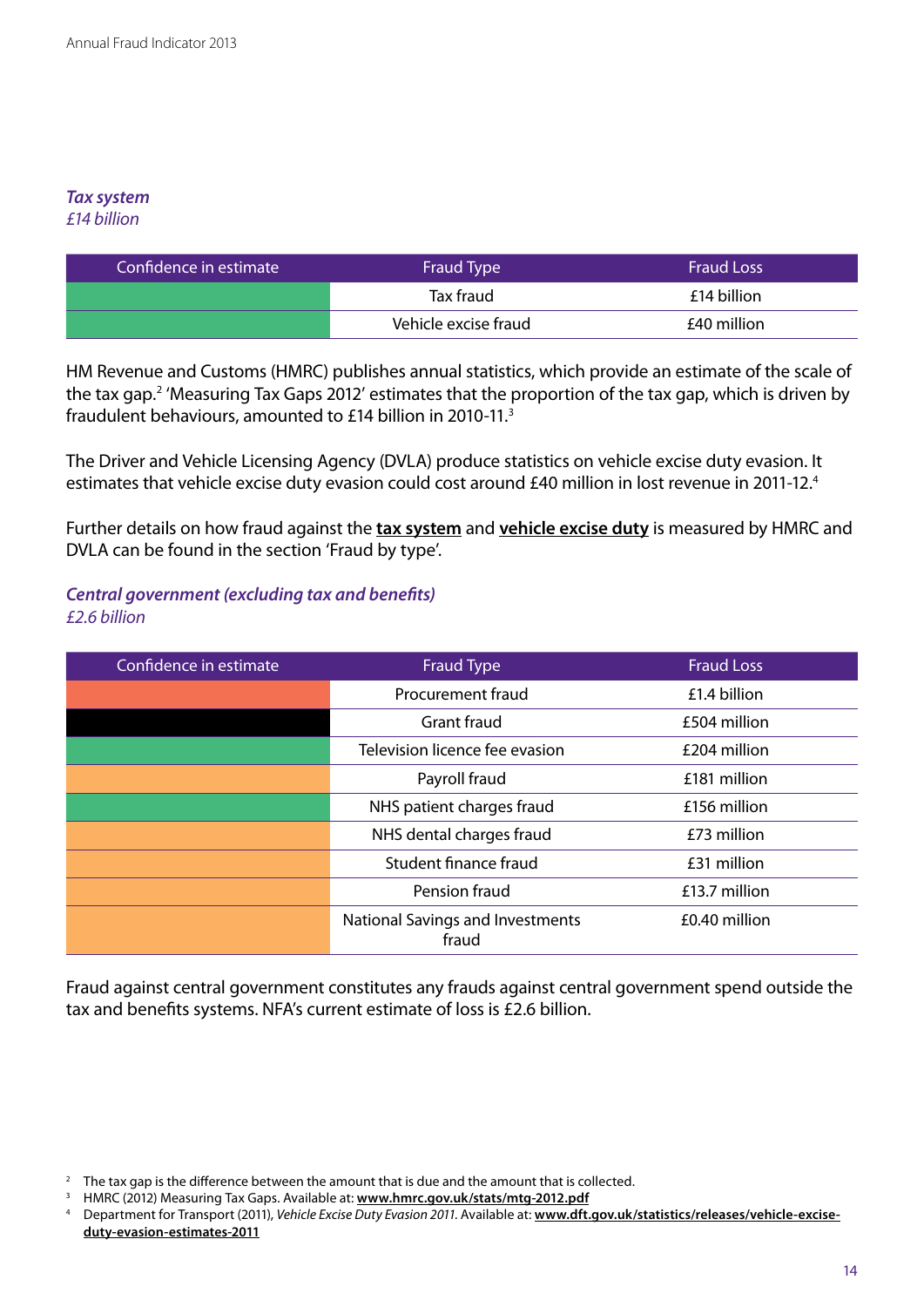This figure includes:

- • published estimates of **NHS dental charges (£73 million)**, **patient charges evasion (£156 million)** and **television licence fee evasion (£204 million)**;
- • estimates of fraud based on data provided by the Audit Commission **(pension fraud £13.7 million)**, **National Savings and Investments (£0.40 million)**, and the Student Loans Company **(student finance fraud, £31 million)**;
- • supplemented with estimates of fraud produced by the NFA against **[grants \(£504 million\)](#page-37-0)**, **payroll (£181 million)** and **procurement (£1.4 billion)** spend.

Since April 2011 central government departments have been required to complete Quarterly Data Summaries (QDSs<sup>5</sup>). QDS are published on a quarterly basis by HM Treasury and include, within the common areas of spend, information on fraud, error and debt.

#### *Local government £2.1 billion*

| Confidence in estimate | Fraud Type               | <b>Fraud Loss</b> |
|------------------------|--------------------------|-------------------|
|                        | Housing tenancy fraud    | £845 million      |
|                        | Procurement fraud        | £876 million      |
|                        | Payroll fraud            | £154 million      |
|                        | Council tax fraud        | £133 million      |
|                        | Blue Badge Scheme misuse | £46 million       |
|                        | <b>Grant fraud</b>       | £35 million       |
|                        | Pension fraud            | £7.1 million      |

Fraud against local government is committed against all types of local authority spend including on payroll, goods and services, as well as against the local taxes and benefits or services administered at a local level.

The current estimate of fraud against local government is £2.1 billion. Similar to fraud against central government, this figure comprises:

- • estimates of loss due to **[grants \(£35 million\)](#page-37-0)**, **payroll (£154 million)**, **pension fraud (£7.1 million)** and **procurement (£876 million)**;
- • supplemented by estimates of loss due to fraudulent **[council tax discounts and exemptions \(£133](#page-36-0)  [million\)](#page-36-0), [Blue Badge Scheme abuse \(£46 million\)](#page-35-0) and [housing tenancy fraud \(£845 million\)](#page-38-0)**.

<sup>&</sup>lt;sup>5</sup> HM Treasury Business Plan Quarterly Data Summaries. Available at: **[http://data.gov.uk/dataset/hmt-business-plan-quarterly-data](http://data.gov.uk/dataset/hmt-business-plan-quarterly-data-summary-qds)[summary-qds](http://data.gov.uk/dataset/hmt-business-plan-quarterly-data-summary-qds)**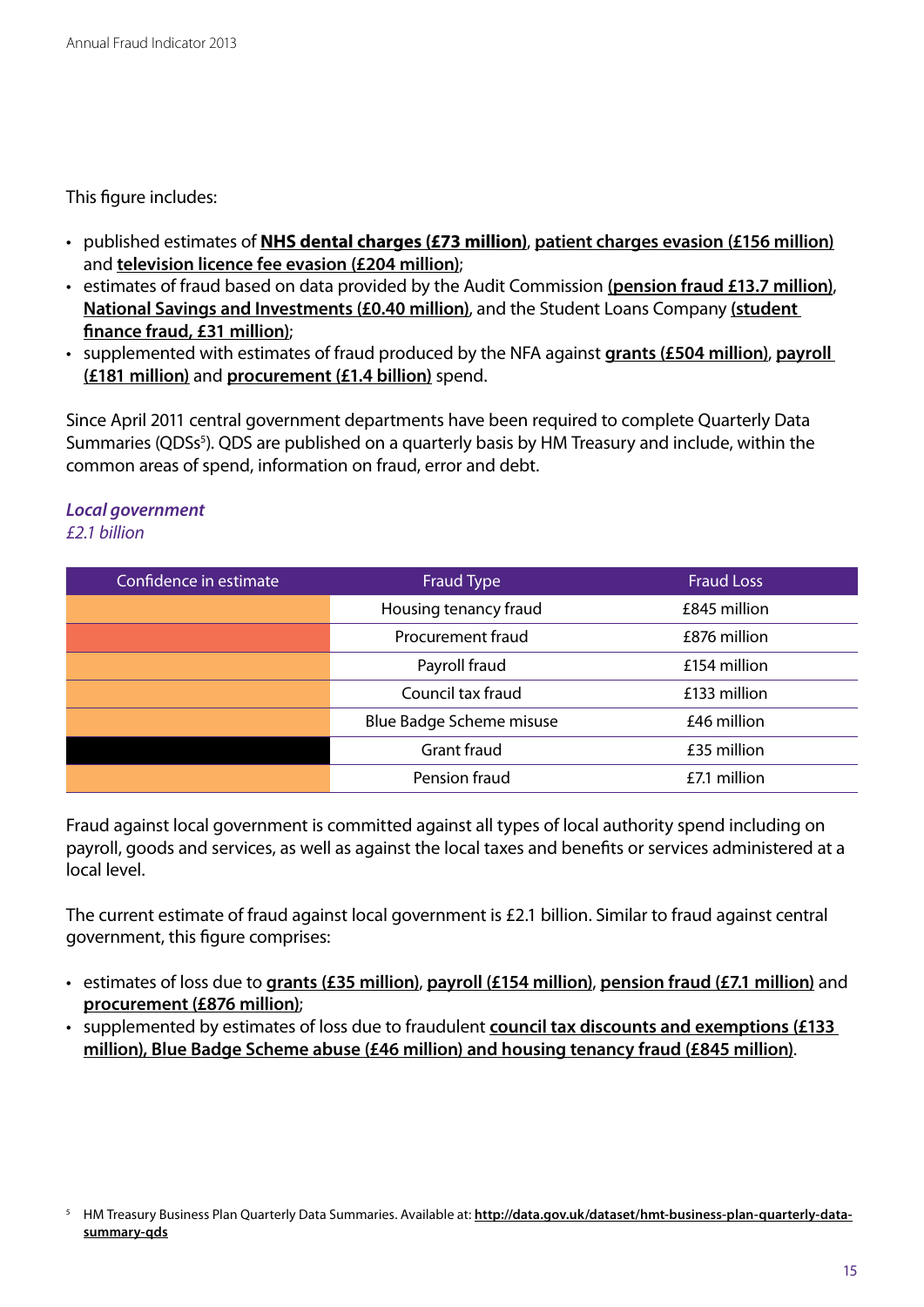#### *Benefits and tax credits systems £1.9 billion*

| Confidence in estimate | Fraud Type        | <b>Fraud Loss</b> |
|------------------------|-------------------|-------------------|
|                        | Benefit fraud     | £1.2 billion      |
|                        | Tax credits fraud | £670 million      |

In November 2012 the Department for Work and Pensions (DWP) published final estimates of benefit fraud and error for 2011-12,<sup>6</sup> estimating annual fraud and error overpayments to be £3.4 billion. Of this, £1.2 billion was lost because of fraud overpayments in the **[benefit system](#page-34-0)**, representing 0.7 per cent of £159.2 billion worth of benefit expenditure. Of the £1.2 billion benefit fraud loss, Housing Benefit remains the largest area of fraud overpayments, at £350 million in 2011-12, Income Support (£180million), Jobseeker's Allowance (£150million) followed by Pension Credit (£140million), Carer's Allowance (£70million), Disability Living Allowance (£60million) and Incapacity Benefit (£10million) respectively.

HMRC undertakes an error and fraud analytical programme, which helps to provide an understanding of the overall level of fraud and error within the **Tax Credit** system. Based on the findings of this programme HMRC's estimate of the level of tax credits fraud favouring the claimant in 2010-11 is £670 million.7

<sup>6</sup> Department for Work and Pensions, 2012, Fraud and Error in the Benefit System: 2011/12 Estimates November 2012. Available at: **[http://statistics.dwp.gov.uk/asd/asd2/index.php?page=fraud\\_error](http://statistics.dwp.gov.uk/asd/asd2/index.php?page=fraud_error)**

<sup>7</sup> HMRC Child and Working Tax Credits Error and Fraud Statistics 2010-11. Available at: **[www.hmrc.gov.uk/stats/personal-tax-credits/](www.hmrc.gov.uk/stats/personal-tax-credits/cwtcredits-error1011.pdf) [cwtcredits-error1011.pdf](www.hmrc.gov.uk/stats/personal-tax-credits/cwtcredits-error1011.pdf)**.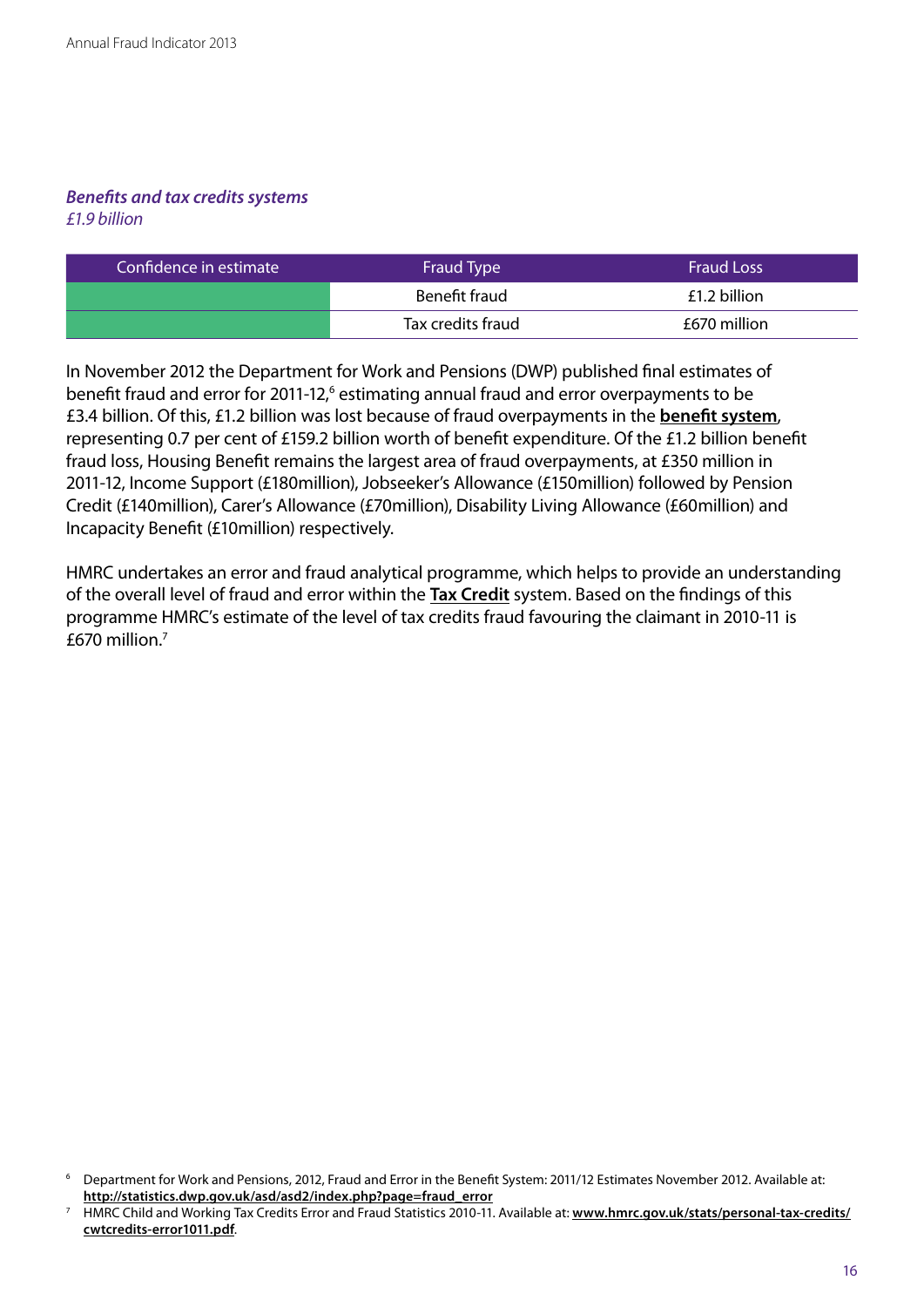## **Private sector**  £21.2 billion

| Confidence in<br>estimate | <b>Victim</b>                            | <b>Identified</b> | <b>Hidden</b> | <b>Total fraud loss</b> |
|---------------------------|------------------------------------------|-------------------|---------------|-------------------------|
|                           | Small enterprises<br>(1-49 employees)    | £4.6 $bn$         | £3.1bn        | £7.7bn                  |
|                           | Medium enterprises<br>(50-249 employees) | £44m              | £1.4bn        | £1.5 $bn$               |
|                           | Large enterprises<br>(250+ employees)    | £555m             | £6.1bn        | £6.6bn                  |
|                           | Financial and<br>Insurance activities    | £515m             | £4.9bn        | £5.4 $bn$               |

Fraud against the private sector is any type of fraud where the victim is a private business. There are various types of fraud that businesses can suffer, which may be conducted internally (such as an employee claiming for false expenses) or externally (such as a supplier making a fraudulent payment claim for goods or services that were not delivered). The NFA's private sector fraud estimate is not an estimate of 'corporate fraud', a term that is often used to refer to fraud perpetrated *by* large businesses (though, of course, fraud may be committed by one business against another).

According to the latest 2012 UK business population estimates published by the Department for Business, Innovation and Skills' (BIS) Enterprise Directorate,<sup>8</sup> the total turnover of the UK private sector across all business sizes is £3.1 trillion (or £2.9 trillion excluding 'sole traders'). This figure does not include the 'financial and insurance activities' sector,<sup>9</sup> for which comparable data is unavailable to identify a comparable fraud loss. For this sector, alternative figures were used to produce an estimate, see page 19.

To obtain a figure for the private sector a quota sample survey of 500 small, medium and large businesses (excluding 'sole traders' and the 'financial and insurance activities sector') was undertaken. The research was undertaken by GfK NOP who were commissioned to provide an indicative confidence level of +/-4.4 per cent if the survey was treated as a random probability design (see annex 1 for method and explanation of private sector estimates).

Businesses were contacted by telephone. The person best placed to answer questions about fraud was requested to complete the interview. This is reflected in the high level of seniority of respondents – 75 per cent were chief executives, directors, owners or senior managers. Over 90 per cent said that they have procedures to prevent fraud and protect themselves from it. However, 27 per cent (136 respondents) said that they were a victim of fraud in the last financial year. Large businesses (36%) were more likely to be a victim of fraud than medium (23%) or small (13%) businesses. The most common

<sup>&</sup>lt;sup>8</sup> BIS Business Population Estimates For The UK And Regions 2012. Available at: **[https://www.gov.uk/government/publications/bis](https://www.gov.uk/government/publications/bis-business-population-estimates)[business-population-estimates](https://www.gov.uk/government/publications/bis-business-population-estimates)**

<sup>9</sup> BIS assigns businesses into 'Standard Industrial Classification' (SIC) categories. 'Financial and insurance activities' sector falls under 'Section K', see: **<https://www.gov.uk/government/publications/bis-business-population-estimates>**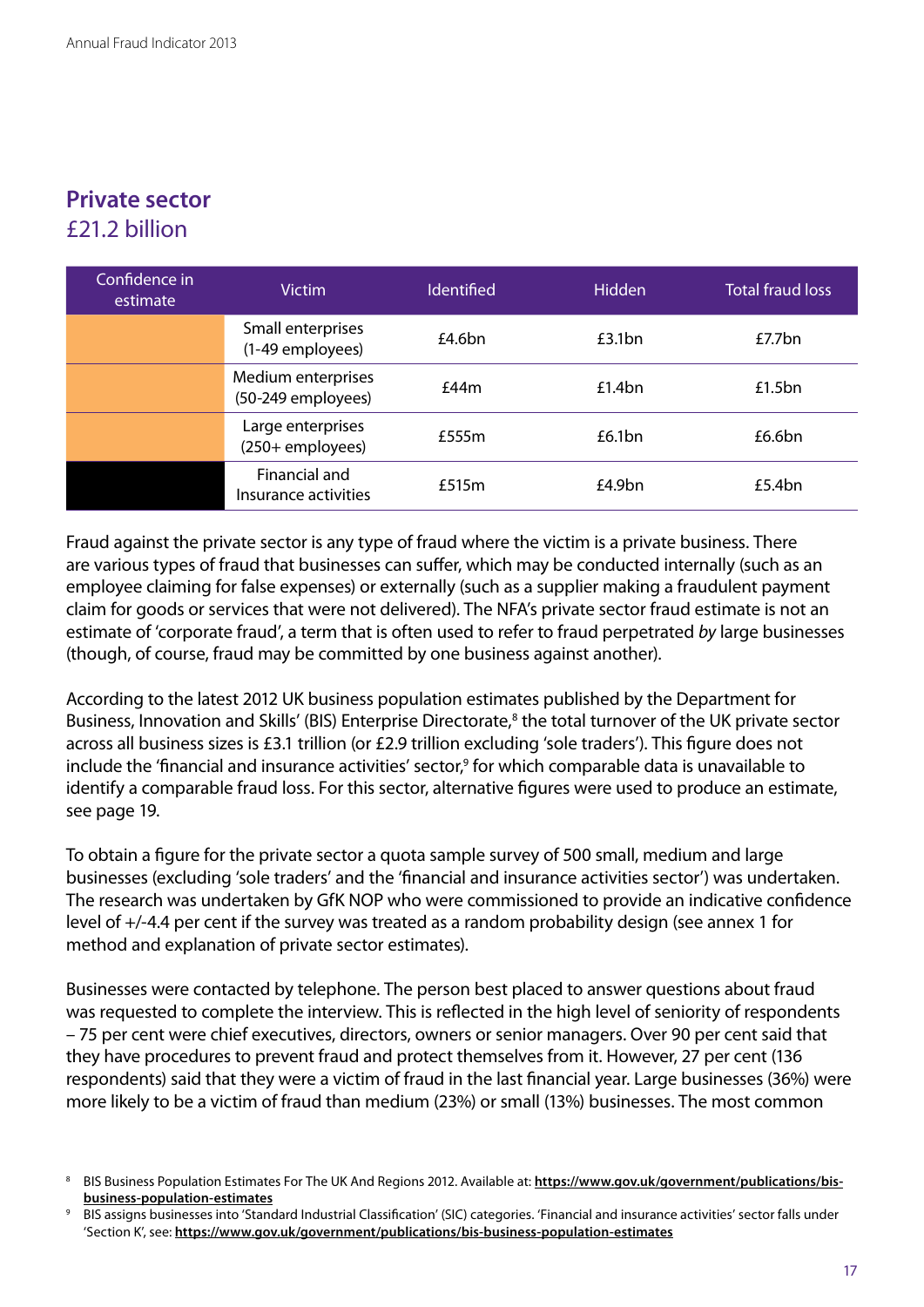fraud types were payment/banking fraud (69%), accounting fraud (26%) and procurement fraud (21%). The majority, (86%) of victims suffered fraud committed externally, while 56 per cent suffered fraud committed internally (with 40% experiencing both). More than one third (36%) of victims said that they experienced cyber-enabled fraud whilst 49 per cent<sup>10</sup> of victims said that they suffered insiderenabled fraud (see 'Fraud by enabler' section, insider-enabled fraud and cyber-enabled fraud for further discussion on these 'enablers' of fraud).

The survey data suggest that of those victims that actually suffered financial loss (that is excluding those that were able to recover their loss or did not know about the loss) an estimated £5.2 billion may have been lost to fraud during the last financial year. This equates to 0.18 per cent of UK business turnover when extrapolated to all businesses (excluding those from the 'financial and insurance activities' sector, and 'sole traders'). Broken down by size of organisation, it is estimated that in the last financial year (2011/12) small businesses lost £4.6 billion (0.53% of small business turnover), medium-sized businesses lost £45 million (0.01% of medium business turnover) and large businesses lost £555 million (0.03% of large business turnover). It should be noted that the small business detected fraud loss estimate contains two rather high fraud loss responses, which have increased the average significantly. Whilst these may be regarded as 'outliers', upon further qualitative analysis of these interviews, the responses given were identified as valid. The NFA was consequently confident that there was no respondent error. They have therefore been included in the estimate to capture similar levels of loss, although the NFA cannot be sure how representative the losses were of all small businesses (see annex 1 for figures if outliers were removed).

In order to calculate an estimate of private sector fraud for the AFI that takes into account possible hidden fraud (not just fraud that has been identified), respondents were also asked to provide an estimate of the proportion of their annual turnover that they think may be lost to fraud that is undetected. The vast majority (83%, 417 respondents) provided an estimate, and two-thirds of these (67%, 278 respondents) stated that they were either 'sure' or 'very sure' in their estimate. Based on these respondents only, in the last financial year (2011/12) the private sector lost an estimated £10.7 billion to hidden or undetected fraud (when extrapolated to all businesses, excluding those from the 'financial and insurance activities' sector, and 'sole traders'). This equates to 0.36 per cent of their turnover of £2.9 trillion. Broken down by size of business, it is estimated that small businesses lost £3.1 billion (0.36% of their turnover), medium businesses lost £1.4 billion (0.32% of their turnover) and large businesses lost £6.1 billion (0.38% of turnover).

When added to detected fraud, it is estimated that £15.9 billion (0.54% of the £2.9 trillion turnover of businesses, excluding those from the 'financial and insurance activities' sector and 'sole traders') was lost to fraud during 2011/12.

This is in the context of the Home Office published headline findings from the 2012 Commercial Victimisation Survey (CVS)<sup>11</sup> of crime against businesses, which includes fraud against businesses. The CVS has various methodological and coverage differences with the NFA's research and is

<sup>10</sup> 'Insider-enabled fraud' has a wider scope than 'internal fraud' so it would be reasonable to expect that the former would produce a higher percentage, not a lower one. This suggests that there may have been some respondent ambiguity regarding the terminology.

<sup>&</sup>lt;sup>11</sup> See: [http://www.homeoffice.gov.uk/publications/science-research-statistics/research-statistics/crime-research/crime-business](http://www.homeoffice.gov.uk/publications/science-research-statistics/research-statistics/crime-research/crime-business-prem-2012/methodology)**[prem-2012/methodology](http://www.homeoffice.gov.uk/publications/science-research-statistics/research-statistics/crime-research/crime-business-prem-2012/methodology)** for full methodology details.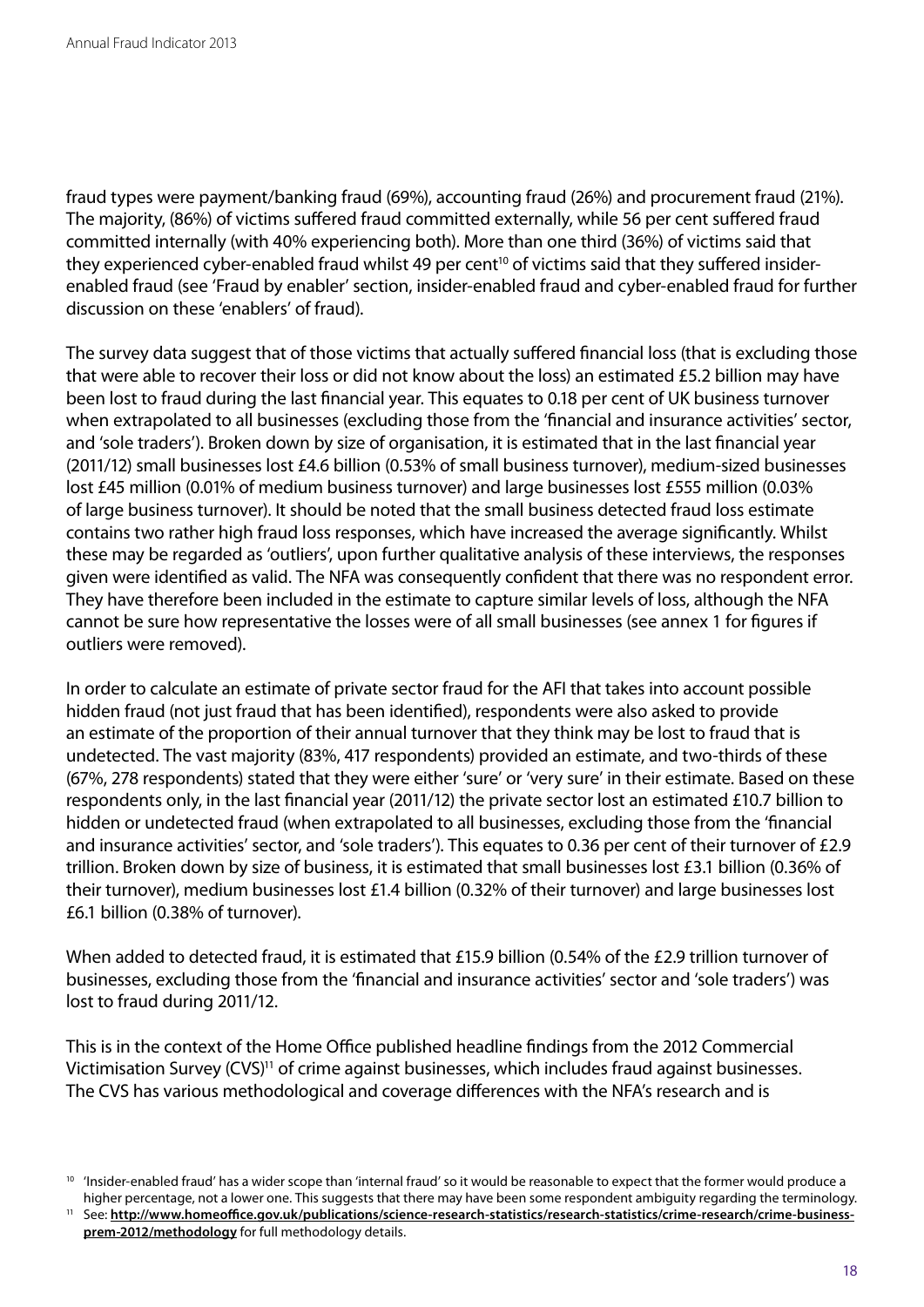not comparable. The CVS samples businesses premises within four specific industry sectors – manufacturing; wholesale and retail trade; transportation and storage; and accommodation and food services activities. The CVS data reveals that the percentage of premises experiencing fraud in the last year ranges from 13 per cent of wholesale and retail premises to 5 per cent of manufacturing premises.12

#### *Financial and insurance activities*

| Confidence in estimate | Fraud Type                | <b>Fraud Loss</b> |
|------------------------|---------------------------|-------------------|
|                        | <b>Financial Services</b> | £5.4 billion      |

As outlined above, the Financial and Insurance activities sector was not included in the private sector survey. Organisations in this sector do not have comparable turnovers<sup>13</sup>, so could not provide comparable fraud loss percentage estimates. The estimate of fraud against the Financial and Insurance activities sector has therefore been calculated using identified losses against insurance, mortgage and retail banking fraud and an estimate of hidden fraud losses based on assumptions (see annex 2).

The identified fraud losses in the Financial and Insurance activities include £2.1 billion of insurance fraud, £1 billion mortgage fraud and £475 million of retail banking fraud. This is clearly an under estimate as it does not include unknown fraud losses that have not been identified.

The Office for National Statistics (ONS) produces statistics on gross domestic product (GDP). It has provided the NFA with an estimate of private sector GDP, based on taking the weights of the industry sectors that are wholly private sector and adding a percentage of the weight from industries that have a combined market and non-market element (For example, recreation or education). Based on this method approximately 78 per cent of GDP is accounted for by the private sector. Excluding Financial and Insurance activities (defined as division 64-66 of the Standard Industrial Classification (SIC)) approximately 67 per cent of GDP is accounted for by non Financial private sector organisations. This leaves 11 per cent of GDP to be accounted for by Financial Services (ONS – 2013).

Hidden fraud loss within the private sector (not including FS) is £10.7 billion; if this represents 67 per cent of GDP hidden fraud loss, Financial and Insurance activities, representing 11 per cent of GDP, might have undetected fraud losses estimated to be £1.8bn.

The overall Financial and Insurance activities fraud loss estimate is £5.4 billion, whilst the entire private sector fraud loss is estimated to be £21.2 billion. Please see below qualitative findings that aim to explain the context of this figure, which may be an under-representation of fraud losses.

 $12$  Data on fraud cost are collected in the CVS and it is intended to be published in 2013.

<sup>&</sup>lt;sup>13</sup> Turnover for the financial sector (SIC2007 Section K) is excluded from the Business Population Estimates, because it is not available on the Inter-departmental Business Register on a consistent basis with other sectors. Therefore the BIS turnover estimates for Financial and Insurance services are not comparable to the turnover for other sectors.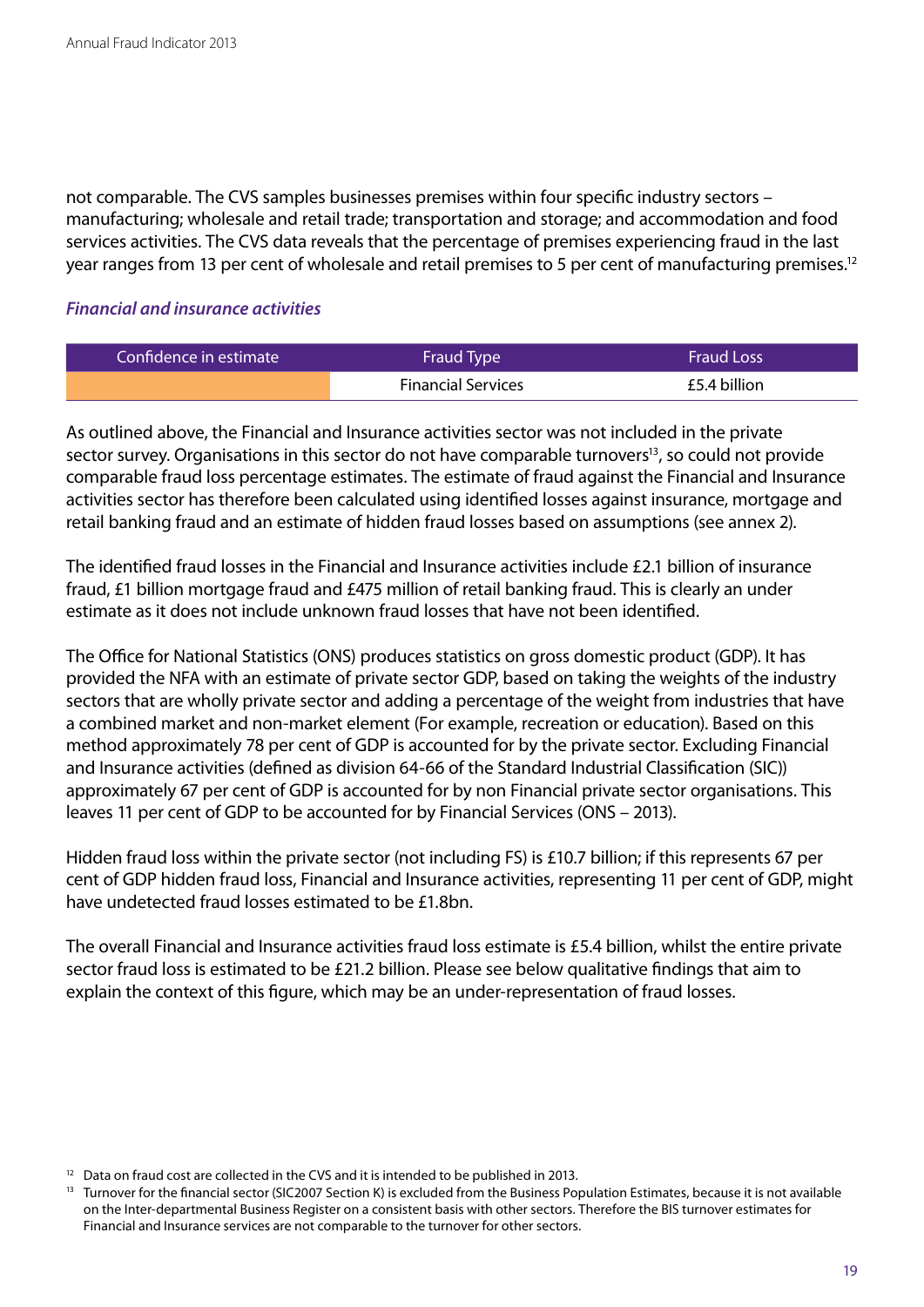One company, which had previously encountered no instances of fraud more significant than the occasional bounced cheque, had in the last two years become the victim of a number of incidents of business identity fraud, whereby goods were ordered in the company name by a person or persons unknown. The first the organisation itself knew about this was when it received invoices from European and UK suppliers for goods that it had neither ordered nor received. The invoices were contested, yet the fraudulent activity has caused significant indirect costs. About £50,000 was incurred in legal fees for representation in court, fighting cases against the company for non-payment, and there was an unquantifiable level of damage to the company's reputation, as a result of being blacklisted in some countries for alleged non-payment of bills, as well as directors' time spent addressing the issue.

"I think the point here is that Companies Acts have made it very easy to find out details of companies. They can easily get the names of company directors, company registration number, VAT registration number, company details – it's all available...it's all too simple. [...] Until something like this starts hitting you, you don't know how vulnerable you are."

Measures were put in place in order to prevent further instances of fraud of this kind. Should any delivery vehicle that is not expected arrive on company premises, procedures are now in place so that the vehicle is photographed, the registration number recorded, delivery notes photocopied, and the police called on a fast response number. In addition, all suppliers were notified that the company's correct new business name and address be used on every delivery note or invoice. Any incorrect paperwork is rejected, even from bona fide companies, since the fraudsters were observed to use slightly differing details. However, it is too soon at this point to know what the outcome is of these measures.

[GfK NOP Private sector study]

#### *Qualitative findings*

Qualitative research was undertaken with 45 private sector organisations to understand better the considerations for estimating fraud loss in the area and produced interesting findings.

- • Many organisations that had made an estimate of hidden fraud in the quantitative survey felt that it was too difficult to place a precise figure on an activity they did not know about – in some cases respondents felt that the figure could be higher or lower than the one they had given in the survey.
- There were victims that felt that they may have more hidden fraud occurring than they originally had considered for the quantitative survey. For example organisations that said that they were not a victim of fraud but since then have thought about examples, such as loss of employee hours and exaggerating expenses, of low level theft.
- However, the majority of organisations were confident that the controls they had in place meant that if any hidden fraud was occurring, it must be at a low level.
- This was emphasised by the fact that where 'actual frauds' were found, they were usually because of a current policy or process that was in place, for example, spot checking of expenses or a whistle blowing policy.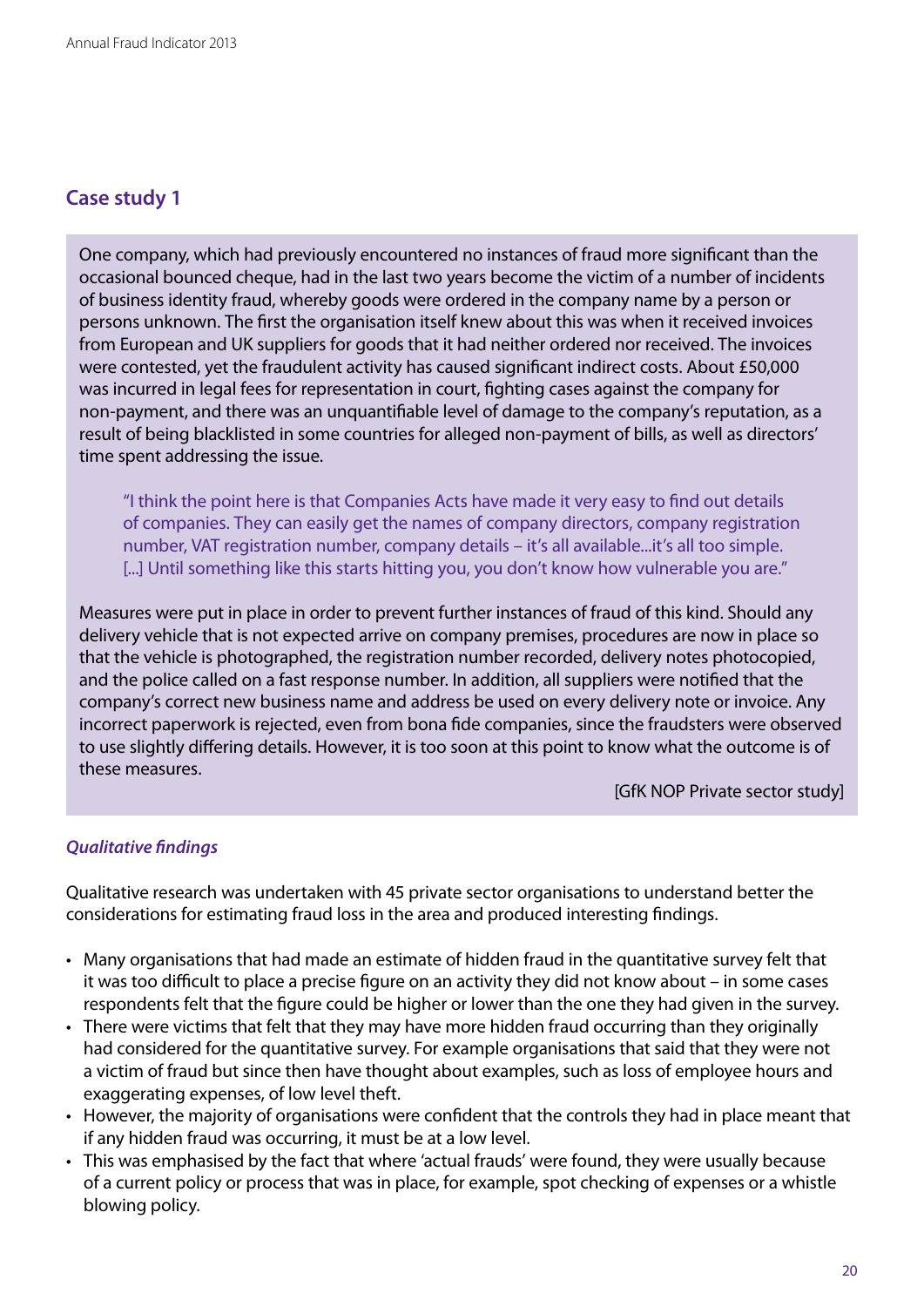- The significance of a fraud to an organisation was dependent upon the length of time that the fraud was allowed to continue and the amount that was lost.
- The majority of organisations tolerated low level expenses fraud for example because they did not see a negative impact on their turnover (see Case Study 2).
- The cost of fraud to a business is also dependent on the type of fraud. For example, companies losing money due to cheque fraud and credit card fraud perpetrated against company cheques and credit cards were usually reimbursed by the bank. Consequently, though time and cost are expended in obtaining redress, this was not felt to be a loss to the organisation but to the bank. However, losses due to fraud perpetrated internally were considered to be potentially harder to recover.

A large manufacturing company based in West London felt that it had low level-hidden fraud perpetrated by it's factory staff. The organisation had been having problems with their old clocking-in card system, which was being abused by the factory employees; although a '"no tolerance"' policy was applied to anyone caught doing this. The company replaced the card system with a finger scanning system. This proved effective in reducing the number of hours that employees claimed to be working and so reduced the company's wage bill.

In contrast to the '"no tolerance"' approach taken towards employee hour theft, the company reported that it probably tolerated a small amount of exaggeration of expenses from their sales staff. There were two key reasons for this small amount of toleration:

- the difficulty in trying to prove the fraud element of a claim, this can be very difficult if it's just £1-2 here or there.
- the consequence of proving that a salesperson had claimed a few pounds more than they were entitled to was that the organisation would have to let that individual go, which could cost it a lot more than it had lost from the expenses.

[GfK NOP Private sector study]

## <span id="page-21-0"></span>**Charity sector** £147 million

| Confidence in<br>estimate | <b>Victim</b><br>(Income band) | <b>Identified</b> | <b>Hidden</b> | <b>Total fraud loss</b> |
|---------------------------|--------------------------------|-------------------|---------------|-------------------------|
|                           | Up to £100,000                 | £1 million        | £4 million    | £5 million              |
|                           | £100,001-£500,000              | £11 million       | £5 million    | £16 million             |
|                           | £500,001-£5 million            | £14 million       | £9 million    | £23 million             |
|                           | Over £5 million                | £4 million        | £99 million   | £103 million            |

Charity fraud is any fraud in which the victim is a charity. There are various types of fraud that a charity can suffer, which may be conducted internally (such as a charity employee diverting donations to their own bank account) or externally (for example, someone obtaining grant funding from a charity on false pretences).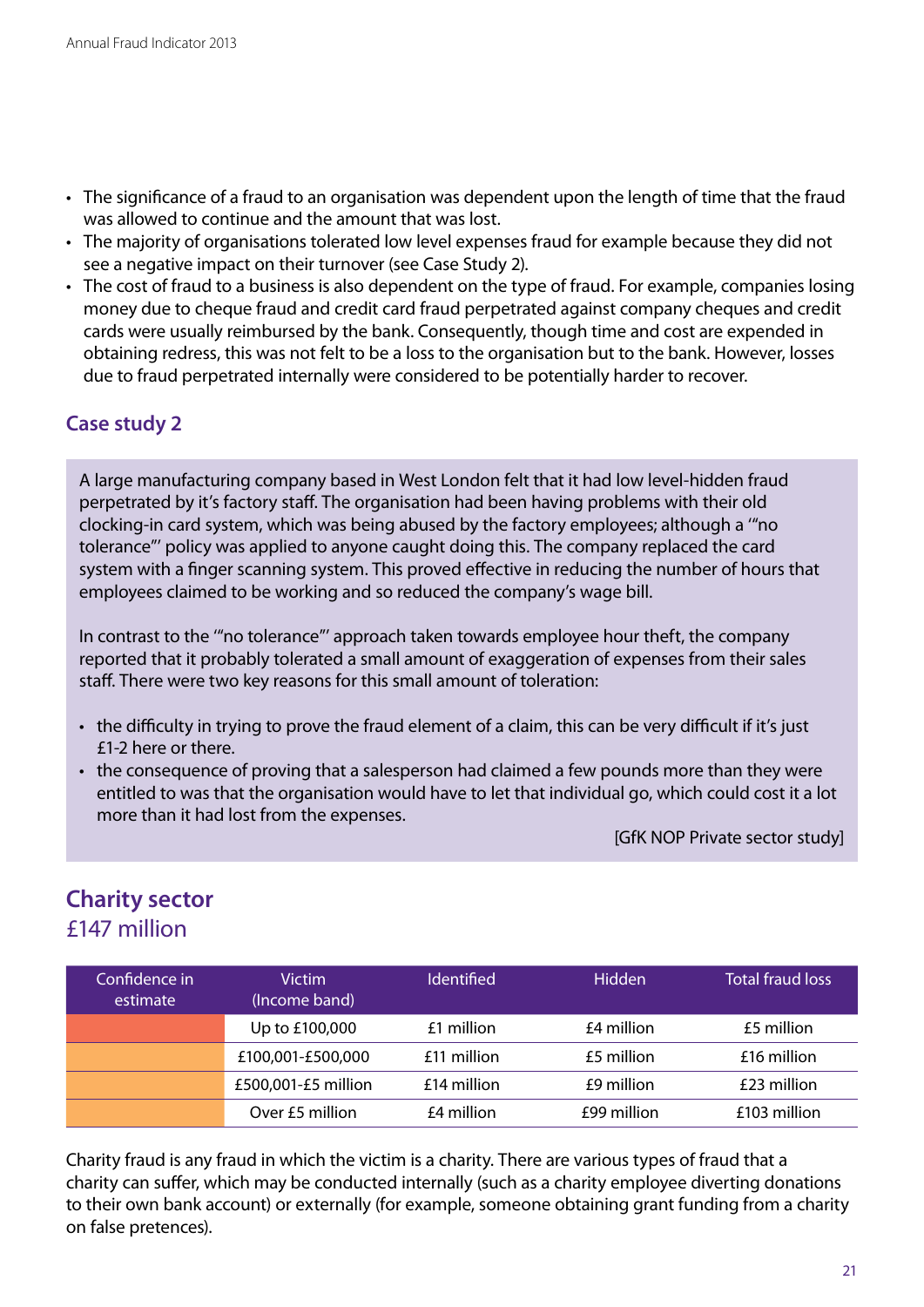An individual gained employment under false pretences in the accounts section of a small charity. During 6 months, he stole £34,796 through fraudulent debit card use.

It was revealed that he used the charity's debit card to top up a personal credit card and to pay for impotency drugs, a subscription to a dating website, his council tax bill and a stay at a London hotel. He also used the debit card to withdraw cash totalling £15,900.

When sentenced, the judge added £10,000 to his illegal gains to include wages earned under false pretences. This totalled a fraud loss of £44,700.

The individual was sentenced to four years in prison in January 2013.

In December 2012 the NFA conducted an online survey amongst charities in Great Britain with an annual income of more than £100,000. The sample was obtained from the registers held by the Charity Commission and Office of the Scottish Charity Regulator (OSCR) respectively.14 Together, charities with an income of £100,000+ represent 96.5 per cent of the total income of all charities across Great Britain (£65.6 billion of the total income of £68 billion).15 For this reason, the survey responses of these charities are particularly valid for producing financial estimates, such as when attempting to extrapolate an estimate of charity fraud loss across the sector.

A number of changes to the research design were made compared with last year to improve the validity and reliability of data collected and, therefore, increase confidence in the estimate produced. Analysis of last year's results showed that fraud suffered by individuals personally could be conflated with charity fraud experienced by their organisation, potentially affecting the estimate. This is particularly pertinent if a charity involves one or two people.

Therefore, given that the vast majority of income goes to the £100,000+ charities, the NFA did not sample charities with an income less than £100,000 a year<sup>16</sup> in order to focus on the financial estimate. Instead the number of larger income charities in the sample was increased. 'Sole traders' were omitted from the private sector survey sample on the same premise (see annex 1). This, of course, is not to suggest that smaller, lower income charities do not experience fraud or are not at risk from fraud, it is known that they do and are. In order to recognise this, fraud against small charities is included in the overall estimate on the assumption that they may experience the same indicative level of fraud loss of their income as the larger charities. The questionnaire itself was also improved through rewording some of the questions and adding extra explanatory text of key terms to reduce ambiguity for respondents. The aim was to have increased confidence in the reliability of the data collected compared with last year. Further information can be found in annex 1 of this report.

<sup>&</sup>lt;sup>14</sup> The NFA was not able to sample charities in Northern Ireland as charity registration does not currently (at 2013) take place in this region.<br><sup>15</sup> According to the Charity Commission and OSCR, the total annual income of charities in Great Britain is £67.98billion (£58.5billion

in England and Wales and £9.5billion in Scotland – the latter excludes cross-border charities that are registered with both the Charity Commission and OSCR).

<sup>&</sup>lt;sup>16</sup> Charities with an income of less than £100,000 make up the vast majority (over 80%) of the total number of charities in the sector, but only 3.5% of total sector income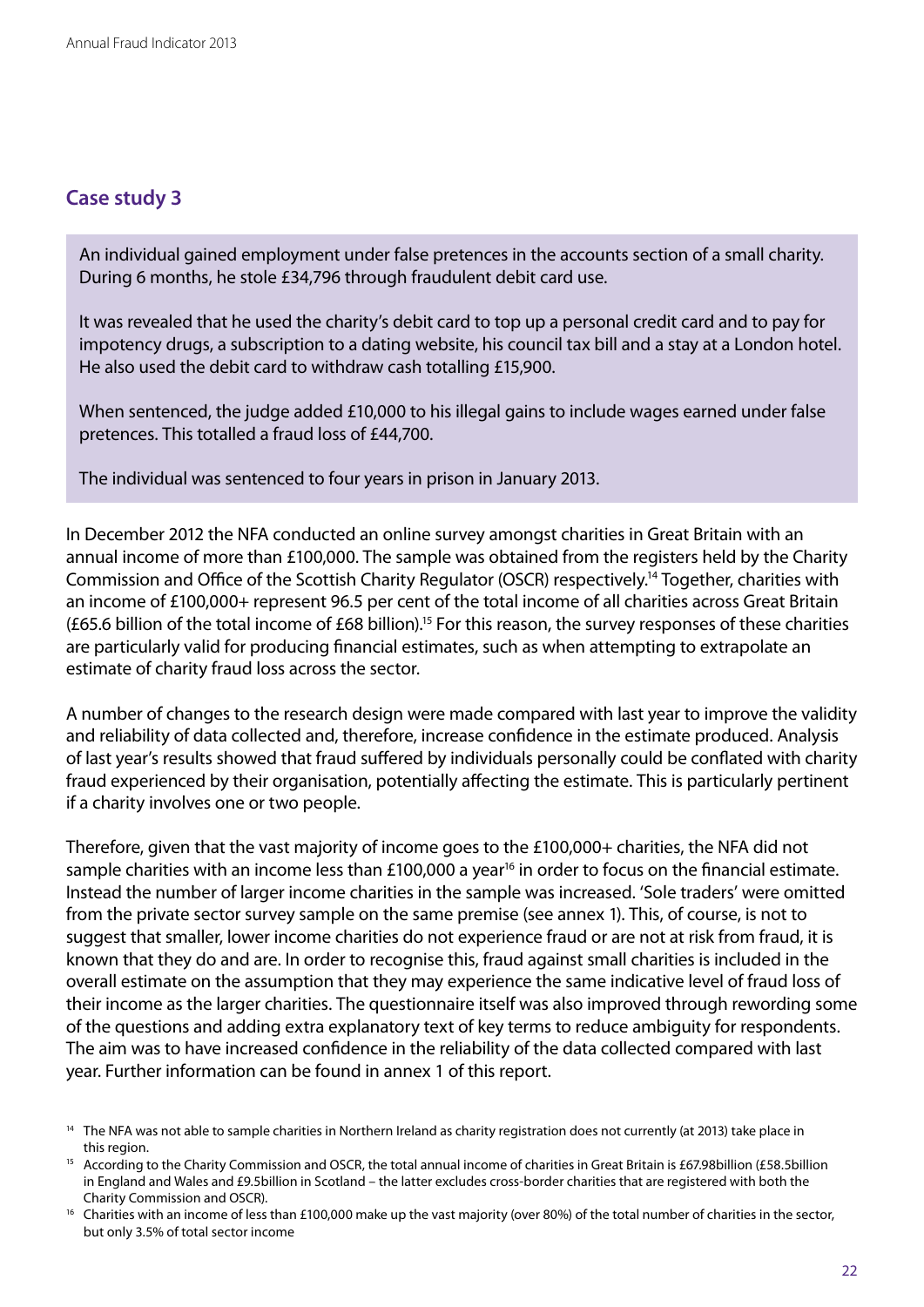In total, 26,565 survey invitations were sent out and 1599 completed surveys were achieved (a response rate of 6%). Just under two thirds (63.7%) of respondents had an annual income between £100,001 and £500,000; 28.1 per cent received £500,001 to £5 million whilst the remaining 8.1 per cent received more than £5 million. The majority (81%) were registered in England or Wales and 19.3 per cent were Scottish charities. The invitations requested that the survey be completed by the person best placed to answer questions relating to fraud, and this is reflected in the senior composition of the sample – over one half (54.1%) were chief executives or financial directors/officers.

The survey collected data on:

- attitudes to fraud;
- resilience to fraud (including measures taken to prevent it);
- levels of identified fraud;
- • types of fraud suffered: and
- • estimated undetected fraud.

Most respondents agreed, or strongly agreed, that their organisation is effective at preventing fraud (83.1%) and detecting fraud (74.6%), whilst nearly nine-tenths (88.4%) seek to design out weakness in process and systems that may allow fraud to take place. One fifth (21%) said they had attempted to measure their fraud loss in the last financial year.

Nearly one in ten (9.2%) charities with an income of over £100,000 a year reported that they had been a victim of fraud in the last financial year (2011/12). The most common types of fraud suffered amongst these victims were payment and banking fraud (47%), accounting fraud (14.8%) and identity fraud (14.1%). Over two-thirds (70.7%) of victims experienced fraud externally, whilst 31.3 per cent suffered internal fraud. The frauds suffered were enabled in a number of ways. For example, 13.6 per cent of victims said that they had experienced cyber-enabled fraud, whilst 23.1 per cent succumbed to insider-enabled fraud<sup>17</sup>.

The survey data suggests that of those victims that actually suffered financial loss (excluding those that were able to recover their loss), an estimated £28.7 million may have been lost to fraud during the last financial year (when extrapolated to all charities in Great Britain with an annual income of £100,000+). This equates to 0.04 per cent of the income of all £100,000+ charities.

In order to calculate an estimate of charity fraud for the AFI that takes into account possible hidden frauds (not just those that have been identified), respondents were also asked to provide an estimate of the percentage of their income that they think may be lost to fraud that is undetected. More than one-half (56.3%, 901 respondents) provided an estimate, of which over three-quarters (77.9%, 702 respondents) stated that they were either 'sure' or 'very sure' in their estimate. Based on these respondents only, it is estimated that in the last financial year 2011/12 £100,000+ income charities lost £113.4 million (when extrapolated to all charities in Great Britain with an income of £100,000+). This equates to 0.17 per cent of the income of all £100,000+ charities. When added to identified fraud, this amounts to an estimated £142.1 million (0.22% of the income of all charities with income of £100,000+) lost to fraud during 2011/12. On the assumption that smaller charities may be losing a similar proportion of their income to fraud, it is estimated that charities of all income sizes lost £147.3 million to fraud during 2011/12.

<sup>&</sup>lt;sup>17</sup> Further analysis can be found in the 'Fraud by enabler' section (page 26).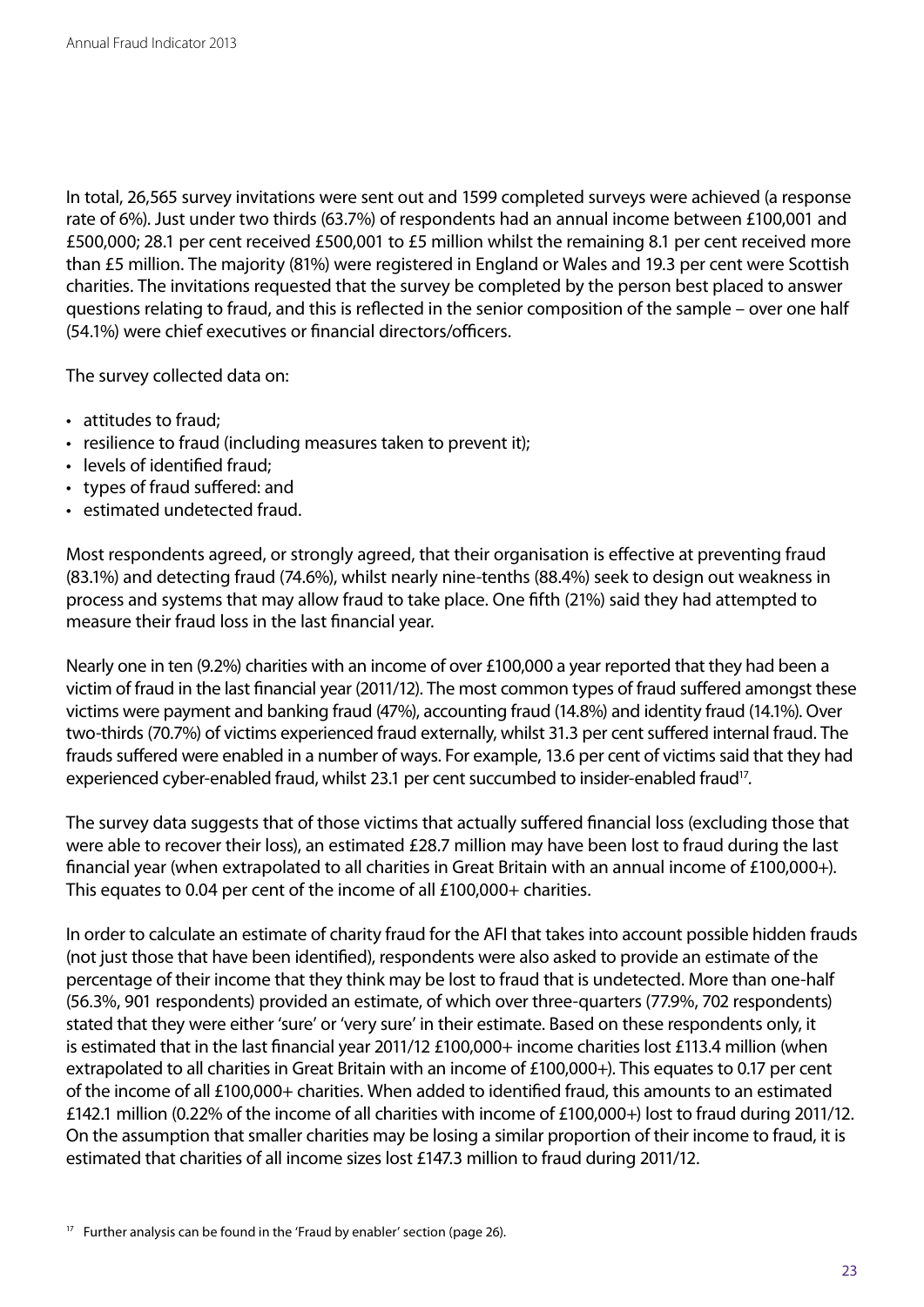## **Individuals** £9.1 billion

| Confidence in estimate | Fraud type                    | <b>Fraud loss</b> |
|------------------------|-------------------------------|-------------------|
|                        | Mass-marketing fraud          | £3.5 billion      |
|                        | Identity fraud                | £3.3 billion      |
|                        | Online ticket fraud           | £1.5 billion      |
|                        | Private rental property fraud | £755 million      |
|                        | Pre-payment meter scams       | £2.7 million      |

As well as the fraud risks faced by organisations, fraud is suffered everyday by individuals in the UK. Often the impact is devastating, both financially and emotionally.

The NFA's estimate of fraud against UK individuals is **£9.1 billion** per annum, based on estimates (see fraud by type) on the scale of:

- **• [mass-marketing fraud \(£3.5 billion\);](#page-40-0)**
- **• [identity fraud \(£3.3 billion\);](#page-29-0)**
- **• online ticket fraud (£1.5 billion);**
- • **private rental property fraud (£755 million)**;
- • and in addition, **pre-payment meter scams (£2.7 million)**.

According to ONS<sup>18</sup>, the UK adult population is 49.1 million with an average income per head per household of £17,993<sup>19</sup> per annum. By applying the estimated fraud loss for individuals of £9.1 billion to the total income of the UK population, it is estimated that 1.03 per cent of the UK adult population's income<sup>20</sup> is lost to fraud.

<sup>18</sup> ONS UK Population statistics. Available at: **[http://www.ons.gov.uk/ons/publications/re-reference-tables.](http://www.ons.gov.uk/ons/publications/re-reference-tables.html?edition=tcm%3A77-231847) [html?edition=tcm%3A77-231847](http://www.ons.gov.uk/ons/publications/re-reference-tables.html?edition=tcm%3A77-231847)**

<sup>&</sup>lt;sup>19</sup> ONS (2012) The economic position of households Q3 2012. Available at: **[http://www.ons.gov.uk/ons/rel/hsa/the-economic](http://www.ons.gov.uk/ons/rel/hsa/the-economic-position-of-households/q3-2012/index.html)[position-of-households/q3-2012/index.html](http://www.ons.gov.uk/ons/rel/hsa/the-economic-position-of-households/q3-2012/index.html)**

<sup>&</sup>lt;sup>20</sup> Real actual household income consists of wages and salaries, income received by households from pensions and benefits; share dividends and, net interest; self-employment income after taxation; and social contributions (which are known as real household disposable income), plus the implied value to the household of government services such as education and healthcare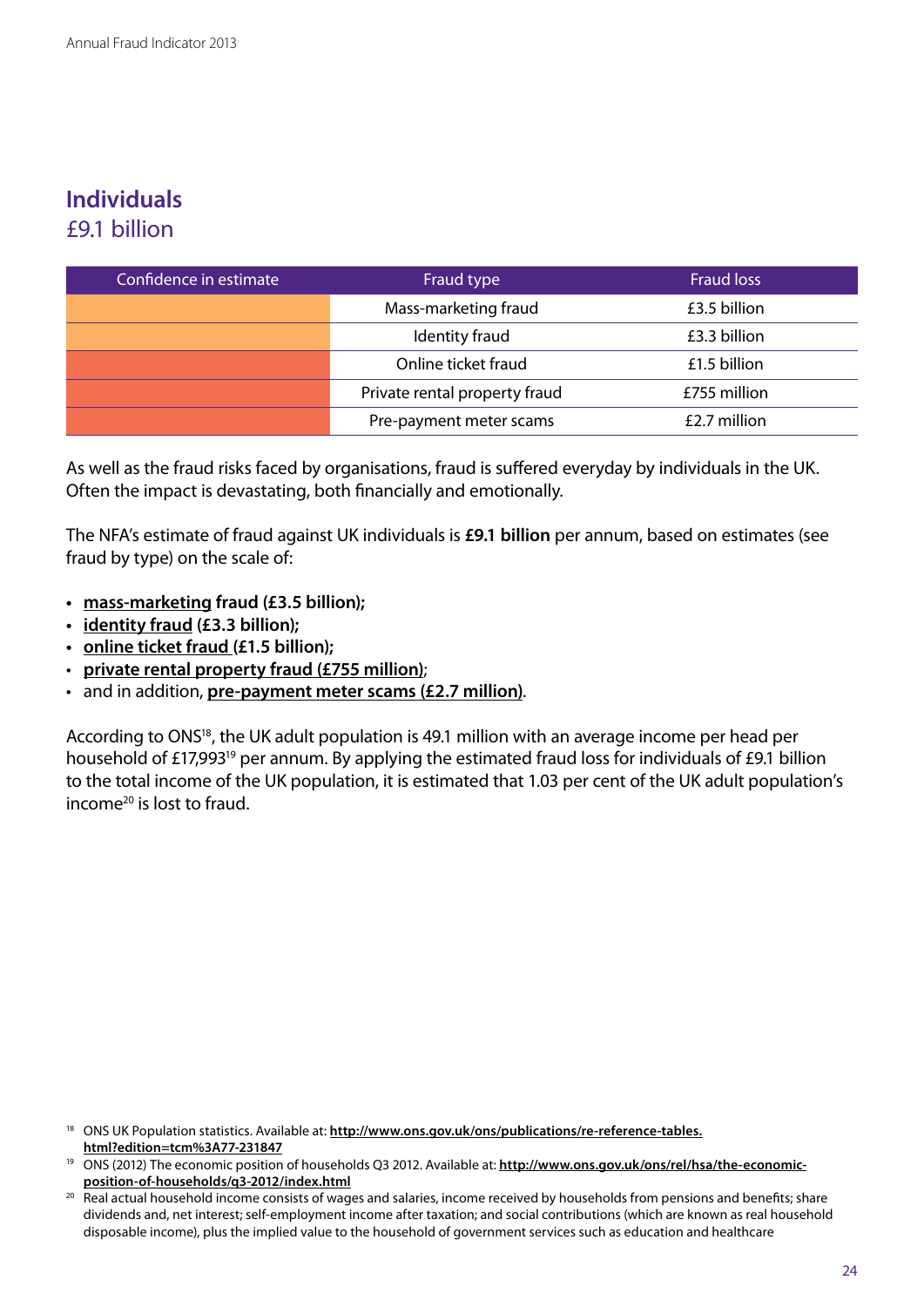#### **How do the sector estimates compare**

As the research methodologies for some of the sector estimates have evolved and developed, it is useful to compare the percentage fraud losses identified and speculated within the different sectors as part of the validation process for the estimates. Table 1 below outlines these.

#### **Table 1: A comparison of the percentage fraud losses, both identified and hidden, within the different sectors, UK**

| Sector      | Identified percentage fraud loss | Hidden percentage fraud loss |
|-------------|----------------------------------|------------------------------|
| Charity     | 0.04                             | 0.17                         |
| Individuals | 1.03                             | n/a                          |
| Private     | 0.18                             | 0.36                         |
| Public      | 0.13                             | 3.63                         |

Levels of fraud loss are variable across the different sectors and amongst individuals. Detected levels of fraud average 0.18 per cent of turnover amongst the private sector (excluding financial and insurance activities and sole traders), 0.04 per cent of income amongst the charity sector, 0.13 per cent of receipts in the public sector<sup>21</sup> and 1.03 per cent amongst individuals. Undetected levels of fraud loss have been estimated at 0.17 per cent of charities' income, 3.63% of the public sector's receipts<sup>22</sup> and 0.36 per cent of the private sector turnover (excluding financial and insurance activities and sole traders). As a proportion of their income, individuals appear to experience higher identified losses compared with private and charity victims of fraud.

<sup>&</sup>lt;sup>21</sup> Fraud is very well measured in the public sector compared to the other sectors. The difference in figures between sectors might be reflective of this. These figures are based on HMT national statistics on Departmental expenditure. See: **[https://www.gov.uk/](https://www.gov.uk/government/publications/public) [government/publications/public-](https://www.gov.uk/government/publications/public)sector-finance-statistics**

 $22$  Ibid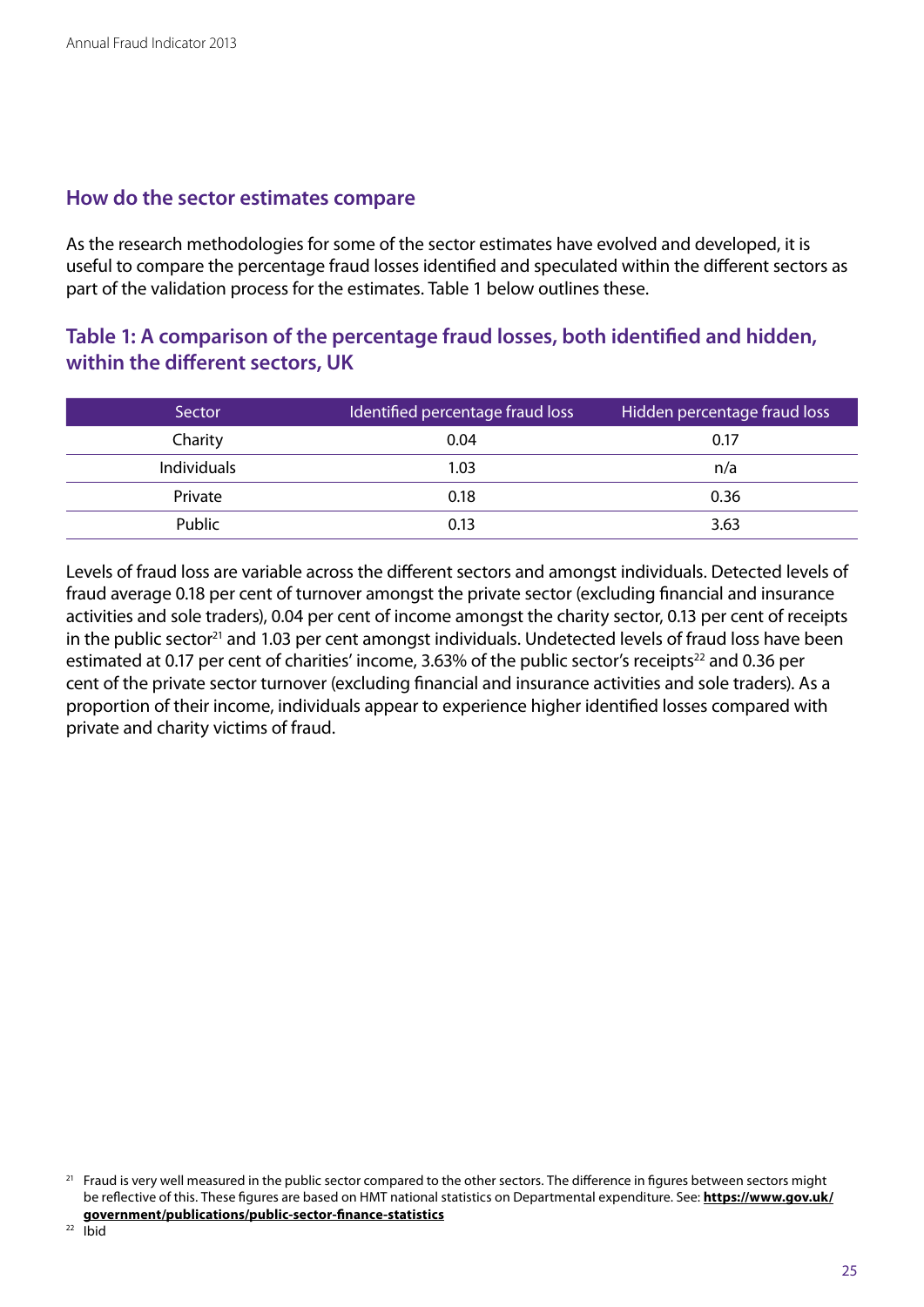## **Fraud by enabler**

In partnership with the counter-fraud community, the National Fraud Authority's (NFA's) work to understand better the fraud threat is increasingly looking to identify and where possible to quantify, the common enablers that facilitate many types of fraud to occur.

Fraud enablers cross-cut the fraud landscape, and are used to defraud victims of all types, through many types of fraud. There are also varying degrees of overlap between fraud enablers, which poses further challenges for quantifying their impact. For example, the individual fraud loss estimate and the organised crime group estimate both include figures on retail banking fraud.

This section outlines the measurement work that has been undertaken to quantify the scale and prevalence of certain enablers; and where possible to attribute a fraud loss amount.



#### **Figure 3: Key fraud enablers**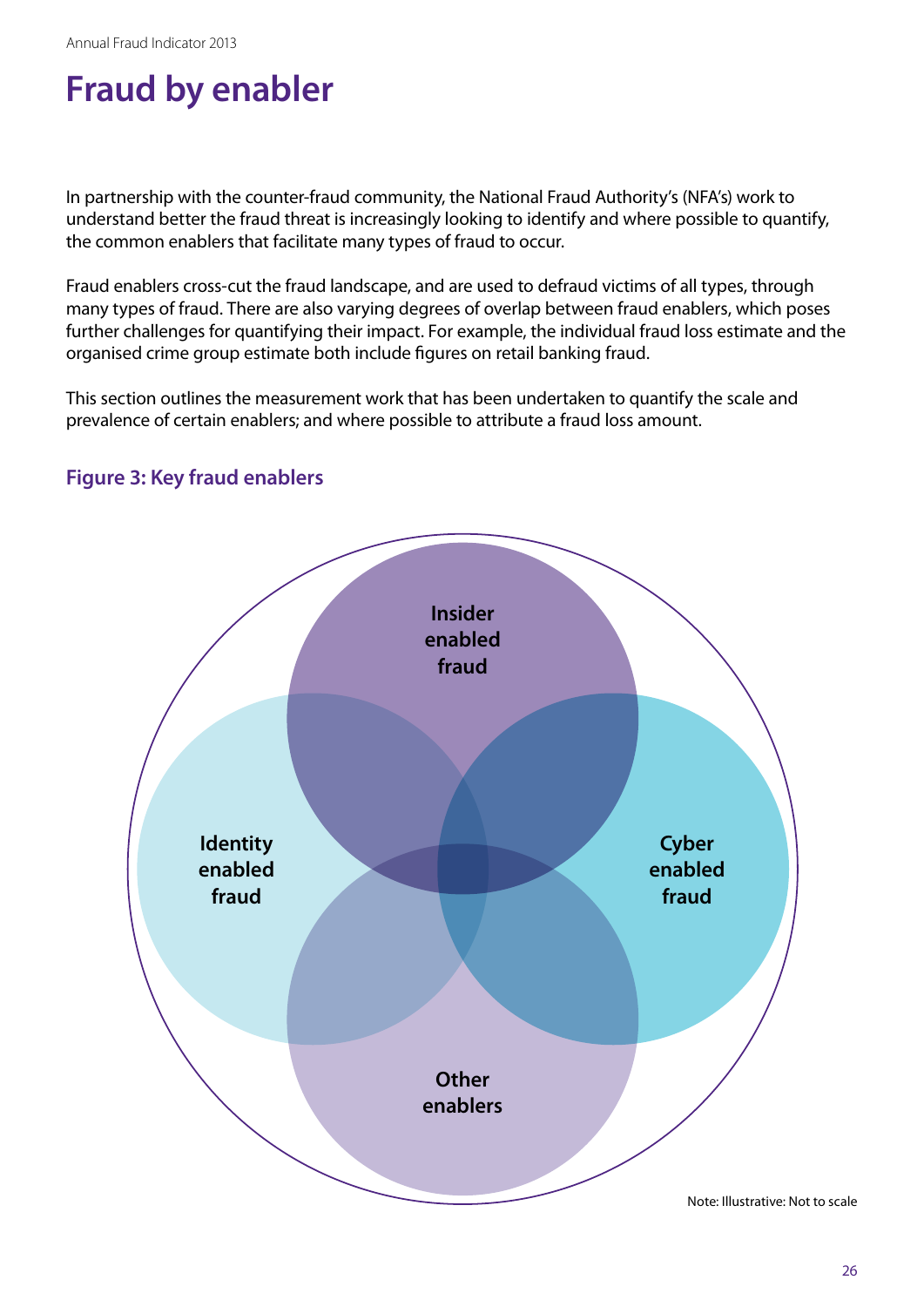## **Insider-enabled fraud**

'Insider-enabled' fraud refers to any fraud event to which an insider's access to the organisation's assets and systems, or ability to influence the outcomes of organisational processes, is integral to being able to conduct the fraud. An insider can be anyone with this access or ability, most obviously employees and directors, but also volunteers, consultants and contractors.

Insider-enabled fraud is wide ranging and can include the following:

- Fraud against the organisation, often described as 'staff fraud', 'employee fraud' or 'internal fraud'. An example is when an employee submits a false expenses claim.
- Frauds against the organisation when the insider colludes with an outside accomplice(s). For example, a finance manager authorising payment of a false invoice from a supplier for non-existent works in exchange for a 'kickback' payment.
- Frauds against an outside entity. For example, an employee stealing a database containing personal details of customers, which is used by, perhaps sold to, a criminal gang to obtain money, credit, goods or services fraudulently from other organisations, such as bank accounts, loans and mobile phone contracts.

#### **Case study 4**

#### *Insider enabled fraud*

The Chief Executive Officer of a small firm providing professional services referred to an incident involving a client organisation that they had been providing services to. The client organisation had experienced a spate of cheque frauds going back over the preceding six months in which approximately £9,000 had been stolen. It was eventually picked up that the company's Financial Director had been leaving the company cheque book out on his desk at lunch times and overnight. He had not considered there to be any threat from doing this. The participant perceived this act of negligence as enabling the employees to steal from the organisation.

[GfK NOP Private sector study]

Insiders are responsible for some of the biggest frauds ever recorded. One of the most infamous cases is that of Nick Leeson, whose unauthorised trading (which lay undetected for years) resulted in the collapse of his employer, Barings Bank, in 1995. Another example is of unauthorised trading by Kweku Adoboli in 2011, which resulted in the Swiss bank UBS losing \$2 billion.

Analysis from the latest published fraud research evidences the significance of insiders in enabling fraud:

- • Over one-third (34%) of UK respondents to PricewaterhouseCoopers' 2011 *Global Economic Crime Survey*, 23 a biennial study of economic crime across sectors and industries worldwide, said that employees were responsible for their largest fraud detected in the last year. Globally, two-thirds (67%) of public sector respondents said that their largest fraud was perpetrated by an employee.<sup>24</sup>
- <sup>23</sup> PriceWaterhouseCoopers (2011) Global Economic Crime Survey UK Report. Available at: **[http://www.pwc.co.uk/eng/publications/](http://www.pwc.co.uk/eng/publications/global-economic-crime-survey-2011-uk-report.html) [global-economic-crime-survey-2011-uk-report.html](http://www.pwc.co.uk/eng/publications/global-economic-crime-survey-2011-uk-report.html)**
- <sup>24</sup> PriceWaterhouseCoopers (2011) Fighting Fraud in Government. Available at: **[http://www.pwc.com/gx/en/economic-crime-survey/](http://www.pwc.com/gx/en/economic-crime-survey/industry-supplements/fighting-fraud-in-government.jhtml) [industry-supplements/fighting-fraud-in-government.jhtml](http://www.pwc.com/gx/en/economic-crime-survey/industry-supplements/fighting-fraud-in-government.jhtml)**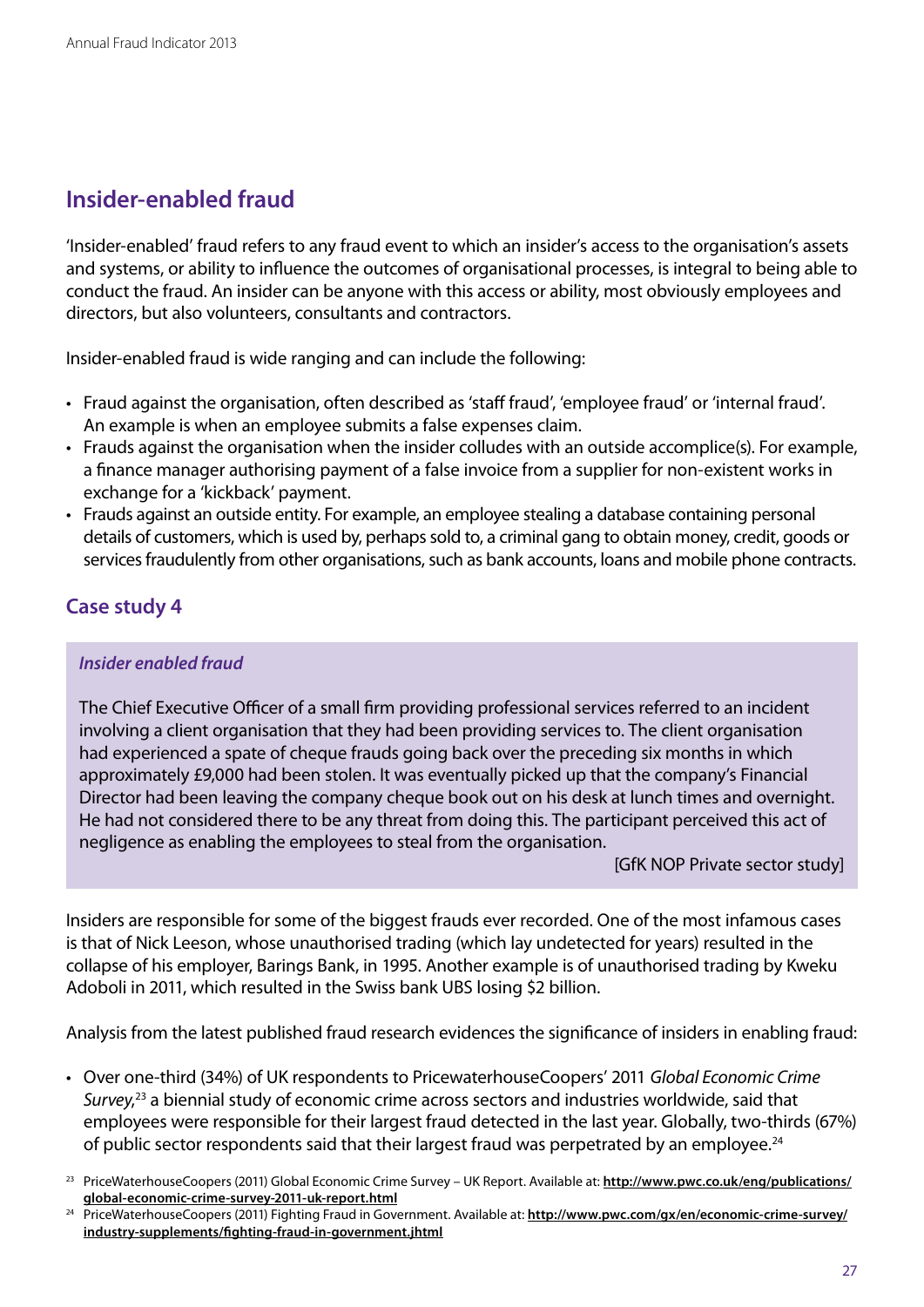- KROLL's annual Global Fraud Report,<sup>25</sup> a survey of over 839 senior executives worldwide during 2012, states that two-thirds (67%) of fraud globally (in which the perpetrator is known) is insider fraud, up from 55 per cent in 2010 and 60 per cent in 2011.
- CIFAS' Staff Fraud Database (SFD) data sharing scheme.<sup>26</sup> which allows employers to share confirmed cases of fraud involving staff, has recorded over 1,000 cases since 2008. During 2012, 539 cases were recorded (an increase of 42.6 per cent compared with the 378 cases recorded during 2011).<sup>27</sup> A variety of fraud types have been recorded, predominantly 'dishonest action by staff to obtain a benefit by theft or deception', which represented one-half of all cases (268).
- CIFAS also reported on cases of employment application fraud (34) and attempted employment application fraud (171),<sup>28</sup> demonstrating the importance of effective staff vetting procedures in mitigating the insider fraud risk. This is underpinned by 2011 research with the Serious Organised Crime Agency (SOCA) which found that around 10 per cent of employees dismissed for fraud on the CIFAS staff fraud database were 'high risk', with 4.5 per cent assessed as being involved in, or likely to be involved in, serious organised crime (please see p33 for fraud perpetrated by organised crime groups).29
- • The Audit Commission's 2012 *'Protecting the Public Purse'* report found that in 2011/12 there were 1,459 cases of internal fraud (1.2% of all cases). The value of these frauds was £15.5 million. The average loss of these internal frauds (£10,619) was more than 8 times higher than an external fraud (£1,315).<sup>30</sup> This loss relates to identified fraud in local government in England.
- Analysis of NFA primary research conducted during December 2012 and January 2013<sup>31</sup> reveals that both the charity and private sectors suffered a significant amount of insider-enabled fraud over the last financial year.
- Of the 9.2 per cent of charities that were a victim of fraud during the 2011/12 financial year, nearly one-quarter (23.1 per cent) said that they had suffered insider-enabled fraud but only 2.9 per cent of these said that there was no actual financial loss (for example, they were able to recover the loss from the fraudster or from their bank). This contrasts with the experience of cyber-enabled charity fraud victims where nearly two-thirds (65 per cent) answered that they suffered no actual loss (although this is based on small base sizes).
- Of the 27 per cent of businesses that were a victim of fraud during 2011/12, nearly half (49%) said they had suffered insider-enabled fraud but none of these said they were able to recover the financial loss. This contrasts with the experience of cyber-enabled private sector fraud victims where 34 per cent answered that they suffered no actual loss, reflecting the findings of the charity survey and illustrating the impact of insider-enabled fraud across sectors (as above, this is based on a small base size).

- <sup>27</sup> See: **[http://www.cifas.org.uk/stafffraud\\_annual\\_janthirteen](http://www.cifas.org.uk/stafffraud_annual_janthirteen)**
- <sup>28</sup> See: **[http://www.cifas.org.uk/stafffraud\\_annual\\_janthirteen](http://www.cifas.org.uk/stafffraud_annual_janthirteen)**

<sup>25</sup> KROLL (2012) Global Fraud Report 2012/13. Available at: **<http://www.krolladvisory.com/insights-reports/global-fraud-reports/>**

<sup>26</sup> CIFAS (2012) Staff Fraudscape, May 2012. Available at: **[http://www.cifas.org.uk/secure/contentPORT/uploads/documents/](http://www.cifas.org.uk/secure/contentPORT/uploads/documents/CIFAS%20Reports/External-0-StaffFraudscape_2012.pdf) [CIFAS%20Reports/External-0-StaffFraudscape\\_2012.pdf](http://www.cifas.org.uk/secure/contentPORT/uploads/documents/CIFAS%20Reports/External-0-StaffFraudscape_2012.pdf)**

<sup>29</sup> See: **[http://www.cifas.org.uk/organised\\_crime\\_sevennovember](http://www.cifas.org.uk/organised_crime_sevennovember)**

<sup>&</sup>lt;sup>30</sup> Audit Commission, (2012) Protecting the Public Purse. Available at: [http://www.audit-commission.gov.uk/fraud/protecting-the](http://www.audit-commission.gov.uk/fraud/protecting-the-public-purse/Pages/protecting-the-public-purse-2012.aspx)**[public-purse/Pages/protecting-the-public-purse-2012.aspx](http://www.audit-commission.gov.uk/fraud/protecting-the-public-purse/Pages/protecting-the-public-purse-2012.aspx)**

<sup>&</sup>lt;sup>31</sup> See the technical note on page 57 for further details on the survey methods used.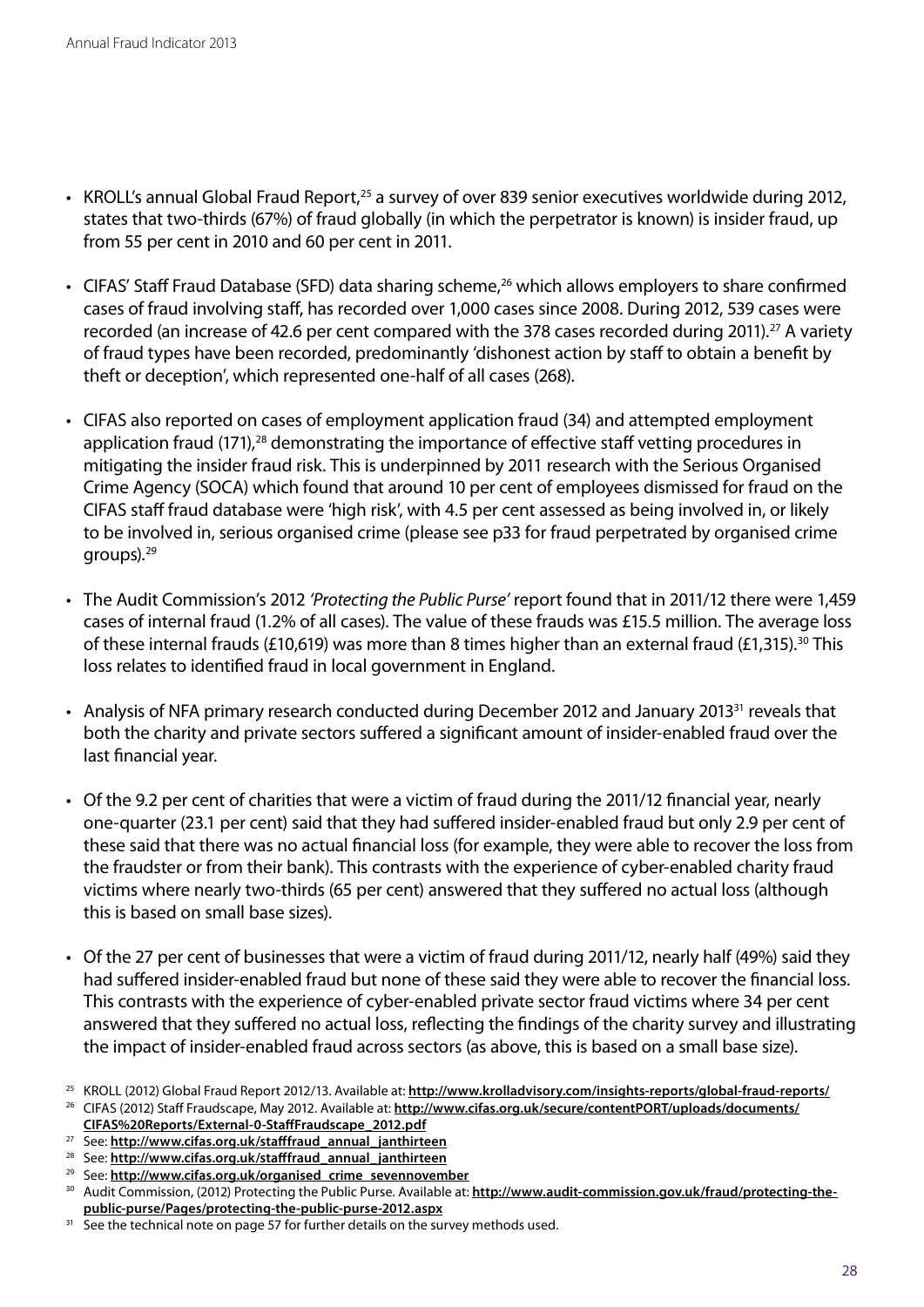- It is possible that the scale of insider-enabled fraud could be higher than these findings suggest. When respondents were asked *"'Thinking of ALL fraud that your (business/charity) has suffered in the last financial year 2011/12, was any of it committed internally?'"* 31.3 per cent of charity fraud victims said yes (compared with 23.1% for insider-enabled fraud) and 56 per cent of business fraud victims said yes (compared with 49% for insider-enabled fraud). 'Insider-enabled fraud' has a wider scope than 'internal fraud' so it would be reasonable to expect that the former would produce a higher percentage, not a lower one. This has been explored in the qualitative private sector research and it looks like respondents perceive insider-enabled fraud as potentially involving more insidious and serious activities than internal fraud.
- • Fraud generally is under-reported and insider-enabled fraud is no exception. The findings of both the charity and private sector surveys suggest that around one-third of victims (32.4% charity, 30% private) don't report any insider-enabled frauds externally (for example to the police or Action Fraud) with a similar number (29.4% charity, 33% private) only reporting some of them.

## <span id="page-29-0"></span>**Identity fraud** £3.3 billion (individuals only)

| Confidence in estimate | Scope of estimate | Coverage |
|------------------------|-------------------|----------|
|                        | <b>Identified</b> | UK       |

Identity fraud occurs when someone's personal information is used by someone else without their permission to obtain money, credit, goods or other services. Identity fraud is an enabler of other frauds, rather than a specific fraud type itself. For example, it can facilitate benefit fraud, plastic card fraud or mortgage fraud. Fraudsters will even try to use the identity of a deceased person.

Terms such as 'identity fraud' and 'identity theft' have been used interchangeably over time since there has been no standard definition. This makes measurement and assessment of comparative estimates, of an already complex subject, very difficult.

The analysis of fraud trends during 2012 by CIFAS,<sup>32</sup> the UK's Fraud Prevention Service, identified the following.

- Nearly 250,000 frauds were confirmed during 2012 by CIFAS members.
- Identity fraud accounted for roughly 50 per cent of all frauds recorded in 2012.
- There was a 9 per cent increase in identity frauds, compared with 2011.
- Facility (or account) takeover fraud rose by 53% compared with the previous year. This means that those frauds where the criminal requires identity details accounted for almost 2 in 3 (65%) of all frauds recorded by CIFAS in 2012.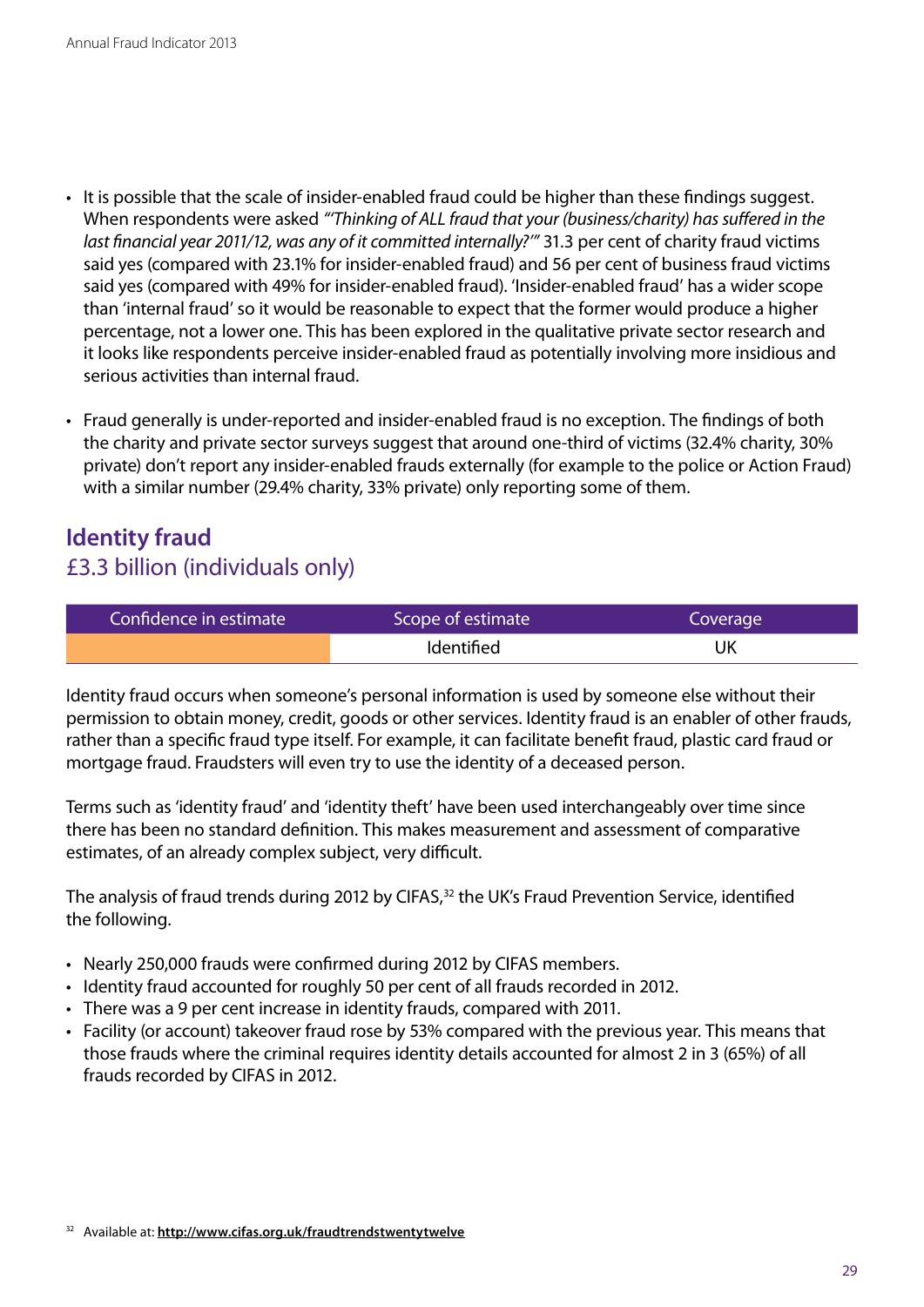In December 2012 the NFA completed a survey with a nationally representative sample of 4,213 UK adults to understand better the prevalence and cost of identity fraud against individuals.<sup>33</sup> The survey found the following:

- • identity fraud is estimated to cost UK adults **£3.3 billion** during 2012;
- • 8.8 per cent (4.3 million) of UK adults were a victim, with those who actually lost money (2.7 million) losing an average of £1,203 each;
- 19 per cent of UK adults had been a victim before 2012;
- overall, 27 per cent have been a victim at some point in time.

It is important to clarify that this estimate is based purely on direct losses to UK adults. It does not include losses recovered by the individual (for example, from banks – further information that includes some of these losses can be found in the section **Retail Banking**) – or any indirect costs that may have been incurred, such as responding to and repairing the impact of the frauds. Nor does it include any losses suffered by the public, private or charity sectors. Therefore, the full cost to the UK from identity fraud each year will be higher than £3.3 billion.

Whilst this estimate is of identity-fraud in which individuals are the victim, and not of all identity enabled frauds across the UK, other NFA surveys completed this year (2012-2013) illustrate how identity fraud enables attacks against organisations. For example, 14.1 per cent of charity fraud victims and 18 per cent of private sector fraud victims said they experienced identity fraud.

#### **Cyber-enabled fraud**

'Cyber-enabled' fraud refers to any type of fraud that is committed or facilitated by use of a computer or other forms of information communications technology (ICT).34 Victims can be individuals or organisations (and for fraud committed against the latter, it may be conducted internally or externally). Examples of 'cyber-enabled' fraud include the following.

- Fraudulent sales via online shopping or auction websites, which may offer goods or services that are not subsequently provided to the buyer.
- Mass-marketing frauds committed using emails to distribute unsolicited communications to persuade individuals to part with money on the premise that a larger sum will be paid at a later date, such as paying an 'administration fee' to release a 'lottery prize'. Needless to say, the lottery does not exist.
- Electronic financial frauds, such as card-not-present (CNP) fraud committed online and conducted remotely where neither the cardholder (nor the card) is present (see retail banking fraud).
- Use of technology to steal personal data (such as phishing<sup>35</sup>) which are then used to obtain goods, credit or services fraudulently.
- Emails to a company requesting that subsequent payment for goods should be made to a different bank account. This fraud can be enabled by phishing or hacking of email systems.

<sup>33</sup> Research was conducted online by Vision Critical with 4,213 UK adults aged 18+ between 14 – 17 December 2012. The results are weighted to be representative of the UK adult population.

<sup>&</sup>lt;sup>34</sup> 'Cyber-enabled' is wide in scope. It includes all 'computer-dependent' frauds that can only be committed through use of computers and ICT, such as an 'online auction fraud' (for example, goods are won and payment sent but goods are never received). It also includes fraud that could still be carried out without the use of computers and ICT but whose scale and reach are altered by its use, such as 'massmarketing fraud' (for example, sending unsolicited communications to obtain money from victims via emails and texts, rather than letters).

<sup>&</sup>lt;sup>35</sup> Hacking is the exploitation of weaknesses in a computer system or network. Phishing is an attempt to obtain information via electronic communication using social engineering to appear as a trustworthy source.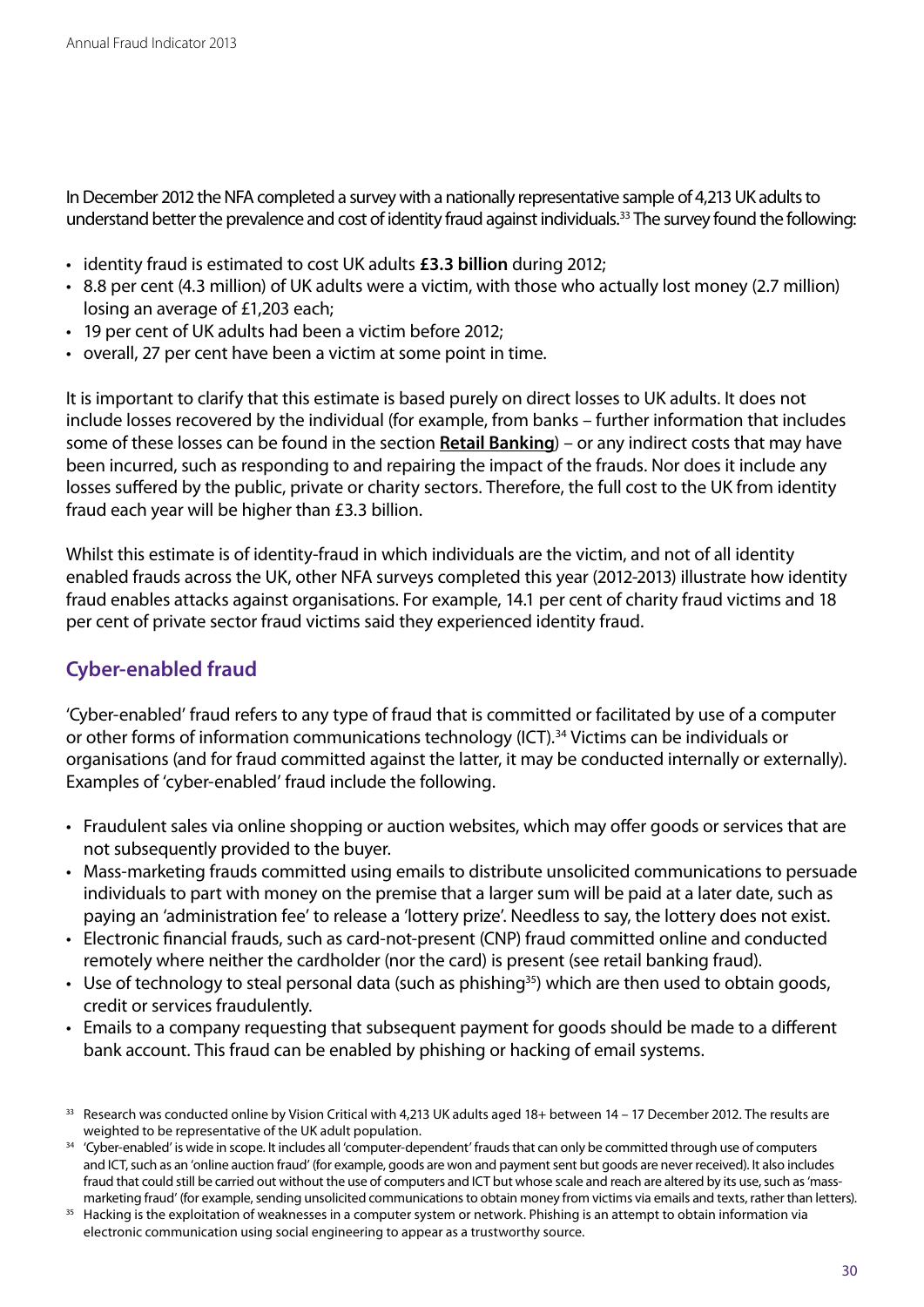Fraud is a hidden crime and it is extremely difficult to estimate the amount of fraud that is actually cyber-enabled, and even more difficult to try to measure the loss<sup>36</sup>. This is because cyber-enabled fraud cuts across many of the NFA's traditional fraud type estimates so there is the risk of double-counting (for example, a procurement fraud committed online would be included in the separate procurement fraud estimate). However, the NFA can estimate the *prevalence* of cyber-enabled fraud across different victim groups, as analysis of the following sources demonstrates.

- Action Fraud, the national fraud and internet crime reporting centre, has now been rolled out across police force areas in England and Wales. This will further the NFA's understanding of cyber-enabled fraud over time, giving a more holistic perspective of detected fraud. Action Fraud records two types of cyber crime reports, cyber-enabled fraud and offences under the Computer Misuse Act. Analysis of Action Fraud data shows that from the period March 2012 to February 2013, Action Fraud received 58,662 cyber-enabled frauds and 9,898 computer misuse crime reports.<sup>37</sup> Cyber related reports equated to 41 per cent of all Action Fraud crime and information reports, with an average loss of £3,689.
- The NFA conducted research into mass-marketing fraud against UK adults in January 2012 (see the mass-marketing fraud section). Three-quarters of respondents received unsolicited communications in the 12 months previously, with the vast majority receiving emails.
- Analysis of NFA primary research conducted during December 2012 and January 2013 reveals that both the charity and private sectors suffered cyber-enabled fraud over the last financial year.<sup>38</sup>
- • The 2013 AFI estimates that the charity sector suffered detected fraud losses of £29.7 million in the last financial year (2011/12), with a further £117.6 million of estimated hidden loss. During this period 9.2 per cent of charities surveyed were a victim of fraud and about one in eight victims said that they had suffered cyber-enabled fraud. The majority of cyber-enabled fraud victims said that there was no actual financial loss (for example, they were able to recover what they lost to the fraudster, from their bank, etc). This contrasts with the experience of insider-enabled charity fraud victims where only a fraction said that they suffered no actual loss.
- The 2013 AFI estimates that private sector organisations (excluding the 'financial and insurance activities' sector, and 'sole traders<sup>'39</sup>) suffered detected fraud losses of £5.2 billion in 2011/12, with a further £10.7 billion of estimated hidden loss. During this period, 27 per cent of businesses surveyed were a victim of fraud and more than one-third of these said they had suffered cyber-enabled fraud. Just over one-third of cyber-enabled victims said that there was no actual financial loss to them (for example, they were able to recover the loss from the fraudster from their bank). This contrasts with the experience of insider-enabled private sector fraud victims where all reported some actual loss.
- Although the 2012 Commercial Victimisation Survey (CVS)<sup>40</sup> covers online crime, not just online fraud, it should be noted that the findings suggest that there were 180,000 incidents of online crime against businesses across the four industry sectors covered by the survey in the 12 months prior to interview; of which the vast majority (75%) were computer viruses (135,000). Across the industries, eight per cent of business experienced at least one type of online crime.

- 38 Caution is required here as the sample sizes are quite small see annex 1 for further information on the methods used.
- <sup>39</sup> See the private sector section for further details.
- <sup>40</sup> See page 18 for further information about the CVS.

<sup>&</sup>lt;sup>36</sup> The difficulties of measuring cyber-enabled fraud are noted by Anderson et al. (2012) Measuring the Cost of Cybercrime. Available at: **[http://weis2012.econinfosec.org/papers/Anderson\\_WEIS2012.pdf](http://weis2012.econinfosec.org/papers/Anderson_WEIS2012.pdf)**

<sup>&</sup>lt;sup>37</sup> Note that Action Fraud was still being rolled out to local police forces, so these figures are not representative of the entirety of England and Wales.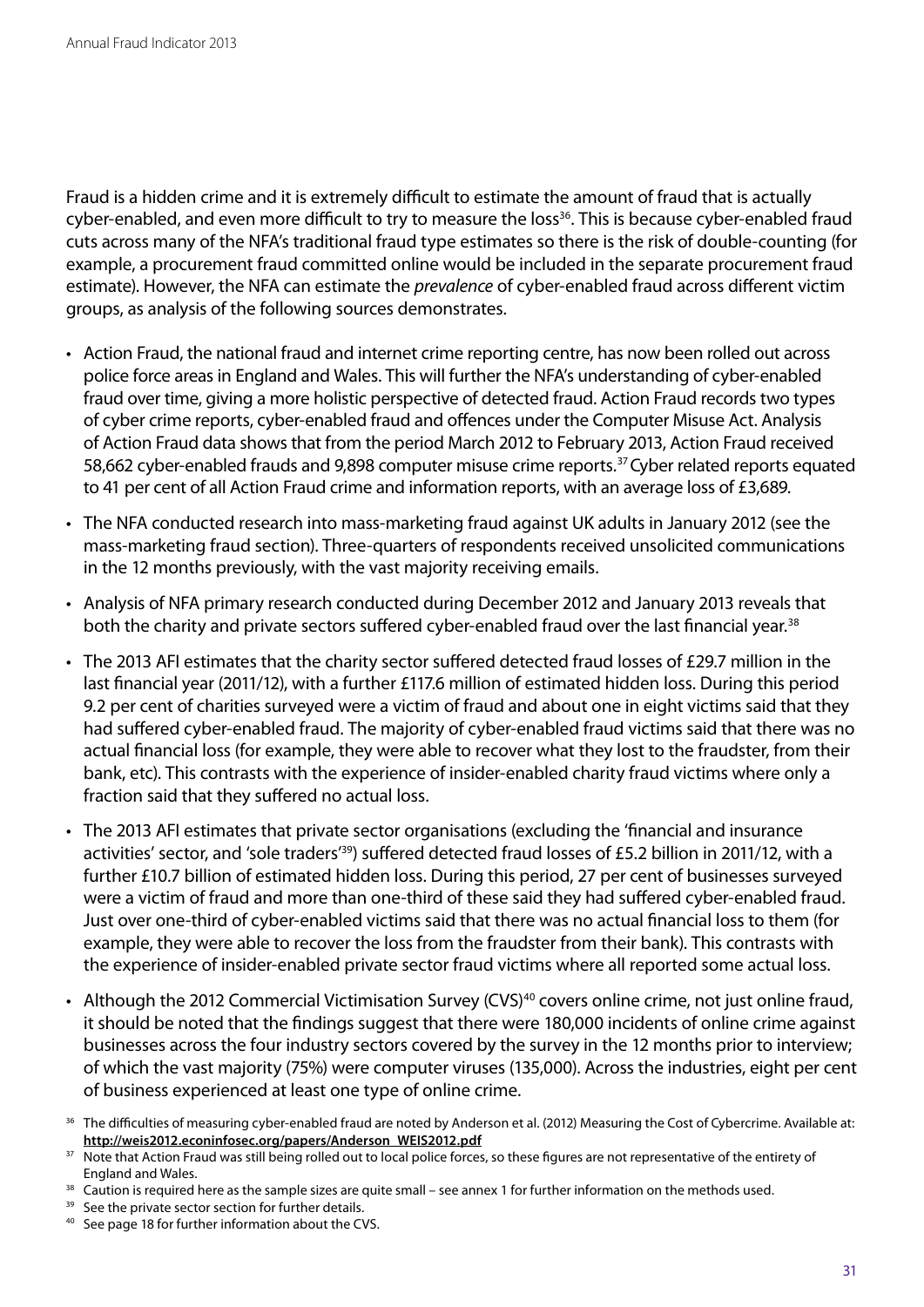• Cyber-enabled fraud is also no exception to under-reporting. The findings of both the charity and private sector surveys suggest that one-quarter of cyber-enabled fraud victims don't report any cyber-enabled frauds externally (for example to the police or Action Fraud), with similar numbers only reporting some of them. Some of the reasons given by respondents for not reporting include *"'dealt with by the bank'", "'dealt with internally'", "'too costly to pursue'" and "'thought the fraud was too small'"*.

## **Fraud perpetrated by organised crime groups** £8.9 billion – £18.9 billion

| Confidence in estimate | Scope of estimate     | Coverage |
|------------------------|-----------------------|----------|
|                        | Identified and hidden | JK       |

Organised crime involves individuals, normally working with others, with the capacity and capability to commit serious crime on a continuing basis, which includes elements of planning, control and coordination, and benefits those involved. The motivation is often, but not always, financial gain. Organised criminals who work together for the duration of a particular criminal activity or activities are called an organised crime group (OCG).<sup>41</sup>

OCGs pose a significant threat to the UK. Fraud is a significant element of this threat either as the primary activity of an OCG, or as an enabler/funding stream for other serious crimes.

In October 2012 analysis of the organised crime group mapping (OCGM) data held by the National Fraud Intelligence Bureau (NFIB) suggested that of the OCGs known to the authorities and considered to be nationally significant, 67 per cent are involved with fraud as a crime category (with 85% involved in specialist money laundering, 77% drugs and 67% violent crime). The analysis also confirmed that there are 7,503 OCGs considered to be active in the UK. Of these, 1,365 are linked to some form of fraudulent activity. Counter-fraud professionals believe these figures significantly under-represent the true involvement of OCGs in fraud.

OCGs that are assessed to be involved in fraud are linked to mortgage fraud, tax fraud, benefit fraud, identity theft, payment card crime and insurance fraud. One-quarter (25%) of these OCGs have realised group assets of more than £1 million, but these are not exclusively from fraud.

OCGs linked to fraud have been identified and are being managed by law enforcement agencies in every region of the country. Fraud is a transnational crime and 462 OCGs are assessed to have some form of international link, be this through their geographical base or through the reach of their criminal activities.

The NFA estimate of fraud perpetrated by organised criminals has been refreshed. The methodology uses existing estimates of fraud loss, and calculates the proportion that might be attributable to OCGs by fraud type. These estimates derive from consultation with industry experts and law enforcement and are based on management assumptions and judgements; to provide an illustrative indication of loss. Fraud loss because of organised crime activity now stands at £8.9 billion of the £24 billion that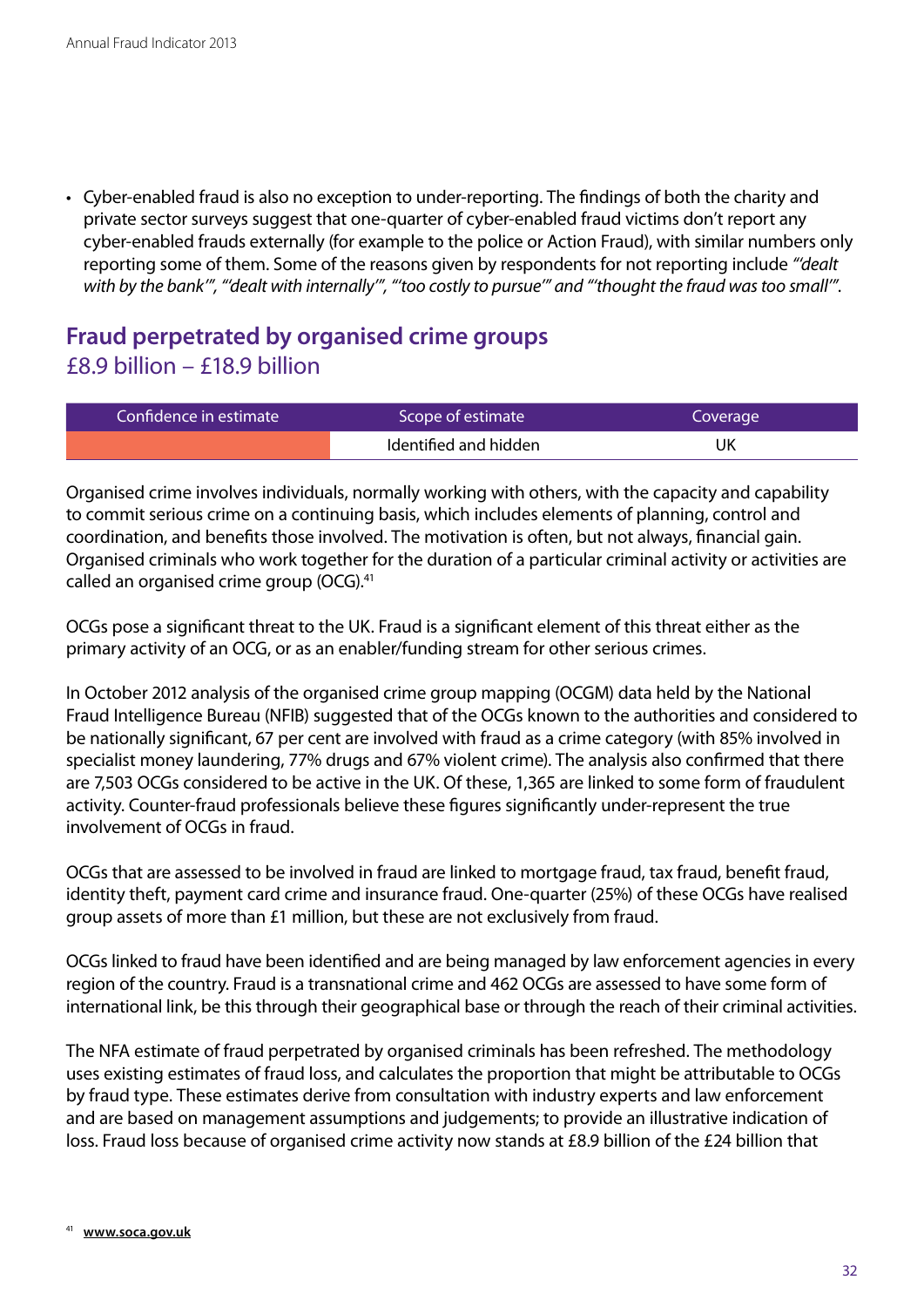can be mapped through fraud loss type to organised groups. Areas of loss captured include tax and benefits fraud; retail banking, insurance, mortgage, telecommunications and mass-marketing fraud (see individual estimates in 'Fraud by type' section).

It is not yet possible to identify the level of OCG activity against every fraud type or victim. Although, if it is assumed that the 37 per centloss for the above identifiable fraud estimate is reflective of fraud losses due to organised crime in the rest of our fraud loss estimate, an additional £9.9 billion might be lost to fraud. This could tentatively equate to a total fraud loss of £18.9 billion.

#### **Case study 5**

#### *Organised Crime Group Fraud*

A large organisation in the wholesale and retail trade identified its main risk as organised crime gangs. *'"So an example of that would be Chinese and eastern European counterfeiters, using counterfeit plastic [credit cards]. We have an awful lot of account take over…assuming someone's identification and taking over a genuine account and coming here and using it. Our website is at risk for the same reasons… people can bypass the security systems on our website…the bank usually sees them as the genuine person when they're not."'*

[GfK NOP Private sector study]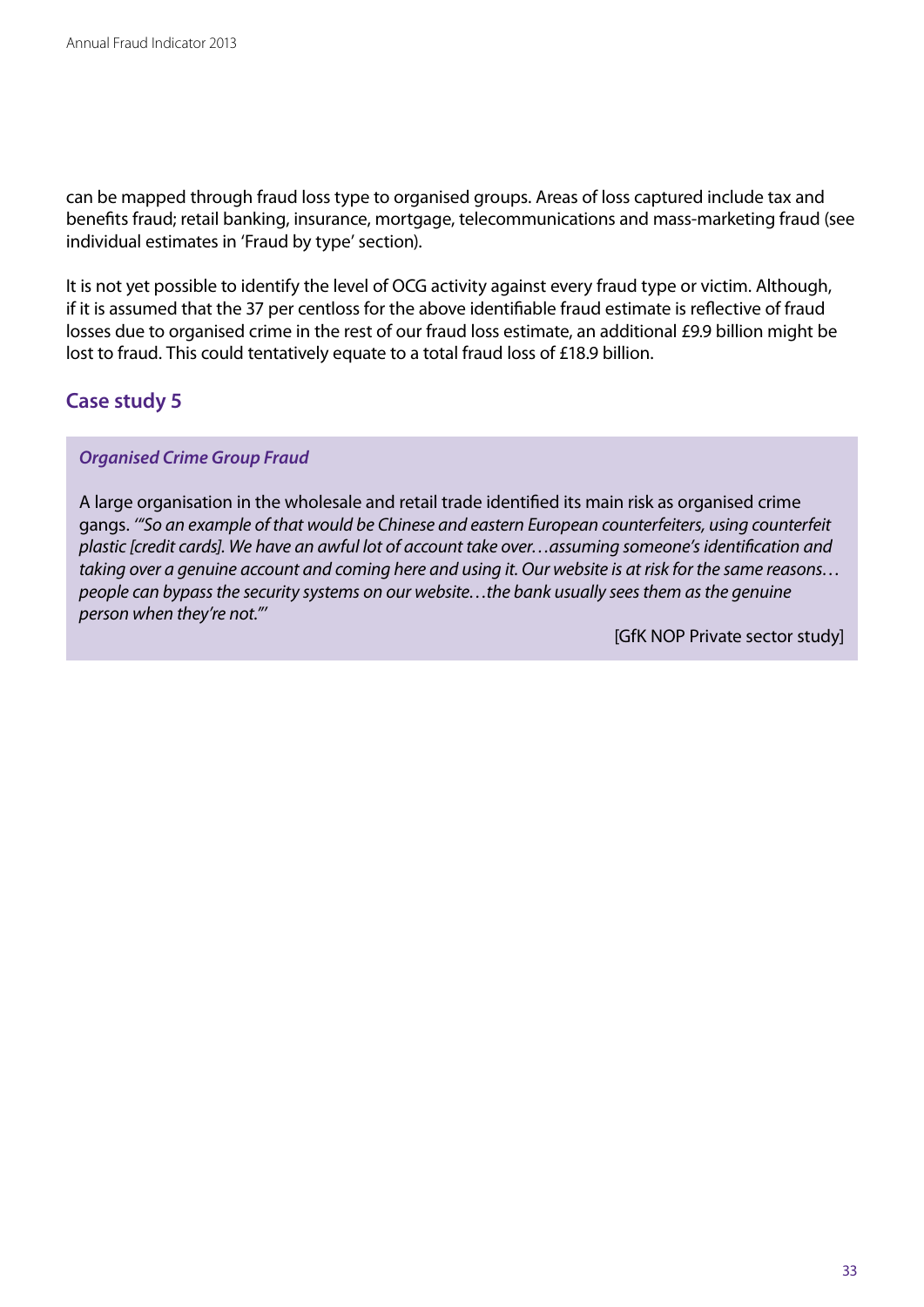## **Fraud by type**

## <span id="page-34-0"></span>**Benefit fraud** £1.2 billion

| Confidence in estimate | Scope of estimate     | Coverage |
|------------------------|-----------------------|----------|
|                        | Identified and hidden | E, S & W |

The Department for Work and Pensions (DWP) provides estimates of fraud and error for benefits administered by DWP and local authorities. These estimates are published twice a year and are overseen and subject to rules governed by National Statistics protocols and publications. DWP has one of the most sophisticated methodologies in the public sector for measuring the level of fraud and error against annual benefit expenditure, which for the 2011/12 financial year was £159.2 billion.

Currently, 27 per cent (£43.1 billion) of all benefit expenditure is measured on a continuous basis (Income Support, Jobseeker's Allowance, Pension Credit and Housing Benefit). Occasional 'snapshot' measurement exercises known as National Benefit Reviews (NBRs) account for a further 59 per cent (£93.6 billion) of benefit expenditure (State Pension, Disability Living Allowance, Incapacity Benefit and Carer's Allowance). These exercises estimate the level of fraud over a single year, following the same process as those measured on a continuous basis. The remaining 14 per cent (£22.5 billion) of benefit expenditure is not subject to specific review. For these benefits (such as Council Tax Benefit, Statutory Sick Pay and Severe Disablement Allowance) the estimates are based on proxy measures of comparable measured benefits.

In November 2012 DWP published estimates of benefit fraud and error for 2011-12<sup>42</sup>, estimating annual fraud and error overpayments to be £3.4 billion. The estimate for the percentage of total benefit expenditure overpaid due to fraud in 2011/12 is 0.7 per cent, which is a decrease when compared with the 2009/10 and 2010/11 estimates, both 0.8 per cent. The overpaid value due to fraud in 2011/12 is £1.2billion, which is the same as the 2010/11 estimate.

In pure monetary terms Housing Benefit remains the largest area of fraud overpayments within the benefit system, increasing from £300 million in 2010-11 to £350 million in 2011-12. Income Support (£180 million) and Jobseeker's Allowance (£150 million) were the next highest areas of benefit fraud overpayments in 2011/12, followed by Pension Credit (£140 million), Carer's Allowance (£70 million), Disability Living Allowance (£60 million) and Incapacity Benefit (£10 million) respectively. Estimated fraud overpayments for the un-reviewed benefits amount to £220 million.

The level of fraud overpayments for State Pension, the highest benefit in terms of expenditure representing 47 per cent (£74.2 billion) of total benefit expenditure, was estimated to be zero per cent when it was last reviewed in 2005/06.

<sup>42</sup> Department of Work and Pensions (2012) Fraud and Error in the Benefit System: Final 2011/12 Estimates, November. Available at: **[http://statistics.dwp.gov.uk/asd/asd2/index.php?page=fraud\\_error](http://statistics.dwp.gov.uk/asd/asd2/index.php?page=fraud_error)**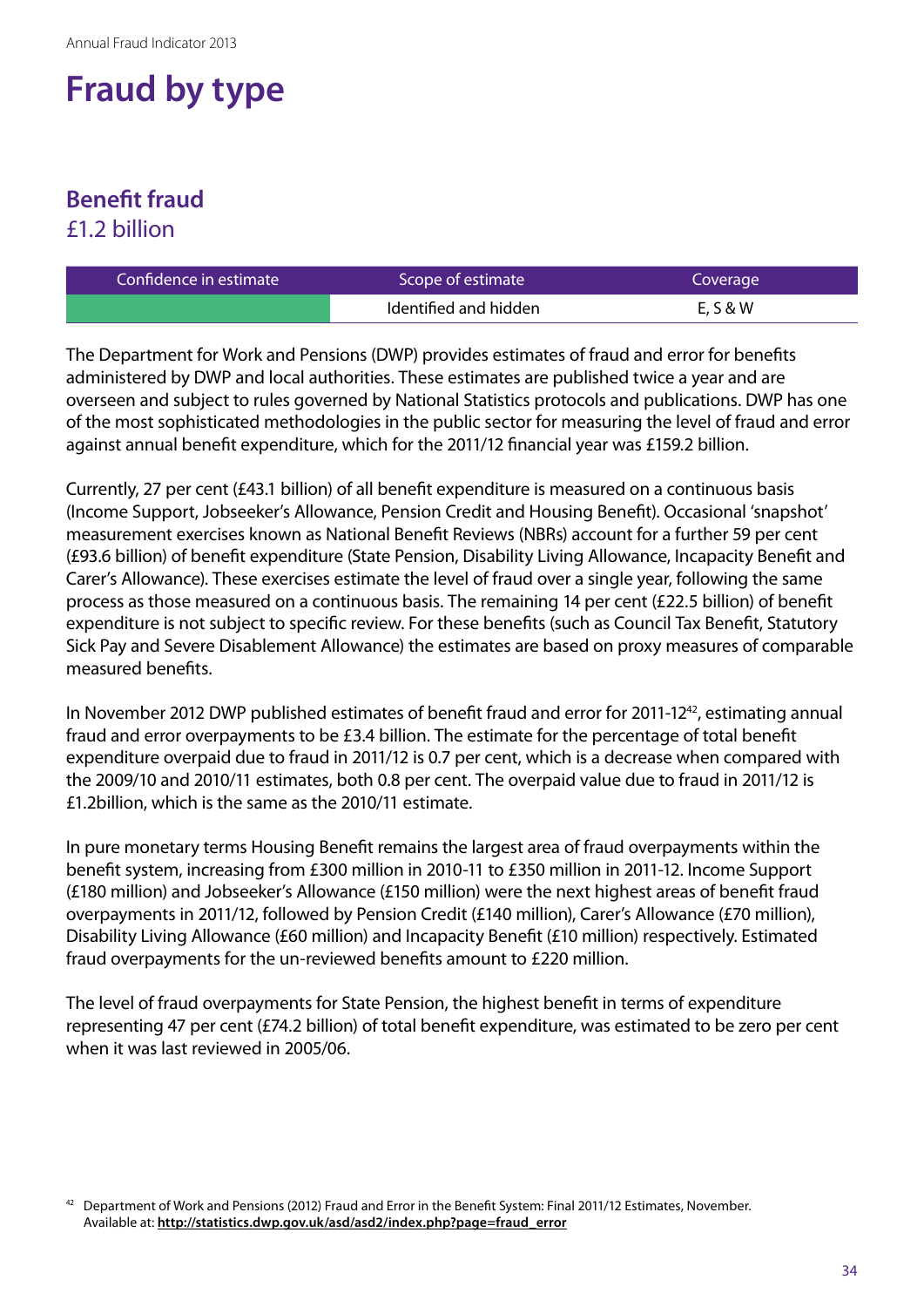#### *Direct payment fraud*

A routine investigation into concerns of direct payment fraud by investigators in Croydon Council opened the door to a much wider fraud against other council services. An individual claimed to be the carer for a Direct Payment recipient but when the council were notified that their client had passed away, the investigation found that the said individual had not only failed to notify the council of the client's death, but had accessed the bank account of the client and stolen all of the overpaid direct payments. This amounted to £28,626. To compound the fraud he had made a timely notification to the councils housing department to tell them that his 'partner' had passed away and that he wished to succeed the tenancy.

Further investigation revealed that the individual was neither a direct payment carer, nor living in social housing in Croydon for which he received housing and council tax benefit but in fact was running a hotel and restaurant in Devon.

Following a 7-day trial in December 2012 he was found guilty on all charges and sentenced to 12 months custody in January 2013.

### <span id="page-35-0"></span>**Blue Badge Scheme misuse** £46 million

| Confidence in estimate | Scope of estimate | Coverage |
|------------------------|-------------------|----------|
|                        | <b>Identified</b> | England  |

Blue badges are provided under a national scheme and offer parking concessions for people who have certain disabilities. The scheme can be a considerable help to people who would otherwise find it difficult to get access to community facilities because of the distance they might have to travel once leaving their vehicle. Using stolen or fake blue badges, or allowing others to use the badge without the badge holder being in the vehicle, is fraud.

There are an estimated 2.62 million blue badges in England.<sup>42</sup> Local authorities are responsible for issuing blue badge parking permits and can charge up to  $£10$  to issue a badge.<sup>44</sup>

In the Annual Fraud Indicator (AFI) 2010, findings from the Department for Transport (DfT) and Blue Badge Fraud Investigation (BBFI Ltd) were used to produce an estimate of lost parking revenues resulting from misuse of the Blue Badge Scheme. According to BBFI Ltd, misuse of this scheme varies from 4 per cent to 70 per cent depending on the location of use, with an average of 20 per cent of all

<sup>43</sup> Department for Transport Blue Badge Scheme statistics 2011/12. Available at: **[http://assets.dft.gov.uk/statistics/releases/blue](http://assets.dft.gov.uk/statistics/releases/blue-badge-scheme-statistics-2011-12/blue-badge-2011-12.pdf)[badge-scheme-statistics-2011-12/blue-badge-2011-12.pdf](http://assets.dft.gov.uk/statistics/releases/blue-badge-scheme-statistics-2011-12/blue-badge-2011-12.pdf)**

<sup>44</sup> Department for Transport (2012) The Blue Badge Scheme Local Authority Guidance (England). Available at: **[http://assets.dft.gov.uk/](http://assets.dft.gov.uk/publications/blue-badge-scheme-local-authority-guidance/blue-badge-scheme-local-authority-guidance.pdf) [publications/blue-badge-scheme-local-authority-guidance/blue-badge-scheme-local-authority-guidance.pdf](http://assets.dft.gov.uk/publications/blue-badge-scheme-local-authority-guidance/blue-badge-scheme-local-authority-guidance.pdf)**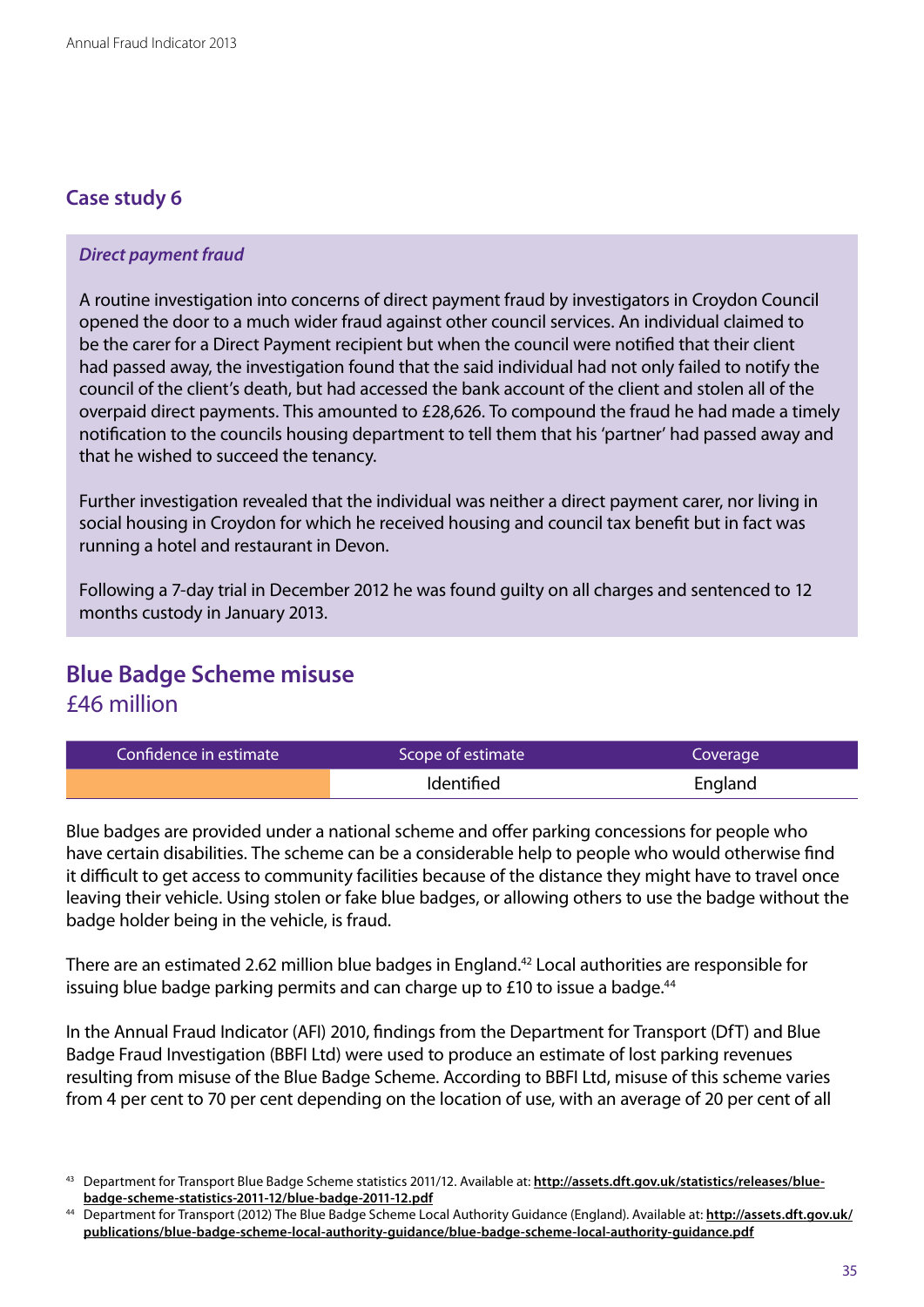blue badges in circulation being misused in some way. In busy retail areas the misuse is 40 to 60 per cent. Using average financial benefit figures published by the DfT and taking into account regional variations (such as London, metropolitan, city and town, and rural areas), the National Fraud Authority (NFA) estimated that there were around half a million blue badges misused, resulting in losses of £46 million a year.

In the absence of any further work being carried out on the costs of a Blue Badge Fraud, the losses have remained the same for the AFI 2013, at £46 million.

Counter-fraud initiatives have helped to reduce the number of fake badges in circulation and have led to an increase in the detection of deceased person's badges.

## <span id="page-36-0"></span>**Council tax** £133 million

| Confidence in estimate | Scope of estimate     | Coverage |
|------------------------|-----------------------|----------|
|                        | Identified and hidden | England  |

Council tax fraud occurs when an individual intentionally gives incorrect or misleading information in order to pay less or no council tax.

Local authorities collect around £22 billion a year in council tax in England alone.45 Council tax provides about one-quarter of local funding for council services such as policing and rubbish collection. There are a number of discounts or exemptions that can be claimed to reduce the amount of council tax payable for each household.

According to the Audit Commission's report *'Protecting the Public Purse 2011'*; four to six per cent of single person discount (SPD) claims were found to be fraudulent in 2010/11. Taking these findings as a guide, in the absence of any other work being carried out, the NFA has assumed a four per cent conservative fraud rate across all council tax discounts and exemptions.

#### *Council tax exemptions*

The NFA has calculated an annual loss in council tax exemptions using the prevalence rate identified by the Audit Commission, multiplied by the number for dwellings claiming exemptions as identified by the Department of Communities and Local Government (DCLG), by the average council tax in 2012. Based on this data, the NFA estimates that fraud in council tax exemptions costs around £33.9 million a year. The most common exemptions fraudulently claimed are for person(s) who are severely mentally impaired; student occupancy; vacant properties (empty and unfurnished for up to 6 months); and properties that are left empty by deceased persons.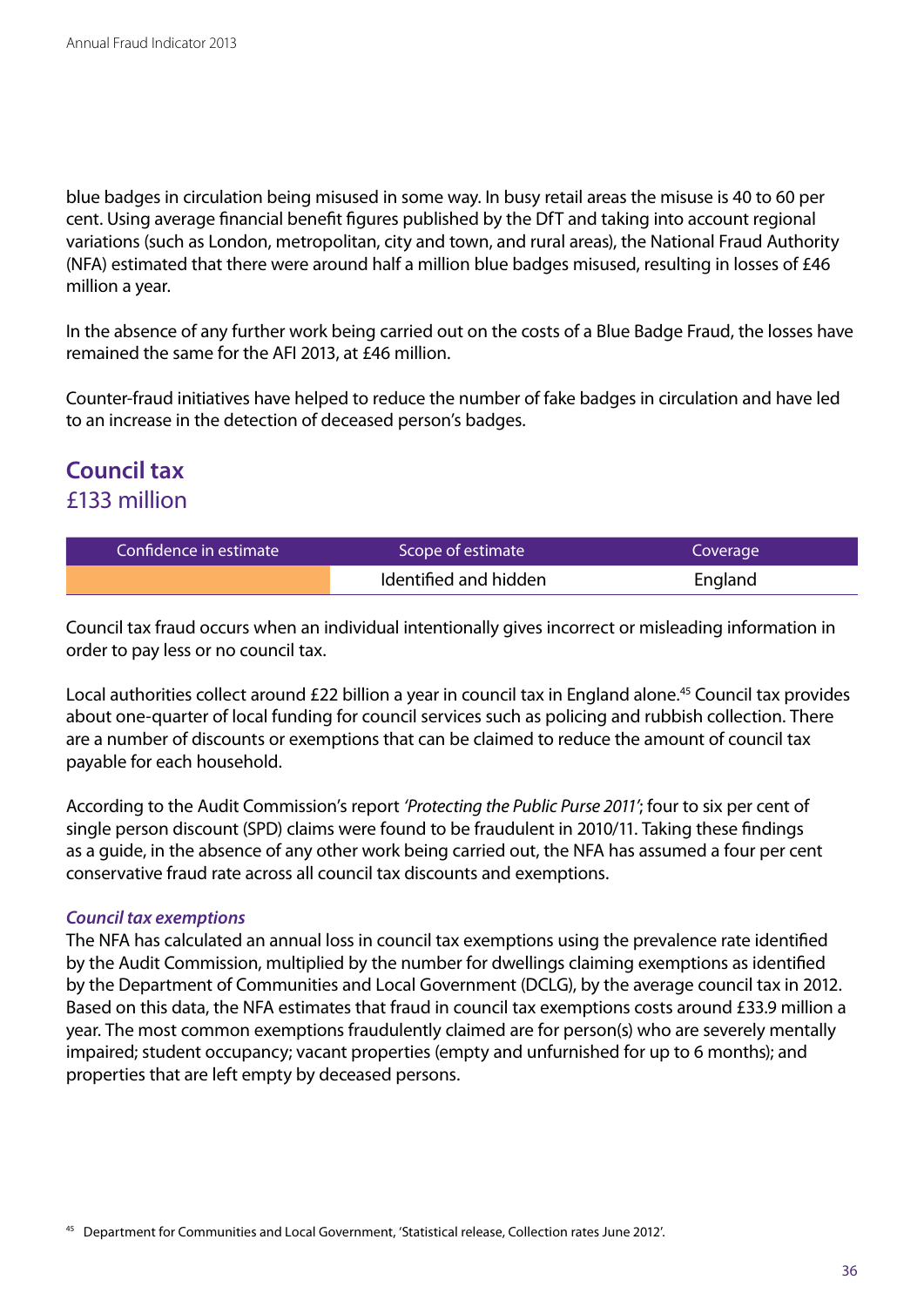#### *Council tax discounts*

Discounts are given at the council's discretion and they can vary between 10 to 50 per cent depending on the discount claimed. For example, councils can choose to give anywhere between 10 per cent and 50 per cent discount on council tax for second homes, and 25 per cent discount for a single adult.

The NFA has calculated an annual loss in council tax discounts using the prevalence rate identified by the Audit Commission, multiplied by the average discount granted, and by the average council tax cost in 2012. Based on this data the NFA estimates that fraud in council tax discounts costs around £99.5 million. The most frequently claimed discounts are single person discounts, of which £92.5 million has been estimated as fraudulent.

The NFA therefore estimates the total value of council tax discounts and exemptions fraud are around £133 million a year.

## <span id="page-37-0"></span>**Grant fraud**  £539 million (public sector)

| Confidence in estimate | Scope of estimate     | Coverage |
|------------------------|-----------------------|----------|
|                        | Identified and hidden | JK       |

A grant is an award of financial assistance paid to eligible recipients for a specified purpose. There are different types of public sector grants paid out to individuals, businesses and charities. Grant-in-aid is also paid out by the public sector to non-departmental public bodies (NDPBs), executive agencies and public corporations.

Fraud risk within grant spending depends on various factors such as the type of grant recipient, the purpose of the grant, the nature of the scheme and the scale of the award. For example, funds paid to NDPBs for major capital projects may have different risks from fraud than grants paid to individuals or less well-established groups.

An analysis of Combined Online Information Service (COINS)<sup>46</sup> data carried out by the NFA has identified that in 2011-12 the Government spent £264 billion on grants. This figure captures social benefits; capital grants; grants abroad; grants to persons and non-profit bodies; and the grant equivalent of student lending, plus subsidies to private sector companies and public corporations.

For the purpose of calculating a grant fraud estimate, grants identified as social benefits were excluded, as fraud against this area of expenditure is already captured within benefit and tax credits fraud figures provided by HM Revenue and Customs (HMRC) and DWP. Spend relating to the grant element of student lending was removed as this area of fraud is covered as 'student finance fraud'. Capital grants and subsidies to public corporations were also excluded, as fraud risks within these areas are relatively unknown and are likely to be low compared with other types of grants. The remaining grant expenditure (once these categories of spending have been removed) amounted to £53.9 billion in 2011-12.

<sup>46</sup> The Combined Online Information System (COINS) is a database of UK government expenditure provided by government departments. It is available at **<http://data.gov.uk/dataset/coins>**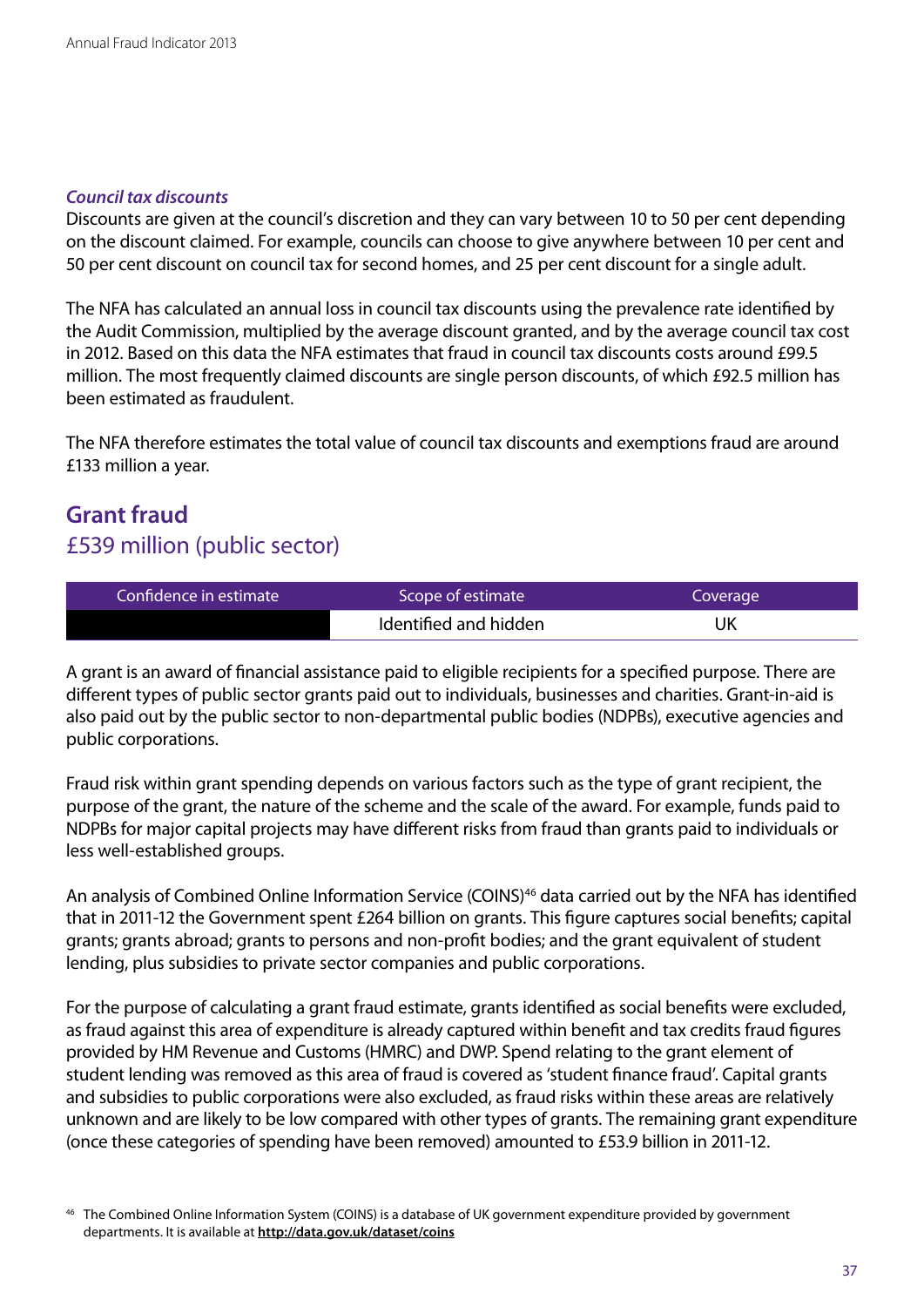Typically, there is wide variation in the level of fraud across various public sector grants, expenditure and income. Based on a conservative assumption that at least 1 per cent of grant spend is lost to fraud,<sup>47</sup> grant fraud is estimated to have cost £539 million in 2011-12. Of this, £503.7 million is estimated to have been lost by central government and £35.2 million by local government.

Caution is needed when reviewing this estimate as it only provides an illustrative figure of grant fraud in the public sector.

## <span id="page-38-0"></span>**Housing tenancy fraud** £1.8 billion

| Confidence in estimate | Scope of estimate     | Coverage |
|------------------------|-----------------------|----------|
|                        | Identified and hidden |          |

#### *Local authority housing tenancy fraud*  £845 million

Housing tenancy fraud is the use of social housing by someone who is not entitled to occupy that home. It includes, but is not limited to, unlawful subletting, wrongful tenancy assignment and succession, failure to use a property as the principal home and use of false information in a housing application to gain a tenancy.

There are nearly 4 million social housing properties in England, with an estimated asset value of more than £180 billion. Over one-half of all social housing in England is managed by housing associations. In 2012, nearly two million families were waiting for social housing.

The Audit Commission's publication *'Protecting the Public Purse 2012' (PPP 2012)* suggests a methodology to estimate more precisely the number of council, housing association and arms length management organisation properties that are subject to tenancy fraud in England. Using this approach it is estimated that approximately 98,000 social homes in England are subject to tenancy fraud. Previous deliberately prudent estimates indicated at least 50,000 social homes were subject to such fraud, of which 47.9 per cent were local authority properties. In PPP 2012 the Audit Commission identified an average annual notional cost of £18,000 to house a family or individual in temporary accommodation. In previous AFIs, this average notional cost has been used as a multiplier to estimate the total nominal cost to the public purse of housing a tenancy fraudster. Multiplying this average cost of temporary accommodation with the new Audit Commission estimate of the number of social homes subject to tenancy fraud (which would otherwise be available for occupation), it is estimated that housing tenancy fraud costs the public purse almost £1.8 billion a year. With 47.9 per cent of the loss being borne by local authorities, this equates to a tenancy fraud loss estimate of approximately £845 million.

<sup>&</sup>lt;sup>47</sup> This conservative estimate is based on what is known about fraud losses in other areas of public sector funding. Benefit fraud losses equate to 0.7% of expenditure. NHS patient charge evasion shows significant losses to the NHS (prescription – England 2%, hospital prescription – England and Wales 9.3%, optical – England and Wales 3% and dentistry – England and Wales 3.8%). See: **[www.nhsba.](www.nhsba.nhs.uk/CounterFraud/437.aspx#rm) [nhs.uk/CounterFraud/437.aspx#rm](www.nhsba.nhs.uk/CounterFraud/437.aspx#rm)**. NHS dental services fraud equates losses to the NHS of 3 per cent, see: **[www.nhsbsa.nhs.](www.nhsbsa.nhs.uk/3630.aspx) [uk/3630.aspx](www.nhsbsa.nhs.uk/3630.aspx)**. The Student Loans Company might be 0.08 per cent by applying the NFA's fraud loss estimate to publicly owned debt for English students and EU students studying in England, see: **<www.parliament.uk/briefing-papers/sn01079.pdf>**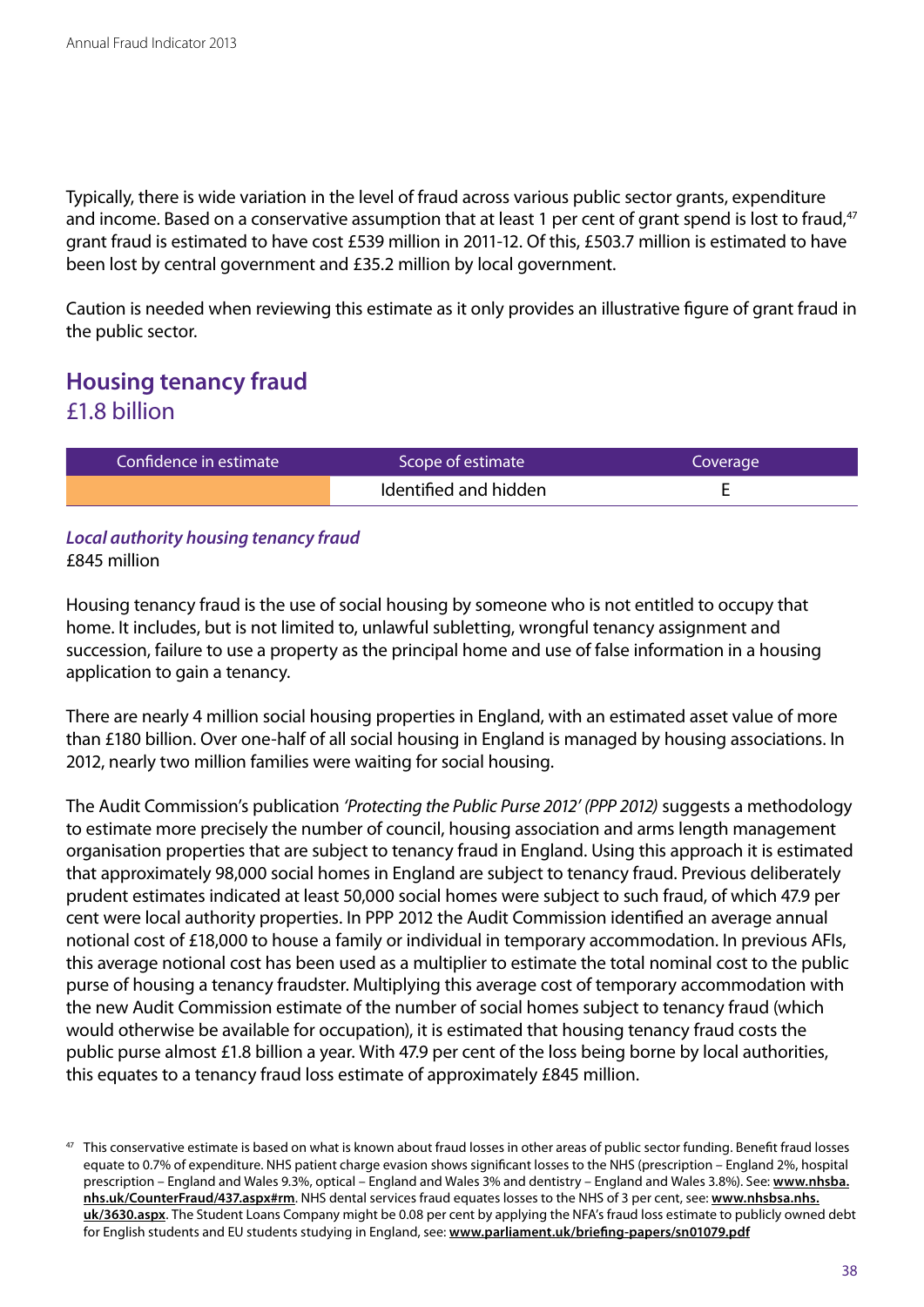There are acknowledged limitations with the use of total homelessness costs as a direct measure for tenancy fraud costs. The £18,000 multiplier for overall housing tenancy fraud loss represents a notional annual cost, not a bottom line savings figure. It should also be recognised that the new estimate of the scale of social housing fraud is in excess of the total number of families in temporary accommodation across England.

#### *Housing tenancy fraud – housing associations* £919 million

Housing associations offer similar types of social housing as local authorities, often to people on a low income or who need extra support. Housing associations that are registered with the social housing regulator are known as private registered providers of social housing. More than one-half (52.1 per cent) of all social housing in England is managed by private registered providers. Assigning this proportion of the total loss of housing tenancy fraud (£1.76 billion) to Housing associations, it is estimated that housing tenancy fraud might cost them £919 million.

## **Insurance fraud**  £2.1 billion

| Confidence in estimate | Scope of estimate     | Coverage |
|------------------------|-----------------------|----------|
|                        | Identified and hidden | UK       |

The UK insurance industry is the largest in Europe and the third largest in the world, following the USA and Japan, accounting for 7 per cent of total worldwide premium income. It is a vital part of the UK economy, managing investments amounting to 26 per cent of the UK's total net worth and contributing £10.4 billion in taxes to the Government. Employing over 290,000 people in the UK alone, the insurance industry is also one of this country's major exporters, with almost 30 per cent of its net premium income coming from overseas business.

Insurance fraud cuts across every type of insurance. It ranges from opportunists failing to disclose their claims history when applying for cover or exaggerating claims by adding extra items to a genuine claim, to highly organised 'Crash for Cash' crime rings that contrive sometimes dangerous or even fatal road crashes and claim for phantom passengers and fictitious injuries, vehicle recovery and storage, and replacement car hire. Insurance fraud may be committed by the policyholder or a third party claiming against an insurance policy, and may be aided and abetted by suppliers and so-called professionals, for example, certificates from doctors.

Across the UK criminal gangs are organising 'Crash for Cash' scams – faking or deliberately causing thousands of 'accidents' every year to submit fraudulent insurance claims. In most collisions where a vehicle is shunted from behind, the driver of the car behind is deemed 'at fault'. The key element of a 'Crash for Cash' scam is therefore causing an accident for which the other driver can be blamed. To do so, fraudsters adopt one of three methods: the staged accident, the induced accident and the ghost accident.<sup>48</sup>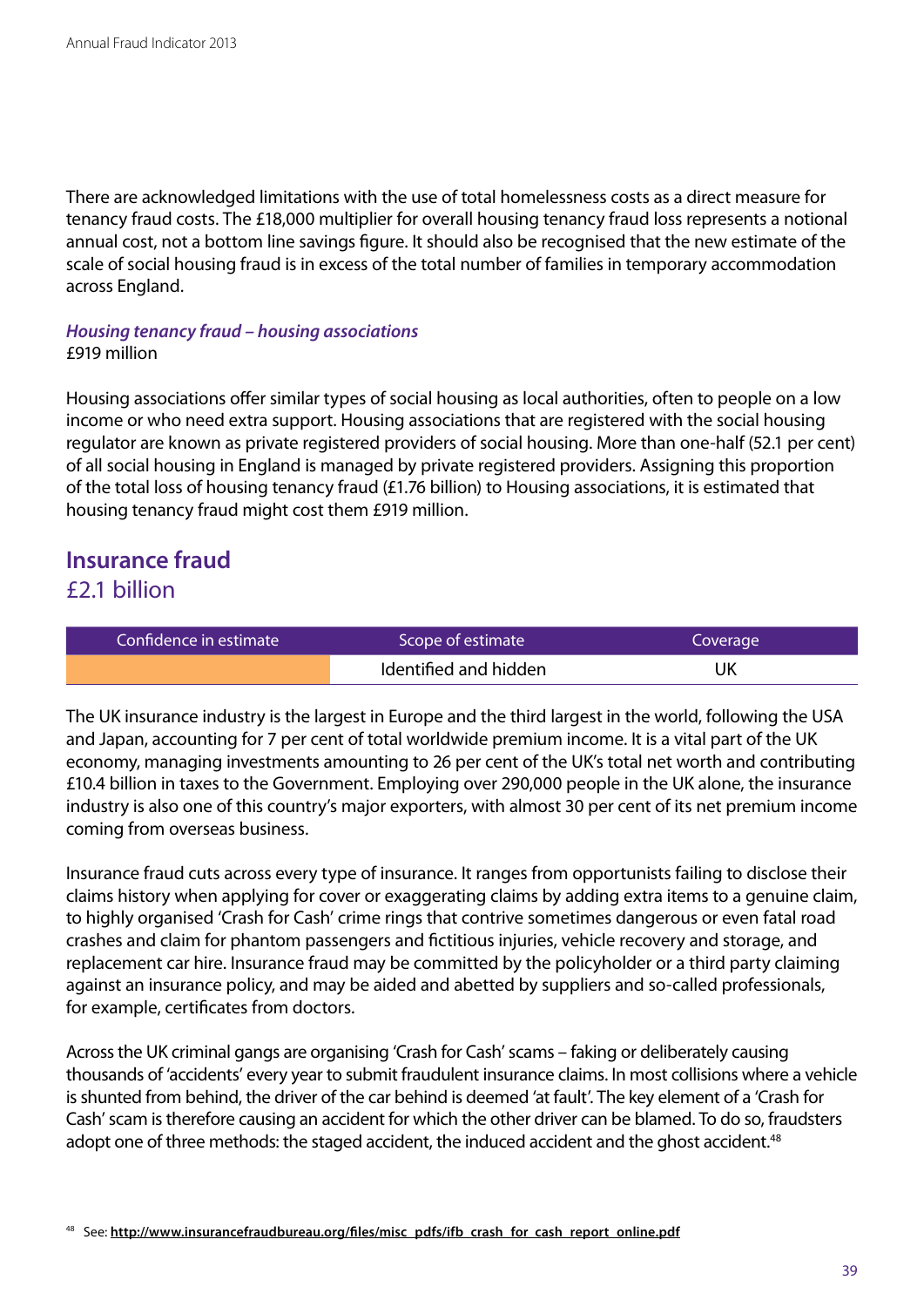Based on figures provided by the Association of British Insurers (ABI) and the Insurance Fraud Bureau (IFB), insurance fraud is estimated to cost £2.1 billion a year. This estimate breaks down into £1.7 billion in hidden fraud loss, £392 million in organised 'Crash for Cash' fraud, and £39 million in identified insurance fraud (where claims are paid before they have been identified as fraudulent).

Case Study 7 below is taken from the IFB 'Crash for Cash' report. The IFB was set up in 2006 to clamp down on organised insurance fraud – to disrupt criminal gangs and protect consumers from the effects of fraud. At any one time, 30 to 40 criminal gangs are under investigation by the IFB.

#### **Case study 7**

#### *Cash for Crash*

Peter Burroughs, a consultant motor engineer, was charged with 11 counts of conspiracy to defraud in 2010 after he was recruited into a gang to write false vehicle reports for damage that had not occurred and for vehicles he had not even seen.

In one case an insurance company paid out £7,810 for a vehicle Burroughs declared written off – although it transpired he never actually saw the vehicle. Burroughs received a 9 month custodial sentence suspended for 12 months, a 12-month supervision order and a £1,000 fine.

[IFB 'Crash for Cash']

## <span id="page-40-0"></span>**Mass-marketing fraud** £3.5 billion

| Confidence in estimate | Scope of estimate | Coverage |
|------------------------|-------------------|----------|
|                        | <b>Identified</b> | UK       |

The term 'mass-marketing fraud' is wide ranging and captures a number of different types of fraud. Mass-communications media (such as telephone calls, letters, emails and text messages) are used to contact, solicit and obtain money from victims.<sup>49</sup> Various schemes are deployed by fraudsters to dupe people via these communication channels. These range from foreign lottery and sweepstake frauds (which target individuals with false promises of prizes, provided that upfront payment is made for fictitious fees and taxes) through to romance frauds (where fraudsters feign romantic intentions towards internet daters to secure trust and affection, in the hope of ultimately obtaining money).<sup>50</sup>

<sup>49</sup> International Mass-Marketing Fraud Working Group (2010) Mass-Marketing Fraud: A Threat Assessment, June 2010. Available at: **<www.ice.gov/doclib/cornerstone/pdf/immfta.pdf>**

<sup>&</sup>lt;sup>50</sup> Further information on specific examples of mass-marketing fraud can be found in the 2011 NFA AFI. Available at: **<http://www.homeoffice.gov.uk/publications/agencies-public-bodies/nfa/annual-fraud-indicator/>**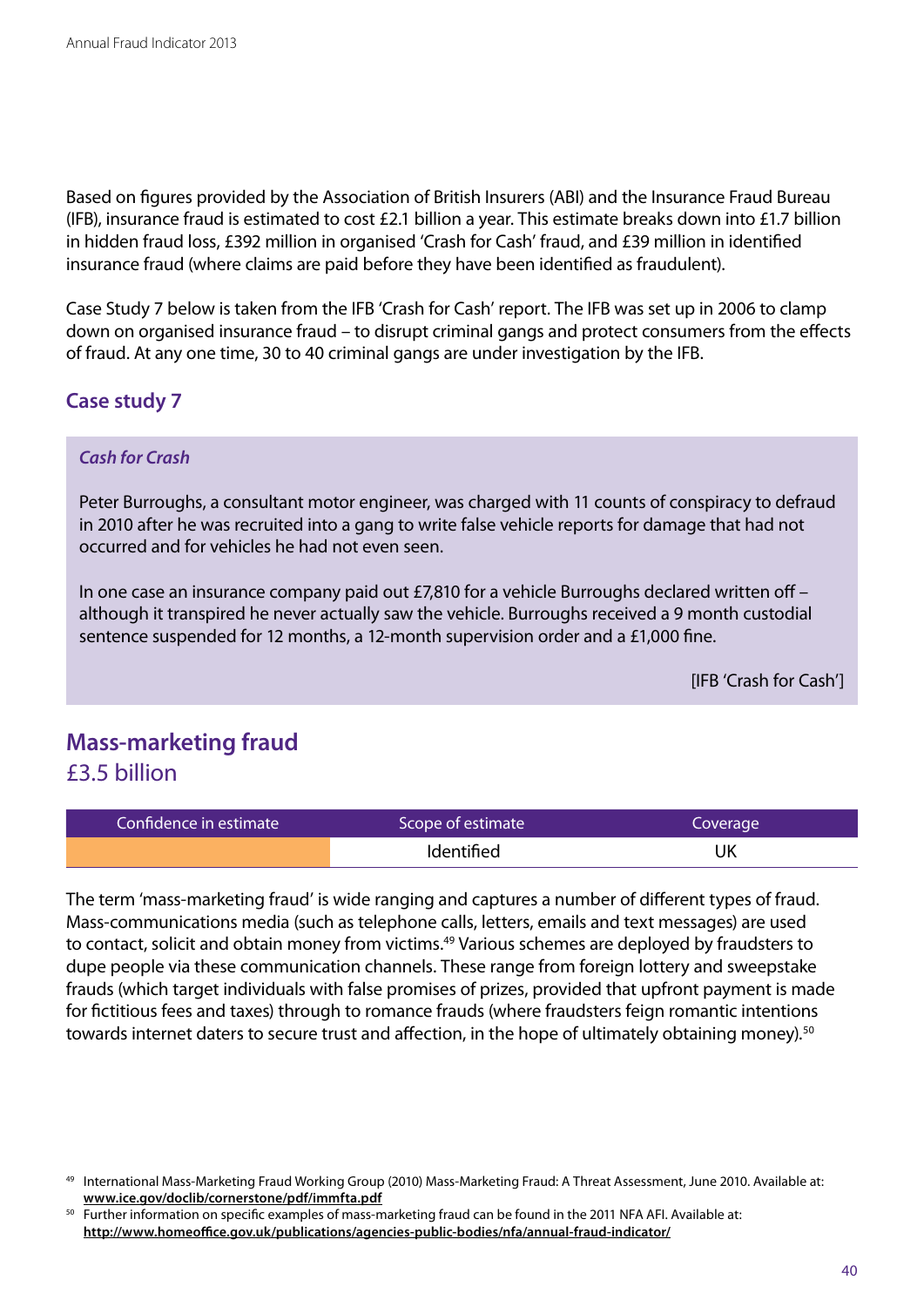Regardless of the fraudsters' chosen method, mass-marketing frauds have two elements in common.51 Firstly, the criminals aim to defraud multiple individuals to maximise revenue. Secondly, the schemes invariably depend on persuading victims to transfer monies to the criminals in advance, and on the basis that promised goods, services or benefits would follow. These do not exist and are never delivered.

It is estimated that £3.5 billion is lost per year to mass-marketing fraud in the UK. This figure derived from research conducted in 2006 by the Office of Fair Trading (OFT)<sup>52</sup> of 11,200 people (including detailed follow-up interviews with 1,900 people about their experiences of mass-marketing fraud). This is still considered the most robust figure available for mass-marketing fraud.

To supplement the above, the NFA conducted a survey in 2012 with a nationally representative sample of 4,000 UK adults to understand better how mass-marketing fraud is currently being committed.<sup>53</sup> The survey found the following.<sup>54</sup>

- 1 million (2%) UK adults<sup>55</sup> sent money in reply to unsolicited communications in the last 12 months and just under one-half (almost 500,000 people) are believed to have been defrauded as a result;
- Three-quarters of UK adults, around 37 million people, received unsolicited communication in the last 12 months. The majority were sent emails (85%). However, letters (40%), phone calls (44%) and text messages (27%) were received by significant minorities;
- 18 to 34 year-olds were more likely to receive texts than letters or phone calls, whilst the opposite was true for those aged 35 and over.

The research indicates that although the vast majority of people ignore unsolicited communications, the fraudsters' return on investment is enough to make it worth their while continuing to target the public using mass-marketing communication techniques.

<sup>51</sup> International Mass-Marketing Fraud Working Group (2010) Mass-Marketing Fraud: A Threat Assessment, June 2010. Available at: **<www.ice.gov/doclib/cornerstone/pdf/immfta.pdf>**

<sup>&</sup>lt;sup>52</sup> OFT research on the impact of mass-marketed scams on UK consumers, December 2006. A summary of this research is available at: **[http://www.oft.gov.uk/shared\\_oft/reports/consumer\\_protection/oft883.pdf](http://www.oft.gov.uk/shared_oft/reports/consumer_protection/oft883.pdf)**

<sup>53</sup> Research conducted online by Vision Critical with 4027 UK adults aged 18+ between January 3rd-9th 2012. The results are weighted to be representative of the UK adult population.

<sup>&</sup>lt;sup>54</sup> The number of collected responses was not sufficiently robust to extrapolate fraud losses. The OFT research is several years old but remains the most robust estimate currently (April 2013) available.

<sup>&</sup>lt;sup>55</sup> Adapted from data from the Office for National Statistics licensed under the Open Government Licence v.1.0. The ONS Population Estimates for UK, England and Wales, Scotland, and Northern Ireland – Mid 2010 show that there are 49,122,300 UK adults aged 18+. See: **[http://www.ons.gov.uk/ons/rel/pop-estimate/population-estimates-for-uk--england-and-wales--scotland-and-northern](http://www.ons.gov.uk/ons/rel/pop-estimate/population-estimates-for-uk--england-and-wales--scotland-and-northern-ireland/population-estimates-timeseries-1971-to-current-year/index.html)[ireland/population-estimates-timeseries-1971-to-current-year/index.html](http://www.ons.gov.uk/ons/rel/pop-estimate/population-estimates-for-uk--england-and-wales--scotland-and-northern-ireland/population-estimates-timeseries-1971-to-current-year/index.html)**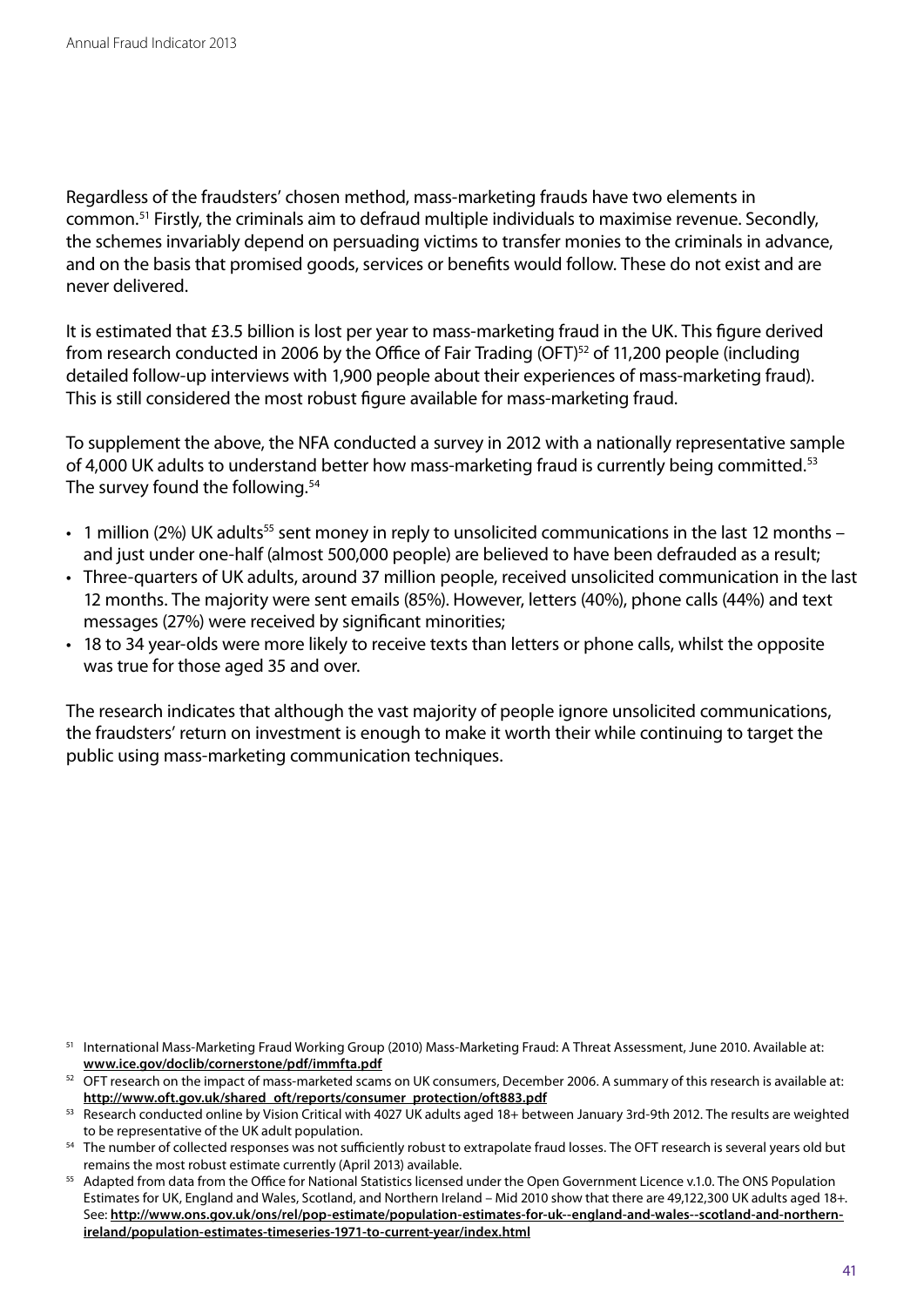## **Mortgage fraud** £1 billion

| Confidence in estimate | Scope of estimate     | Coverage |
|------------------------|-----------------------|----------|
|                        | Identified and hidden | UK       |

Gross new mortgage lending in 2012 reached an estimated £143 billion, up 2 per cent from £140 billion in 2011. This makes it an attractive target for fraudsters.

Calculating a reliable estimate of mortgage fraud has been challenging for both the NFA and the mortgage lending community.

In 2010 the NFA contacted mortgage experts from lenders representing 98 per cent of the mortgage market to obtain their opinion on mortgage fraud loss during 2009. While there were differences in the opinions provided by respondents' their average estimate of fraud loss to the industry was £1 billion. In 2012, the mortgage experts were reconvened and agreed to keep the mortgage fraud loss estimate at £1 billion.

Data from National Hunter, an anti-fraud data sharing system used by some members of the financial services industry, shows that in 2012 there were 6,621 cases flagged as fraudulent, with an average advance of around £121,000. National Hunter prevented potential losses of around £800 million in 2012.56 The types of mortgage fraud being perpetrated range from; applicants lying about 'hidden adverse' circumstances to lying on their financial information or their employment situation.

### **Motor finance fraud** £10.9 million

| Confidence in estimate | Scope of estimate | Coverage |
|------------------------|-------------------|----------|
|                        | <b>Identified</b> | UK       |

Types of motor finance fraud include:

- application fraud, where a customer gives incomplete or inaccurate information to a lender;
- conversion fraud, the fraudulent sale of a vehicle that does not belong to the seller or on which money is still owed; and
- first party fraud, where a customer makes their loan repayments using, for example, a false credit card.

The Finance Leasing Association (FLA), the leading trade association for the asset, consumer and motor finance sectors in the UK recently published updated figures for motor finance fraud. In the 12 months to September 2012, FLA members reported 747 fraud cases. The value of these cases in terms of the original loan amount was £10.9 million.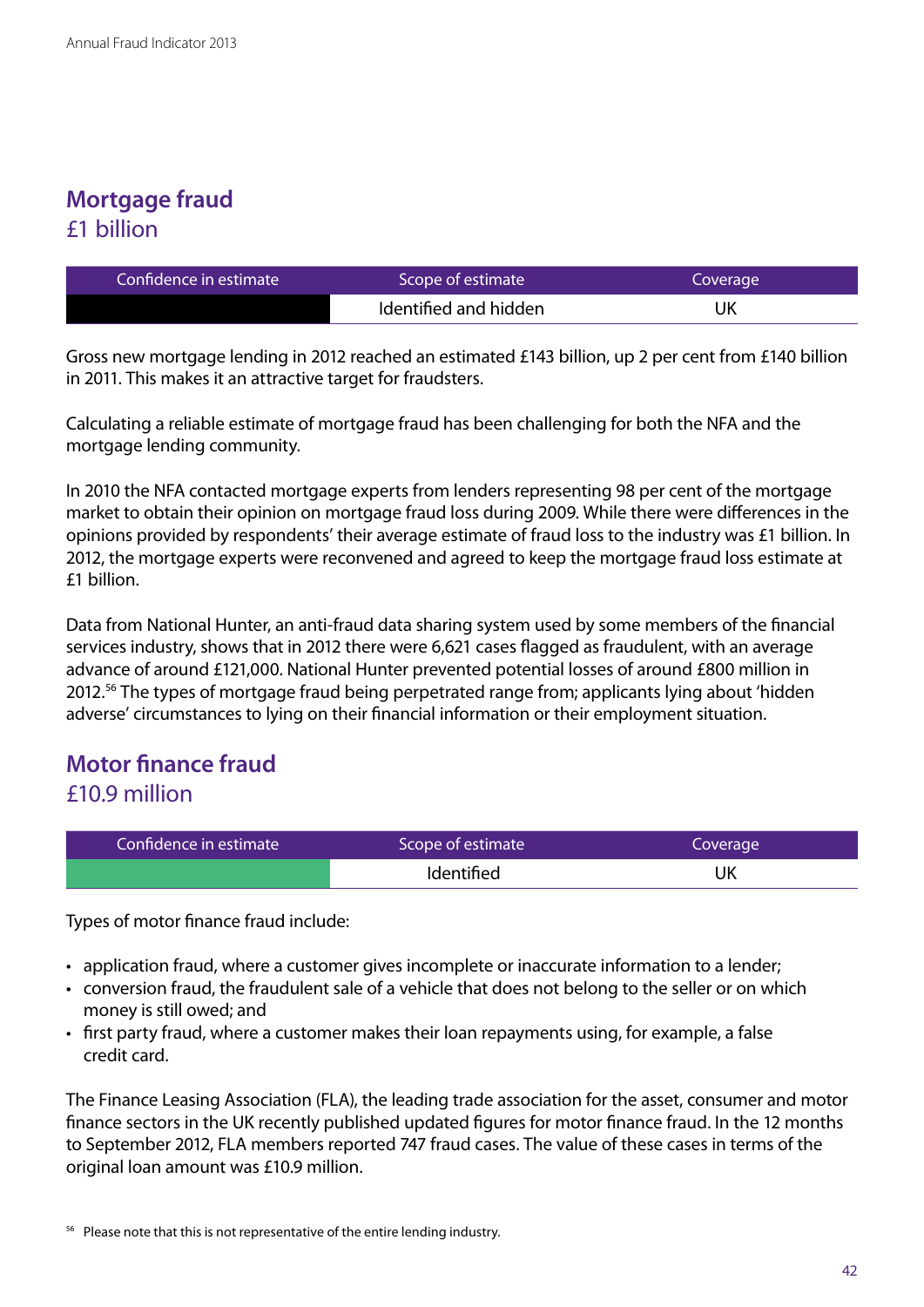## **National Savings and Investments fraud**  £0.4 million

| Confidence in estimate | Scope of estimate | Coverage |
|------------------------|-------------------|----------|
|                        | Identified        | UK       |

National Savings and Investments (NS&I) is one of the largest savings organisations in the UK with 26 million customers and more than £100 billion invested. When customers invest in NS&I products, they are lending to the Government. In return the Government pays interest, stock market linked returns or prizes for Premium Bonds. NS&I offers 100 per cent security on all deposits. NS&I is underwritten by HM Treasury, therefore NS&I fraud loss is considered to be a loss to the public sector.

During the financial year 2011-12, NS&I experienced 188 cases of fraud, amounting to a net fraud loss of £404,000.

## **Online ticket fraud** £1.5 billion

| Confidence in estimate | Scope of estimate | Coverage |
|------------------------|-------------------|----------|
|                        | <b>Identified</b> | UK       |

Online ticket fraud occurs when victims purchase tickets for an event such as music, sport, theatre or a performance, which do not materialise. These tickets are often purchased from fake ticketing websites and through online auction and shopping sites.

Research carried out by the OFT<sup>57</sup> in September 2009 identified that 1 in 12 of those surveyed admitted to being caught out by scam websites. The survey also showed that about eight per cent were a victim of online ticketing fraud, having bought music, sport or theatre tickets from a website that appeared to be genuine.

The NFA has calculated an annual fraud loss estimate using the prevalence rate identified in the OFT survey multiplied by an average fraud loss of £637 per victim identified by Action Fraud in relation to online ticketing fraud during 2012.

Based on this data, an estimated 2.3 million people fall victim to this type of fraud each year, resulting in losses of £1.5 billion. This figure is different to that reported in the AFI 2012 due to a greater range of reports coming through to Action Fraud, as well as the impact from events that took place in 2012.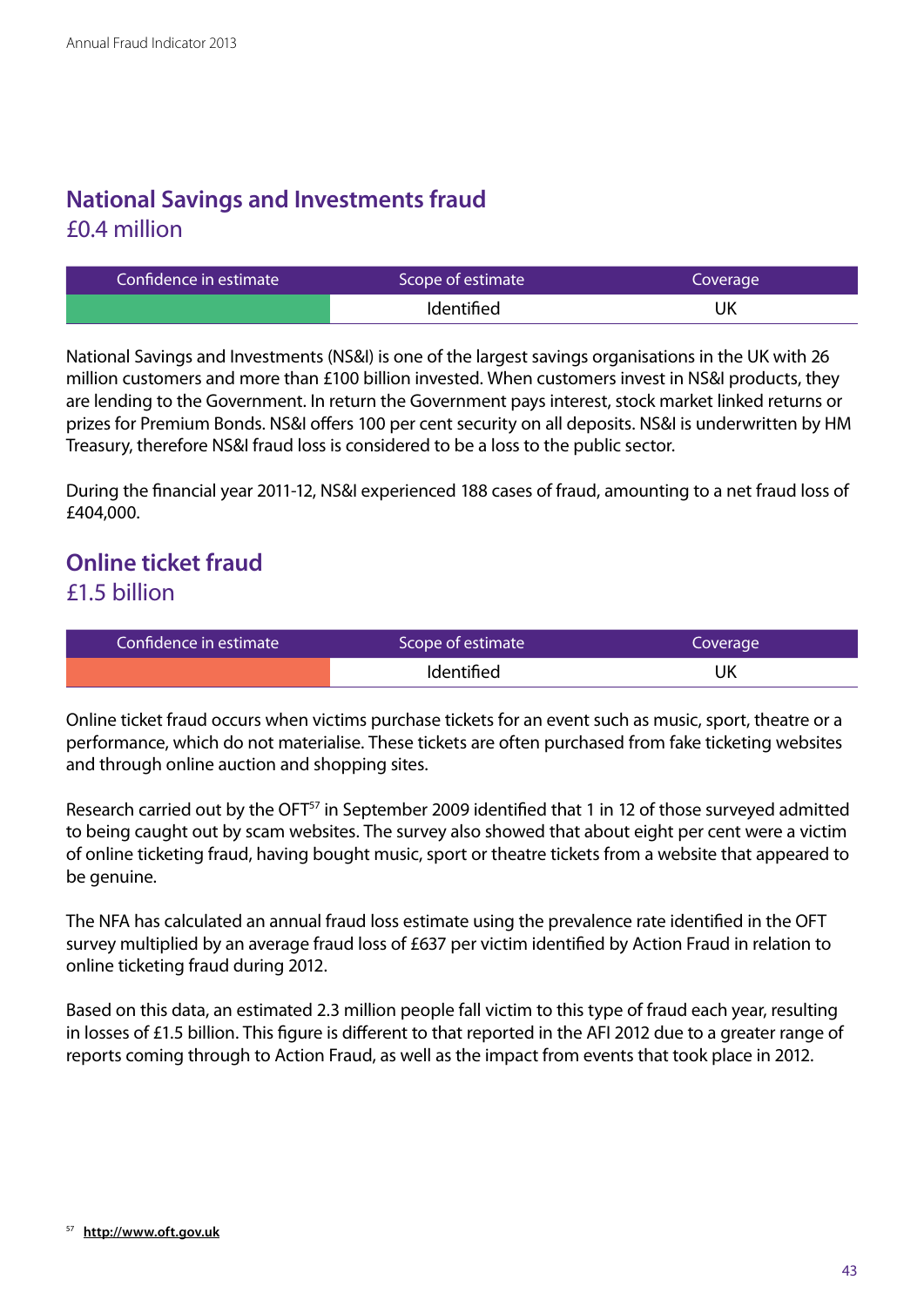#### *Olympic and Paralympic Games ticketing fraud loss*

Action Fraud received a notification of financial loss relating to Olympic and Paralympic Games ticketing of £31,442. Upon reading the report, it was clear that this was a collective loss as opposed to an individual loss. A company based in Russia had planned a tour excursion in London, which included tickets to the Olympic and Paralympic Games. They purchased tickets from a company based in Oslo called Euro Team Tickets. Once payment was made for the tickets, the Russian company could no longer get in contact with Euro Team Tickets, resulting in their customers experiencing a significant combined loss.

Overall, there was £424,704.85 of Olympic and Paralympic Games ticketing fraud losses reported to Action Fraud. Losses ranged from £30 to £31,442.

[NFA Action Fraud]

## **Patient charges fraud**  £156 million

| Confidence in estimate | Scope of estimate | Coverage  |
|------------------------|-------------------|-----------|
|                        | <b>Identified</b> | E, W & NI |

NHS patient charges fraud can occur when patients falsely seek exemption from NHS charges or falsely claim entitlement to free services, for example, patients falsely claiming to be in receipt of income support in order to avoid paying the NHS prescription charge.

NHS Protect has a high level of organisational knowledge relating to patient charge evasion, having undertaken detailed and extensive loss analysis exercises to qualify the nature and scale of criminal behaviour and activity. An NHS Protect exercise to consider the potential programme loss in these areas was undertaken in 2007/8 with a resulting outline value of £156 million in England and Wales. This remains, however, a single historical estimate based on the particular scheme constructs and controls in place at that time and is not indicative of a current or ongoing loss value.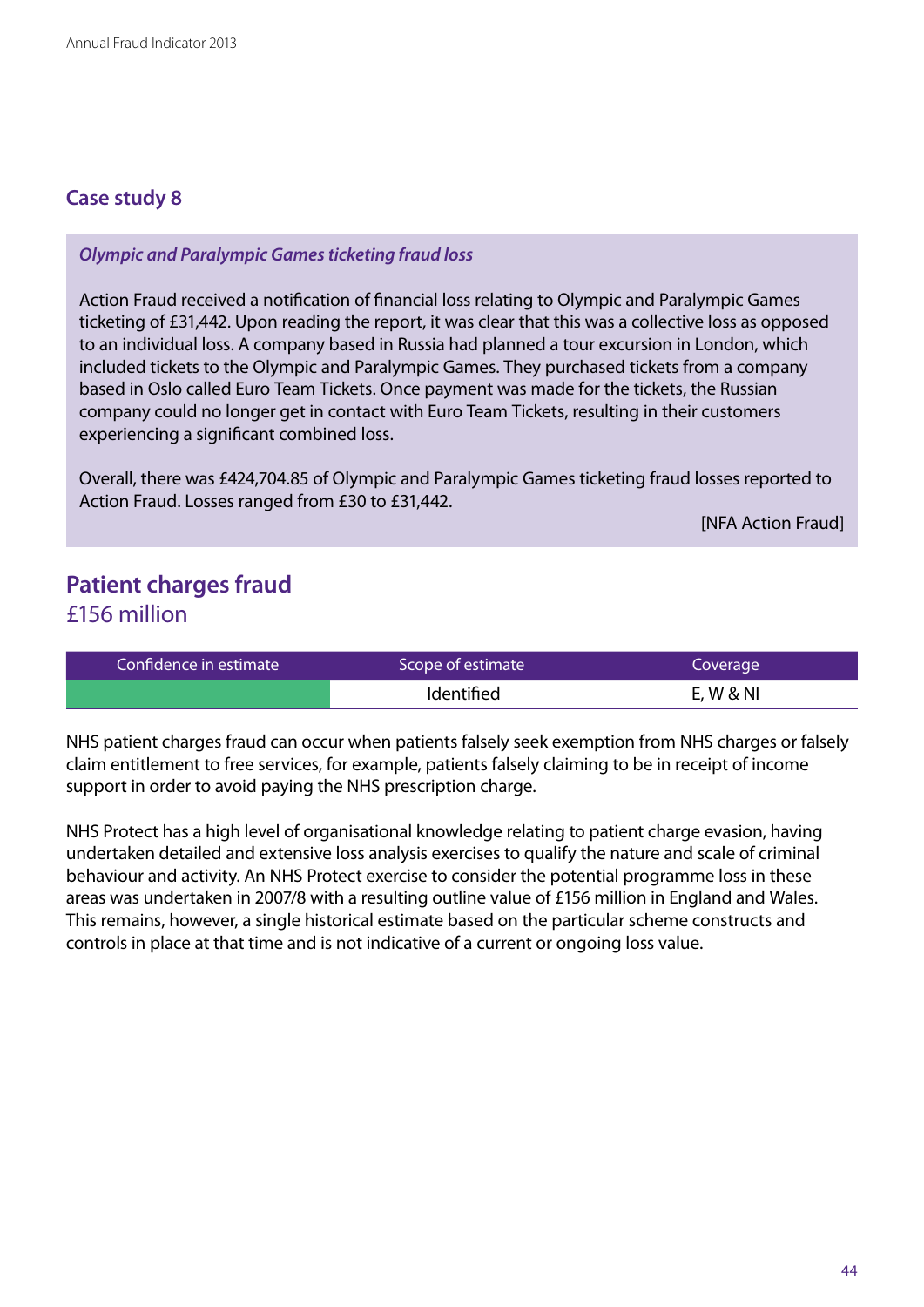## **NHS dental services fraud**  £73.2 million

| Confidence in estimate | Scope of estimate | Coverage  |
|------------------------|-------------------|-----------|
|                        | <b>Identified</b> | E, W & NI |

NHS dental services fraud can occur when false claims for payment are submitted by dental contractors, detailing courses of treatment that have not been provided as described. The types of suspected contractor fraud includes:

- patients not receiving the level of treatment claimed for;
- split courses of treatment;
- patients not visiting the dentist at all, at the time suggested on the claim; and
- • claims made for fictitious or 'ghost' patients.

NHS Protect has a high level of organisational knowledge relating to dental services fraud, having undertaken detailed and extensive loss analysis exercises to qualify the nature and scale of criminal behaviour and activity. An NHS Protect exercise to consider the potential programme loss in these areas was undertaken in 2009/10 with a resulting outline value of £73.2 million in England. This remains, however, a single historical estimate based on the particular scheme constructs and controls in place at that time, and is not indicative of a current or ongoing loss value.

## **Payroll fraud** £335 million (public sector)

| Confidence in estimate | Scope of estimate | Coverage |
|------------------------|-------------------|----------|
|                        | <b>Identified</b> | E, S & W |

Payroll fraud is any fraud against the payroll spend of an organisation. Examples include:

- employees claiming overtime for hours not worked;
- false expense reimbursement (see detailed estimate below) claims;
- unauthorised changes to an organisation's payroll system (such as an employee adding ghost employees to the payroll who either do not exist or do not work for the organisation).

Research shows that worldwide, payroll fraud comprises 9.3 per cent<sup>58</sup> of occupational fraud with a median loss of £29,863 per payroll fraud case.<sup>59</sup>

<sup>&</sup>lt;sup>58</sup> Association of Certified Fraud Examiners Report to the Nations on Occupational Fraud and Abuse, p 12. Available at: **<http://www.acfe.com/rttn/>**

<sup>59 \$48,000</sup> converted on 16 January 2013, OANDA Currency Converter.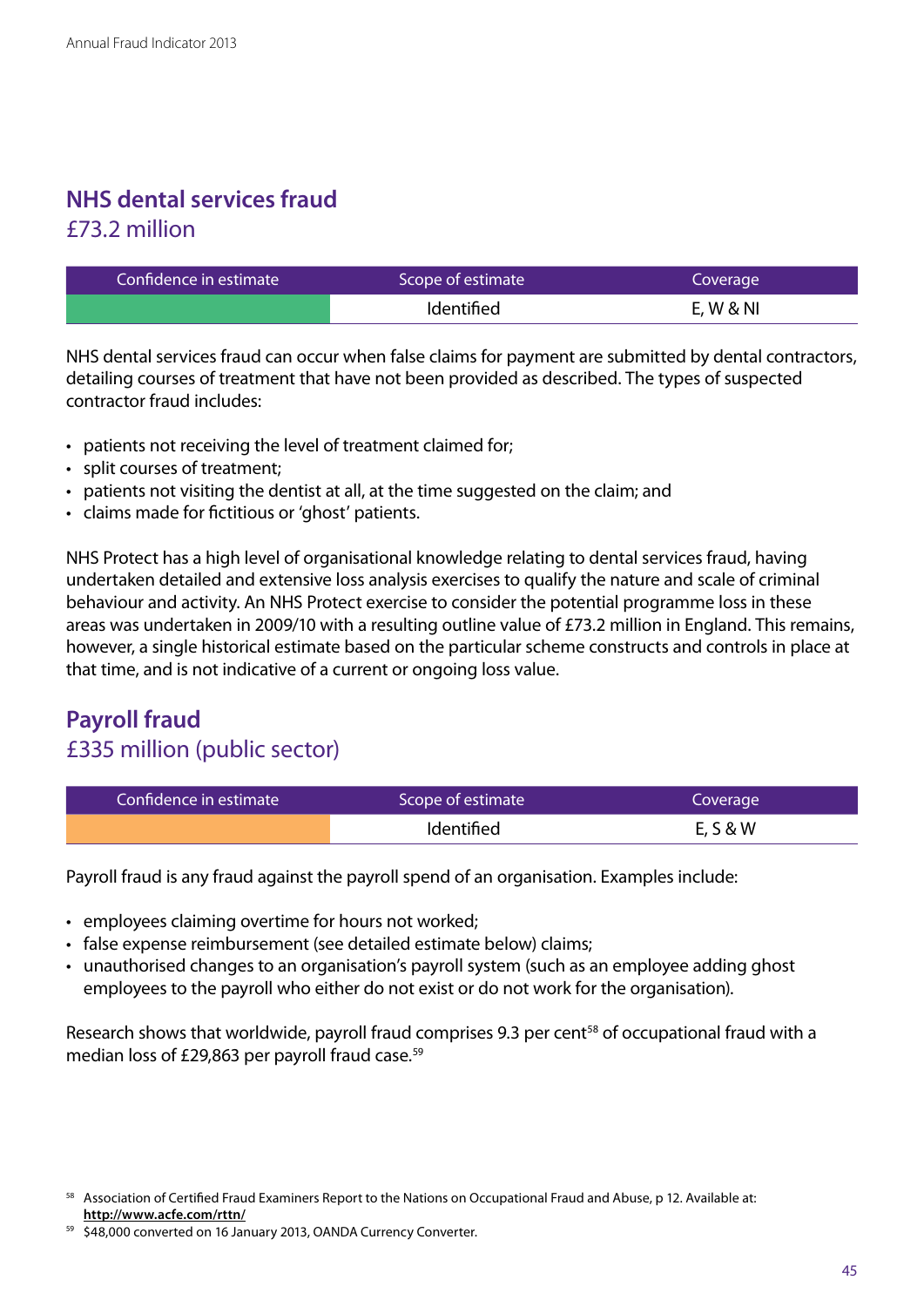In the UK there are currently (December 2012) 5.7 million people employed in the public sector<sup>60</sup>. An analysis of COINS data<sup>61</sup> shows that, in 2011-12, public expenditure relating to pay across central and local government was £167 billion. Broken down, spend on pay was £90 billion for central government and £77 billion for local government.

The NFA has applied a loss percentage rate of 0.2 per cent $62$  to spend on pay to produce an indicative estimate of £335 million of payroll fraud across the public sector. This is split £181 million in central government and £154 million in local government.

The *Annual Business Survey* is a survey of financial information from two-thirds of the UK economy and shows the total employment costs for the private sector to total £512 billion for 2011, the latest data available.63 For illustrative purposes, if the NFA applied the same loss estimate of 0.2 per cent, payroll fraud could cost the private sector as much as £1 billion.

## **Expenses fraud** £100 million

| Confidence in estimate | Scope of estimate | Coverage |
|------------------------|-------------------|----------|
|                        | <b>Identified</b> | UK       |

Expenses fraud occurs when an employee exaggerates their work expenses, for example, mileage, travel fares, accommodation and client entertainment, similar to payroll fraud claims for overtime not worked or false expense reimbursement.

Research carried out by GlobalExpense, an employee expense management firm, in November 2010 identified that 28 per cent of people surveyed claim expenses, of which 10 per cent exaggerate their claim.64 The survey also showed the amount by which people exaggerate their claims.

Using UK workforce statistics<sup>65</sup> and calculating an average claim amount of £10 per claimant, the NFA estimates that expense fraud costs £100 million a year. This can be broken down to £80 million loss to the private sector and £19 million to the public sector. This is a change from last year due to the increase in the UK workforce.

<sup>60</sup> ONS (2012) Labour Market Statistics, December 2012. Table 4(1) states that total public sector employment is 5,745,000 people. Available at: **[http://www.ons.gov.uk/ons/dcp171778\\_287888.pdf](http://www.ons.gov.uk/ons/dcp171778_287888.pdf)**

<sup>&</sup>lt;sup>61</sup> Combined Online Information System (COINS) is a database of UK government expenditure provided by government departments. Available at: **<http://data.gov.uk/dataset/coins>**

<sup>&</sup>lt;sup>62</sup> This estimate is derived from an illustrative fraud loss measurement exercise, which is not available in the public domain.

<sup>63</sup> ONS (2012) Annual Business Survey, 2011 Provisional Results', Sections A-S UK Business Economy, 15 November 2012. Available at: **<http://www.ons.gov.uk/ons/publications/re-reference-tables.html?edition=tcm%3A77-276587>**

<sup>&</sup>lt;sup>64</sup> GlobalExpense (2011): Employee expenses benchmark summary report for the statistics on Statistics, December 2012. Available at: [http://www.ons.gov.uk/ons/rel/lms/labour-market-statistics/](http://www.ons.gov.uk/ons/rel/lms/labour-market-statistics/december-2012/index.html) **[december-2012/index.html](http://www.ons.gov.uk/ons/rel/lms/labour-market-statistics/december-2012/index.html)**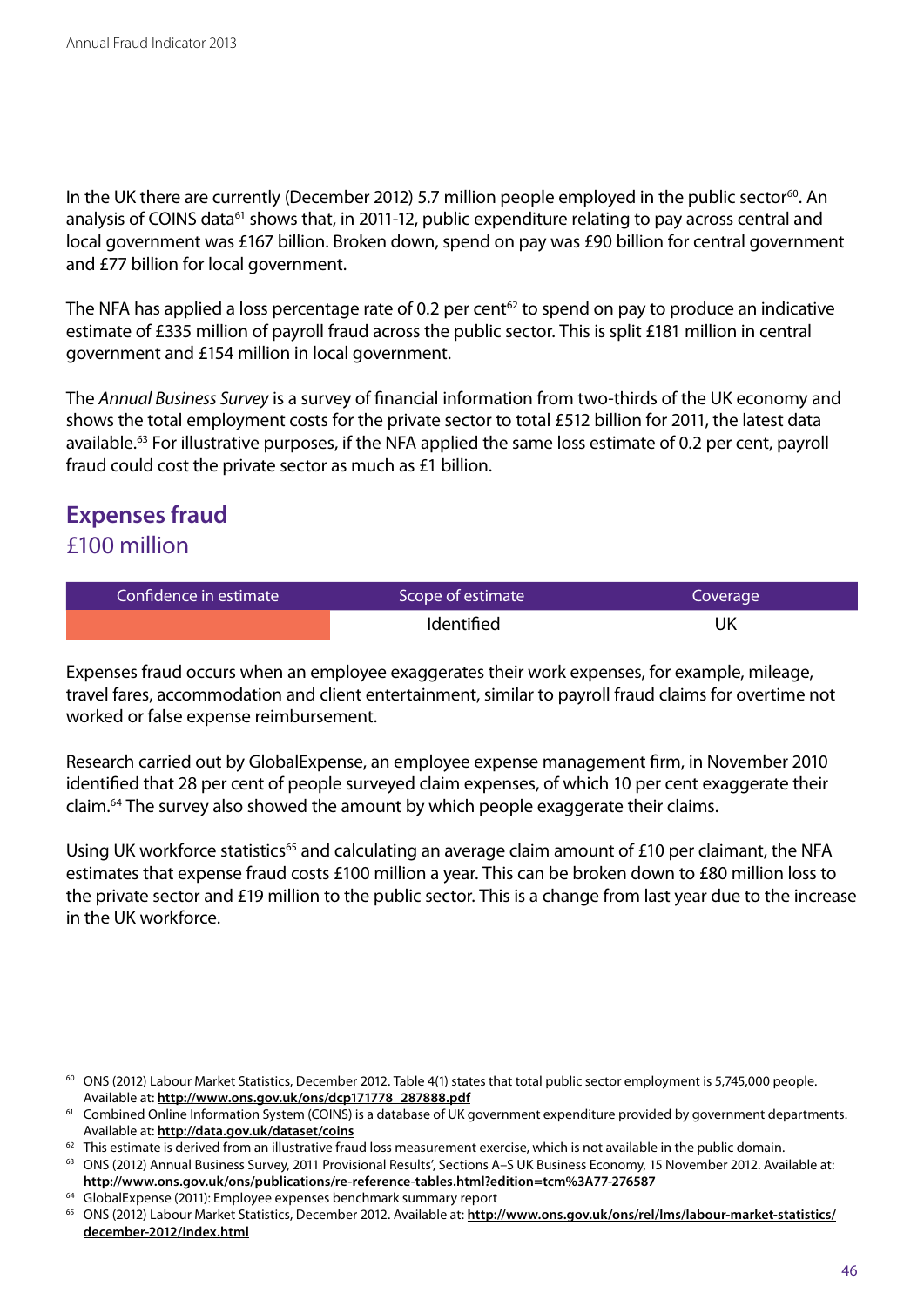## **Pension fraud** £20.8 million

| Confidence in estimate | Scope of estimate | Coverage |
|------------------------|-------------------|----------|
|                        | <b>Identified</b> | E & W    |

Pension fraud can occur when the pension provider is not notified about the death of a person and pension payments continue to be cashed fraudulently. It can also occur when pensioners fail to notify the pension provider that they have a change in circumstances, which would affect the value of their pension, for example returning to work once retired or moving abroad.

The Audit Commission's National Fraud Initiative (NFI) matches occupational pension data for NHS, central government (excluding the state pension), local government and the private sector against the records of deceased persons held by the DWP.

To date the most recent NFI exercise in 2011 has identified 2,666 cases in the public sector, where pensioners had died but where payments continued to be made. Overpayments prevented and identified totalled £89.4 million. Losses prevented were estimated using the Cabinet Office formula, which multiplies the annual pension by the number of years until the pensioner would have reached 90.

In order to calculate an annual fraud loss figure, the average public sector pension payout of £7,800 has been applied to the 2,666 public sector cases, to produce an annual public sector occupational pension fraud figure of £20.8 million. Based on the number of matches per pension type (that is NHS, teachers, the civil service, the armed forces, local authority, the police, etc.) this figure breaks down as £13.7 million in central government and £7.1 million in local government pension fraud. These figures do not include the state pension and only capture detected fraud. The figure has increased from £16.6 million reported in the AFI 2012 as outcomes have continued to accumulate from NFI 2010/11. The NFI is conducted biennially, with the next iteration due late 2013.

In addition, the NFI looks to identify pension abatement fraud (that is returning to work after retiring and not informing the pension scheme), injury benefit fraud (that is claiming occupational injury benefit and state injury benefit and not informing the pension scheme), and private pension fraud. The most recent NFI exercise in 2011 has identified 149 cases of abatement fraud (£1.2 million in prevented and detected overpayments), 225 injury benefit fraud (£1.7 million in prevented and detected overpayments) and 409 private sector pension fraud cases (£8.8 million in prevented and detected overpayments).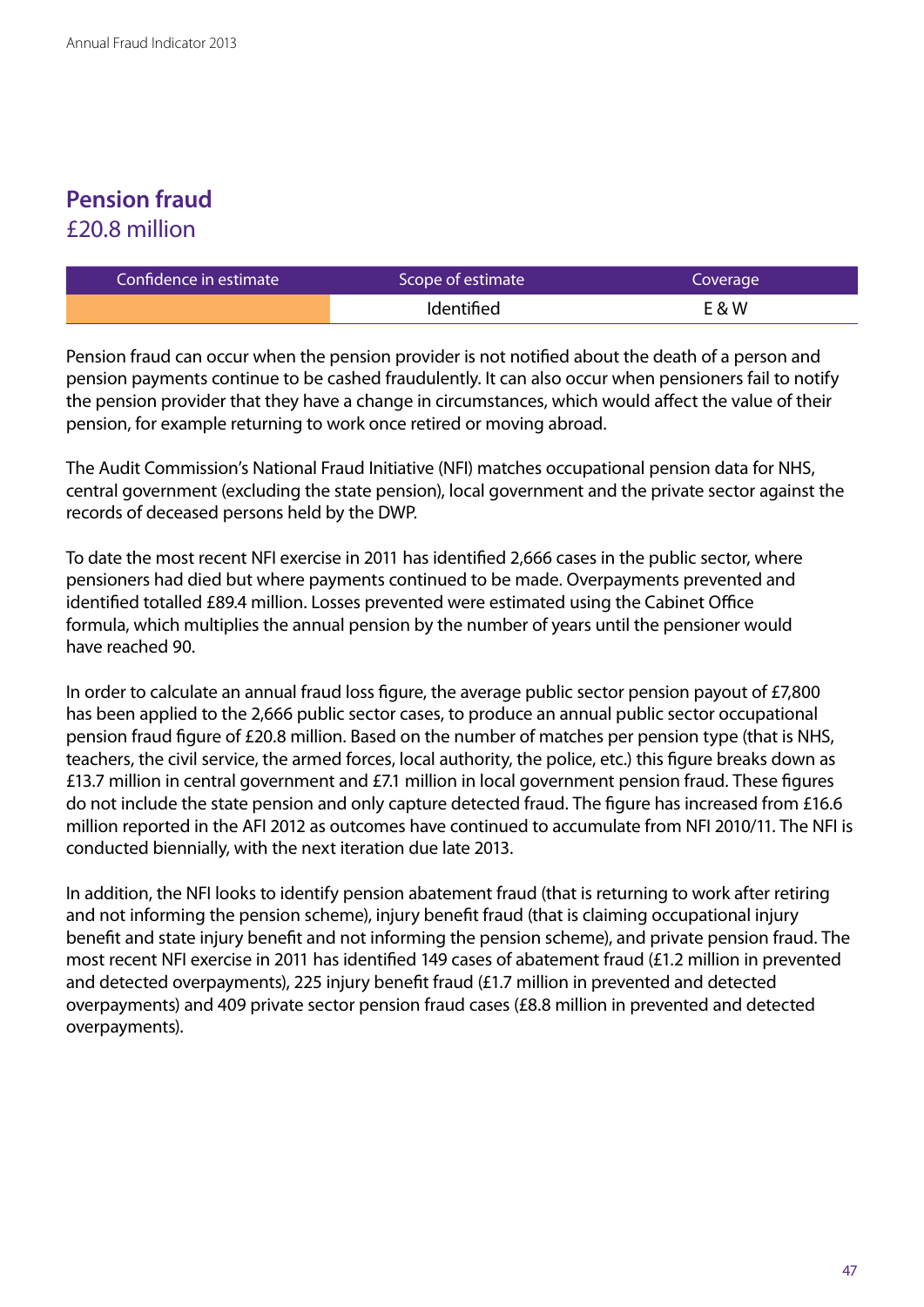## **Pre-payment meter scams**  £2.7 million

| Confidence in estimate | Scope of estimate | Coverage |
|------------------------|-------------------|----------|
|                        | <b>Identified</b> | UK       |

This is a door-to-door fraud where criminals offer discounted energy credits to households who pay for their electricity in advance through a key or card that they put into their meters. The customer ends up paying twice: once to the criminal and then again, to their energy supplier which can detect the fraud and seek repayment for the electricity.

There are over 3,700,000 prepayment customers in the UK.<sup>66</sup> In 2011 Energy UK (representatives of the UK's gas and electricity industry) identified over 53,000 incidents involving illegal top ups. The average top up was £50 per customer.

Based on this information it is estimated that prepayment meter scams cost individuals £2.7 million in 2011.

This estimate has remained the same as that reported in the AFI 2012 as no further work has been done.

## **Private rental property fraud** £755 million

| Confidence in estimate | Scope of estimate | Coverage |
|------------------------|-------------------|----------|
|                        | <b>Identified</b> | UK       |

Private rental property fraud is a type of advance fee fraud where would-be tenants are deceived into paying an upfront fee to rent a property that turns out not to exist, or that is already rented out, or is rented to multiple victims at the same time.

In October 2010 Shelter (a housing and homelessness charity) carried out an online survey looking at the number of people who have been a victim of a scam involving a private tenancy or landlord scam. The YouGov research estimated that 946,000 people have been the victim of rental scams in the last three years, $67$  equating to around 315,000 victims each year.

The NFA has calculated an annual fraud loss estimate using the prevalence rate identified in the Shelter survey multiplied by an average fraud loss of £2,394 per victim identified via Action Fraud in relation to rental fraud during 2012.

Based on this data, the NFA estimates that rental fraud costs individuals around £755 million a year. The figure is different to that reported in the AFI 2012 due to an increase in the average financial loss reported to Action Fraud.<sup>68</sup>

<sup>&</sup>lt;sup>66</sup> Energy UK (2010) Prepayment Meter Fraud Industry Update, November 2010.

<sup>&</sup>lt;sup>67</sup> Available at: [http://england.shelter.org.uk/news/september\\_2010/1m\\_victims\\_of\\_landlord\\_scams](http://england.shelter.org.uk/news/september_2010/1m_victims_of_landlord_scams)

<sup>&</sup>lt;sup>68</sup> Increase in loss to Action Fraud refers to an increase in reporting, not necessarily due to an increase in rental fraud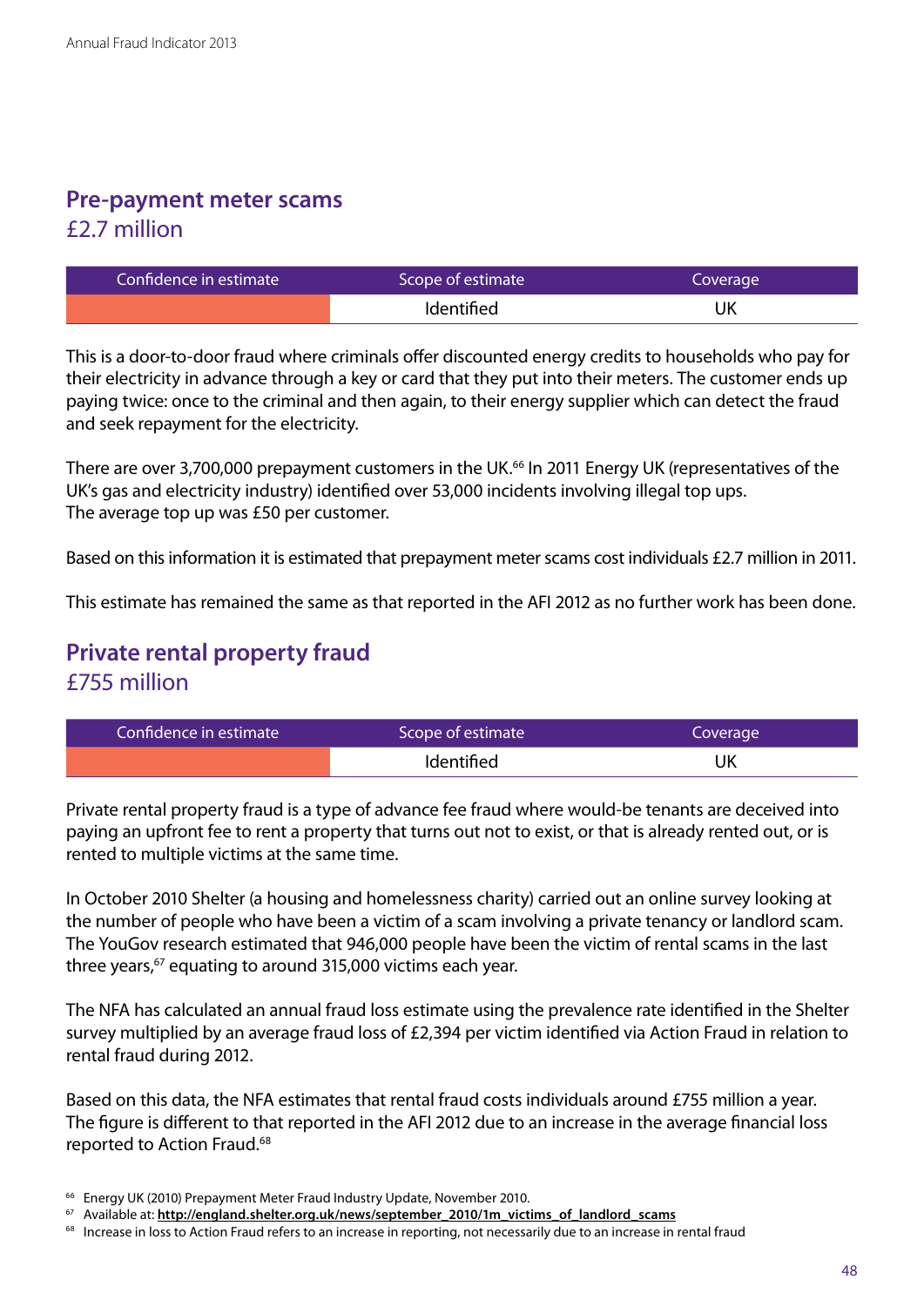## **Procurement fraud** £2.3 billion (public sector)

| Confidence in estimate | Scope of estimate     | Coverage |
|------------------------|-----------------------|----------|
|                        | Identified and hidden | UK       |

Procurement fraud is any fraud relating to the purchase of goods and services. It is a deliberate deception intended to influence any stage of the procure-to-pay lifecycle in order to make a financial gain or cause a loss. It can occur prior to a contract award as well as once one is in place. Examples include: price fixing; bid rigging; cover pricing; false/duplicate/double invoicing; overpayments; false payments; altered payment details and diverted payments (often involving bribes and 'kickbacks'); and the delivery of inferior or sub-standard substitute products. Procurement fraud is particularly complex, hidden and difficult to detect and measure. It can be perpetrated by those inside or outside an organisation and is rarely reported.

The NFA's current estimate of procurement fraud replicates the methodology used in the AFI 2012 to estimate the extent of procurement fraud suffered by the public sector. Using an analysis of COINS data, contained in HM Treasury's 2012 *'Public Expenditure Statistical Analyses'* (PESA) report, expenditure relating to procurement across both central and local government was £227 billion. A 1 per cent 'at risk' figure used by the Ministry of Defence Police to estimate procurement fraud within their defence budget has been applied to this spend figure to provide an estimated procurement fraud loss of £2.3 billion (£1.4 billion for central government, £876 million for local government).

The NFA private sector survey suggests that 21 per cent of victims suffered procurement fraud whilst the charity survey indicates that 10 per cent of victims experienced this fraud type.

### **Recruitment fraud** £616 million (cost of re-recruiting)

| Confidence in estimate | Scope of estimate | Coverage |
|------------------------|-------------------|----------|
|                        | Hidden            | UK       |

Recruitment fraud occurs when false information is provided in order to gain employment. Examples include lying about employment history and qualifications or providing false identification documents such as false documentation demonstrating the right to work in the UK.

In 2011 there were over 29 million people in the UK workforce<sup>69</sup> and an employee churn rate of 12.7 per cent.<sup>70</sup> The churn rate represents the total number of employee moves completed in a year.

In addition, 393,000 new jobs were created in 2010.<sup>71</sup> Bringing together employee churn and new posts created, the NFA estimate that over 4 million new posts were filled in 2011.

<sup>71</sup> Confederation of British Industry (CBI), Mapping the route to growth, rebalancing employment, brief, June 2011.

<sup>69</sup> ONS (2012) Labour Market Statistics.

<sup>70</sup> CIPD (2012) Resource and Talent Planning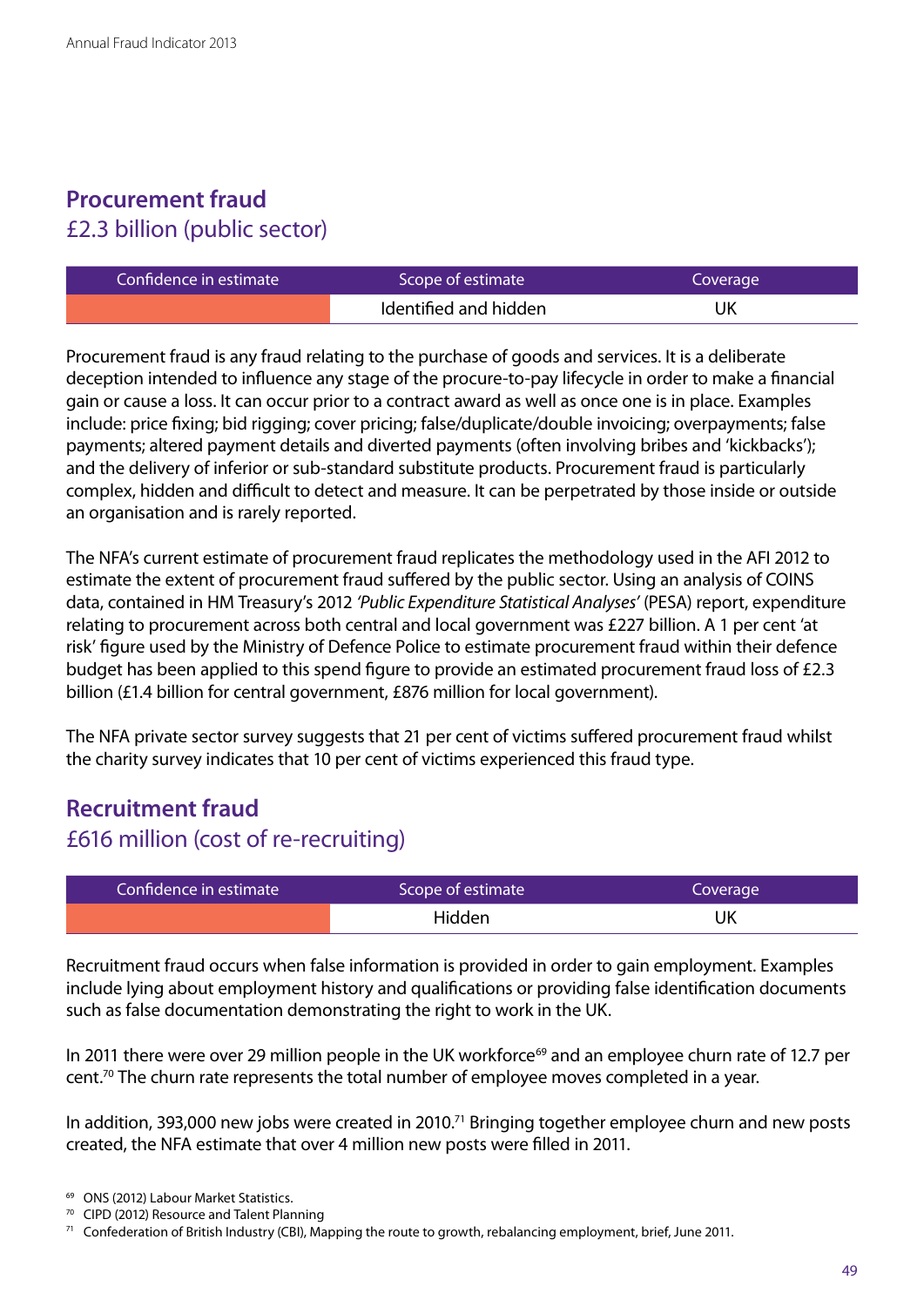NorthgateArinso PeopleChecking have identified that five per cent of job seekers are rejected because they lied on their applications and were caught.<sup>72</sup> That is 205,000 UK cases of recruitment fraud in one year. The Chartered Institute of Personnel Development (CIPD) calculate the cost of filling a single vacancy to be £3,000.73

Based on this information the NFA estimates the additional cost of re-recruiting because of job seekers lying on their applications to be £616 million a year.

## **Retail banking fraud**  £475 million

| Confidence in estimate | Scope of estimate | Coverage |
|------------------------|-------------------|----------|
|                        | Identified        | UK       |

The payments industry through Financial Fraud Action UK, collates industry statistics and intelligence; forecasts payment fraud trends; runs an industry threat management process, industry projects, education and awareness campaigns; and develops industry standards and best practices. Financial Fraud Action UK also publishes an annual report, *'Fraud the Facts'*, which is a comprehensive and detailed directory of facts and statistics on the latest developments in payment fraud. All detected retail banking fraud statistics outlined below are sourced from this report.

## **Cheque fraud** £35 million

| Fraud type                   | Total estimated fraud loss |
|------------------------------|----------------------------|
| Forged cheques               | £11.4 million              |
| Fraudulently altered cheques | £11.4 million              |
| Counterfeit cheques          | £12.3 million              |

Forged cheques (a genuine cheque that has been misappropriated and used with a forged signature by a fraudster), counterfeit cheques (manufactured cheques which look like genuine cheques), and fraudulently altered cheques (genuine cheques where alterations have been made to the value or payee before being paid in) together comprise possible methods of committing cheque fraud.

According to Financial Fraud Action UK, in 2012 total cheque fraud cost the UK banking industry £35.1 million, an increase of 2 per cent from figures reported for 2011.

<sup>72</sup> See: **<http://www.northgate-is.com/view/news/item/775>**

<sup>73</sup> CIPD (2012) Resource and Talent Planning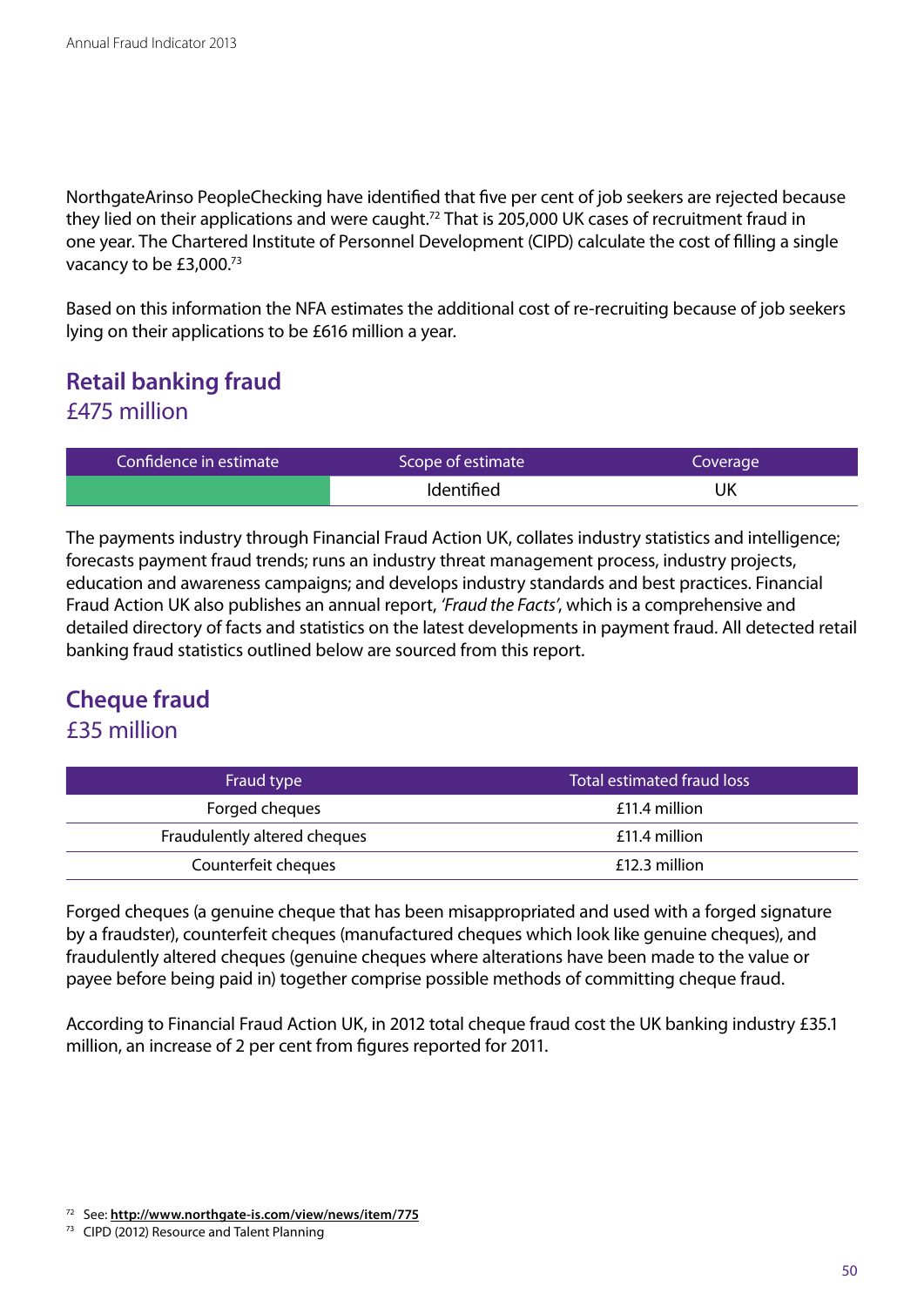## **Online banking fraud** £40 million

Financial Fraud Action UK reported that in 2012 online banking fraud losses totalled £40 million; a 12 per cent increase compared with losses in 2011.

## **Plastic card fraud** £388 million

| Fraud type                      | <b>Total estimated fraud loss</b> |  |
|---------------------------------|-----------------------------------|--|
| Cardholder not present          | £245.8 million                    |  |
| Counterfeit card                | £42.1 million                     |  |
| Lost or stolen cards            | £55.2 million                     |  |
| Card ID theft: Account takeover | £24.4 million                     |  |
| Card ID theft: Application      | £7.7 million                      |  |
| Mail non receipt                | £12.8 million                     |  |

Plastic card fraud encompasses 'cardholder not present fraud' (the theft of genuine card details that are then used to make a purchase over the internet, by phone, or by mail order), 'counterfeit card fraud' (a fake card using compromised details from the magnetic stripe of a genuine card), 'lost and stolen cards', 'card ID theft' and 'mail non-receipt' fraud (where cards are intercepted on their way to the genuine cardholder).

The latest figures published by Financial Fraud Action UK indicate that total fraud losses on UK cards increased to £388 million in 2012, a 14 per cent increase compared with losses in 2011.

## **Telephone banking fraud** £13 million

Most telephone banking losses involve customers being duped by criminals, using fake emails or cold calling, into disclosing their personal security details such as telephone banking pass codes. These details are then used to commit fraud.

Financial Fraud Action UK recorded telephone banking losses for 2012 at £12.6 million, a decrease of 25 per cent on the previous year.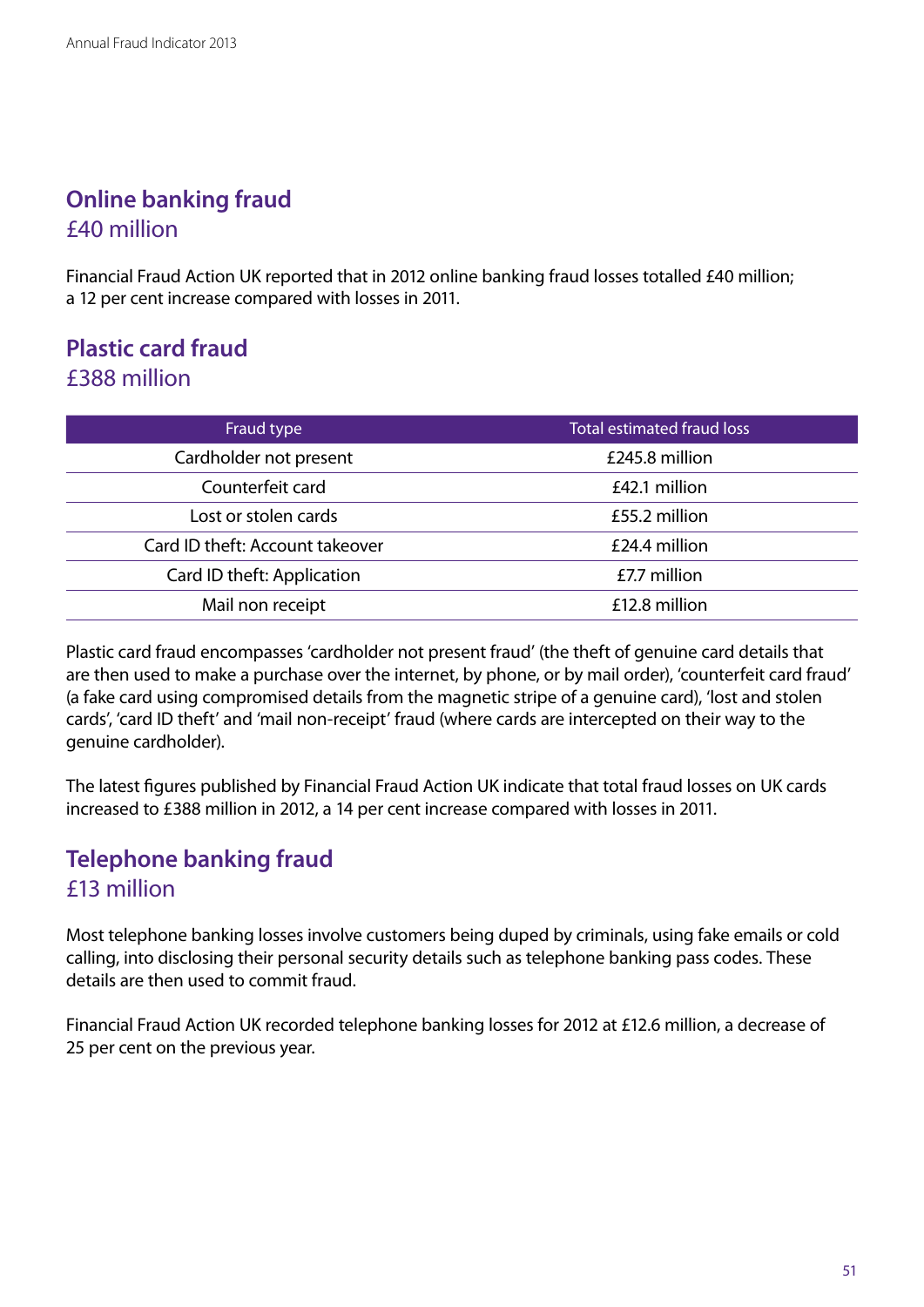## **Student finance fraud** £31 million

| Confidence in estimate | Scope of estimate | Coverage |
|------------------------|-------------------|----------|
|                        | <b>Identified</b> | E, S & W |

Financial support is available from the Government to support eligible students studying on an approved higher education course. The Student Loans Company (SLC) is responsible for administering government-funded loans and grants to students throughout the UK. If the student is studying on a qualifying NHS-funded course, the NHS Business Services Authority (NHS BSA) administers student funding.

Student finance-related fraud can occur when applicants provide false or misleading information when applying for student funding, or deliberately fail to notify the relevant awarding authority of changes in their circumstances. For example, full household income may not be disclosed in order to gain more support, or a student may fail to notify the relevant awarding authority of their withdrawal from a course, which results in student finance continuing incorrectly.

The SLC and NHS Counter-Fraud Service have independently carried out fraud measurement exercises to attempt to determine the potential for student finance-related fraud. Both organisations have developed their fraud measurement methodology to take account of the likelihood of hidden fraud. The SLC has further developed its fraud measurement activity to measure the success of existing fraud prevention measures and inform future fraud prevention activity by identifying areas of risk. Based on the most recent estimates provided by these two organisations, it is estimated that student finance-related fraud costs £31 million a year.

## **Tax credit fraud** £670 million

| Confidence in estimate | Scope of estimate     | Coverage |
|------------------------|-----------------------|----------|
|                        | Identified and hidden | UK       |

Child Tax Credit and Working Tax Credits were introduced in April 2003 to provide support to parents returning to work, reduce child poverty and increase financial support for all families. Tax credits are a flexible system of financial support designed to deliver support when a family needs it, tailored to their specific circumstances. In 2011-12, around £30 billion was paid out by HMRC to more than 6 million families in the UK.

HMRC undertake an error and fraud analytical programme, which helps to provide an understanding of the overall level of error within the tax credit system. Based on the findings of this programme HMRC's central estimate of the level of tax credits fraud favouring the claimant in 2010-11 is £670 million,74 an increase of 76 per cent from the previous year. Analysis and monitoring of day-to-day activity has not

<sup>74</sup> HMRC 'Child and Working Tax Credits Error and Fraud Statistics 2010–11'. Available at: **[www.hmrc.gov.uk/stats/personal-tax-credits/](www.hmrc.gov.uk/stats/personal-tax-credits/cwtcredits-error1011.pdf) [cwtcredits-error1011.pdf](www.hmrc.gov.uk/stats/personal-tax-credits/cwtcredits-error1011.pdf)**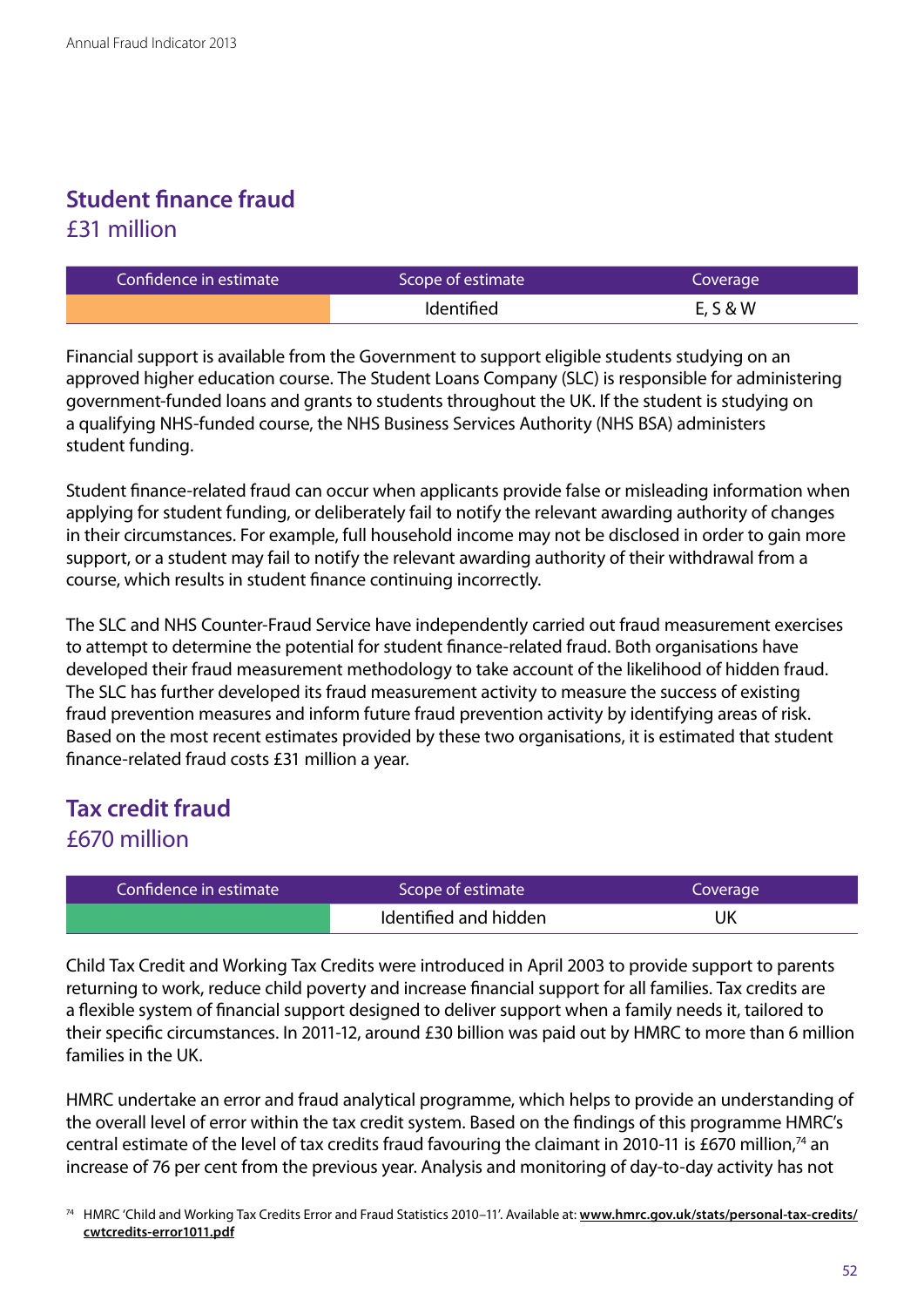suggested that fraud is on the increase. HMRC is undertaking more analysis to understand the potential trend but, as HMRC has become better at specifying evidence requirements; more activity is now being defined as fraud than previously.

## **Tax fraud** £14 billion

| Confidence in estimate | Scope of estimate     | Coverage |
|------------------------|-----------------------|----------|
|                        | Identified and hidden | UK       |

HMRC publishes annual statistical releases which estimate the scale of the tax gap for the main direct, and indirect taxes that it administers. The tax gap is the difference between the amount of tax that is due and the amount that is collected. Overall the total tax gap is estimated to be £32 billion in 2010-11.75 This equates to around 6.7 per cent of the estimated total tax liability for 2010-11,76 a decrease from 7.1 per cent in 2009-10. The overall tax gap has increased slightly between 2009-10 and 2010-11 from £31 billion to £32 billion; this is mainly due to an increase in the VAT rate from 15 per cent to 17.5 per cent in January 2010.

*'Measuring Tax Gaps 2012'* provides an illustrative breakdown of the 2010-11 tax gap by taxpayer behaviour based on management assumptions and judgement. For calculating an estimate of tax fraud it is assumed that the underlying behaviours described as 'evasion', 'the hidden economy' and 'criminal attacks' represent fraud. It is estimated that these behaviours accounted for £14 billion in 2010-11. It is important not to draw too many conclusions from comparing the latest behaviour breakdown for 2010-11 with that published for 2009-10 and 2007-08 (a breakdown for 2008-09 was not produced). This is because the tax gap breakdown is best used for looking at the relative size of the components and is not necessarily sensitive enough to pick up year on year changes. Also the methodologies and management assumptions change each year to take account of new data resulting in revised estimates of previously published tax gaps. However the behavioural breakdowns have not been revised for previous years.

'Evasion' is illegal activity, where individuals or businesses known to HMRC deliberately omit, conceal or misrepresent information in order to reduce their tax liabilities. Behavioural research has shown that a minority are willing to break the law to avoid paying their fair share of tax. Examples of evasion are an individual falsifying expenditure claims, or a company suppressing its turnover. HMRC estimate losses resulting from evasion to be around £4 billion (14 per cent of the tax gap).

'Hidden economy' fraud refers to sources of undeclared economic activity, and consists of undeclared activities of both 'ghosts' whose entire income is unknown to HMRC, and 'moonlighters', who are known to HMRC in relation to part of their income but also have other source(s) of income that are unknown to HMRC. HMRC estimates losses resulting from the hidden economy to be around £5 billion (16 per cent of the tax gap).

<sup>75</sup> HMRC (2012) Measuring Tax Gaps 2012. Available at: **<http://www.hmrc.gov.uk/stats/mtg-2012.pdf>**

 $76$  Total tax liability is defined as the tax gap plus the amount of tax actually received.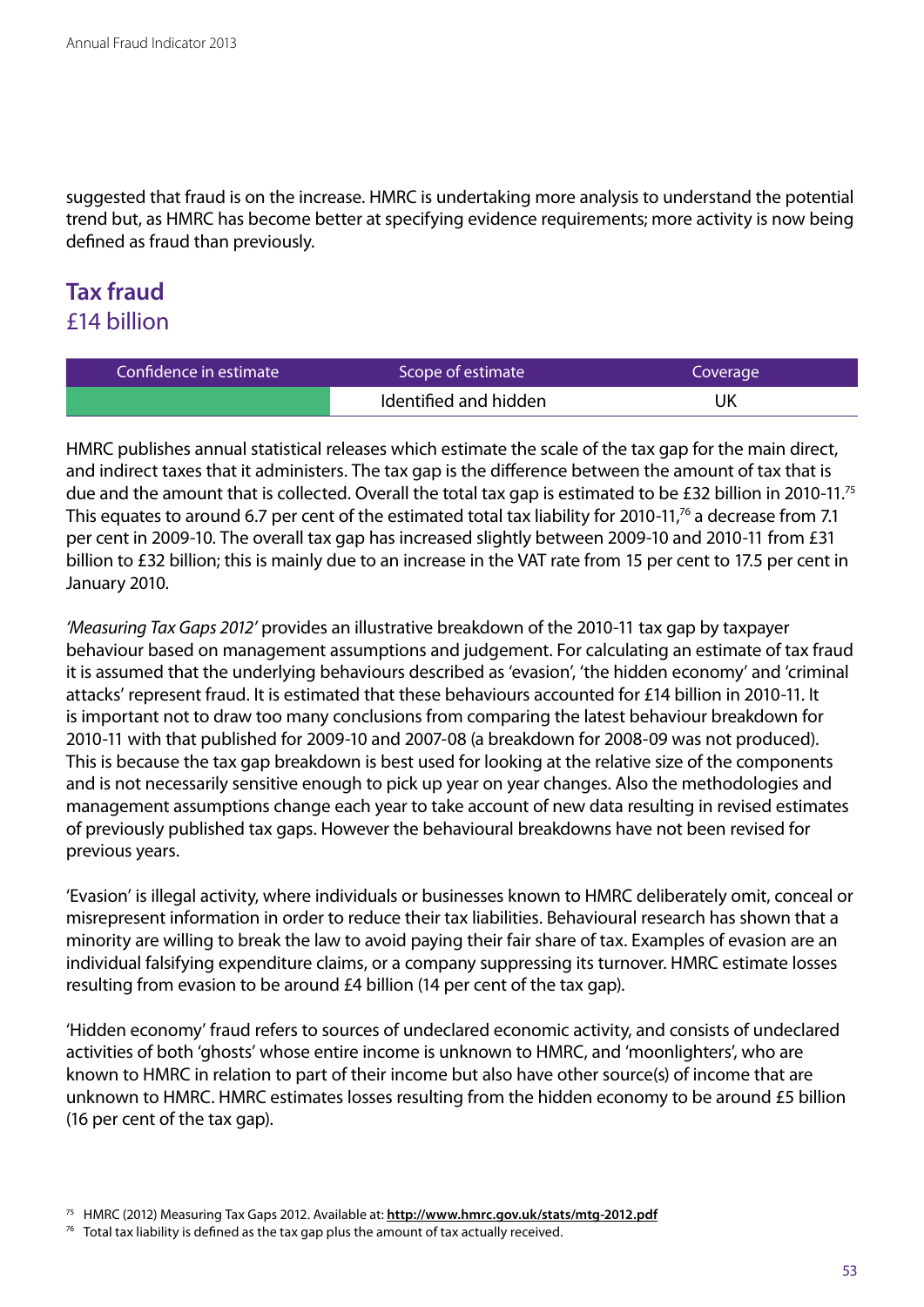Criminal attacks on the tax system involve co-ordinated and systematic attacks by organised criminal gangs. This includes smuggling (for example, of alcohol/tobacco), repayment fraud, and VAT missing trader intra-community (MTIC) fraud. HMRC estimate losses as a result of criminal attacks to be in the region of £5 billion (16 per cent of the tax gap).

HMRC first published estimates of the tax gap by taxpayer behaviour in December 2009. Despite improvements in the methodology for measuring which taxpayer behaviours drive the various components of the tax gap, the behavioural breakdown for 2010-11 still involves some management assumptions and judgement. Therefore the figures can only be used to give a broad indication of behaviours.

## **Telecommunications fraud** £953 million

| Confidence in estimate | Scope of estimate | Coverage |
|------------------------|-------------------|----------|
|                        | Hidden            | UK       |

Telecommunications fraud involves the theft of services or deliberate abuse of voice and data networks. This includes:

- theft of satellite or cable delivered television services:
- the use of a false identity to acquire telecommunication services and/or equipment;
- international revenue share fraud (the manipulation of international premium rate telecommunication services for financial gain); and
- box breaking (obtaining and selling on subsidised telecommunication equipment such as mobile phones).

The Telecommunications UK Fraud Forum (TUFF) estimates that the telecommunications industry suffered losses of around £953 million in 2011, a decrease of 2 per cent from the previous year. Figures are based on an average loss of 2.4 per cent against total operator reported revenue of £39.7 billion.<sup>77</sup>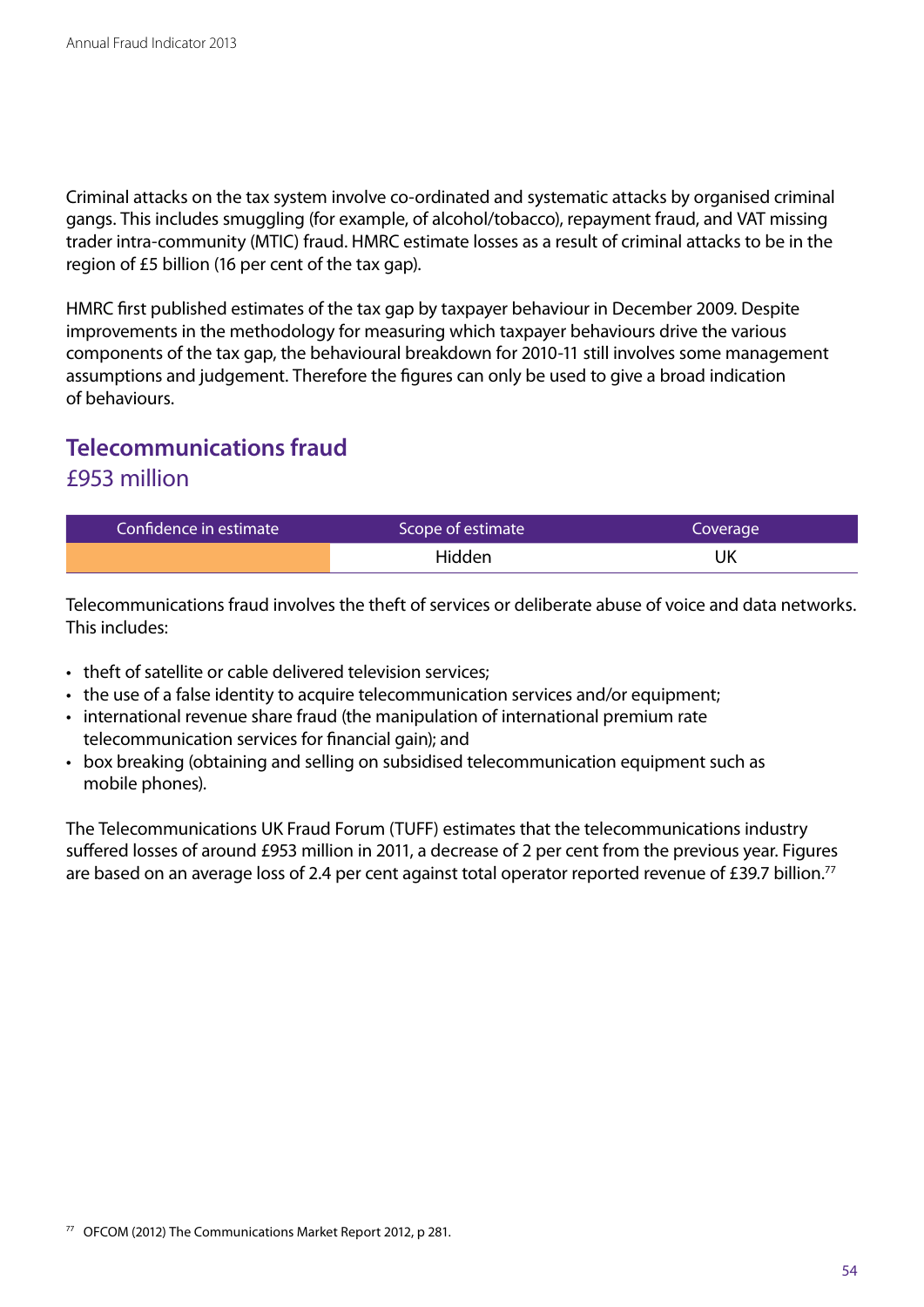## **Television licence fee evasion** £204 million

| Confidence in estimate | Scope of estimate     |    |
|------------------------|-----------------------|----|
|                        | Identified and hidden | UΚ |

Television Licence fee evasion is the evasion of the licence fee required for watching or recording television programmes as they are shown on Television.

There are more than 25.2 million licences currently in force in the UK, with collected television licence fee revenues of £3.7 billion<sup>78</sup> during 2011-12. The BBC calculates fraud losses resulting from licence fee evasion by comparing theoretical license fee income with the actual amount collected.

The estimated evasion rate remains at a low of 5.2 per cent, meaning that the vast majority of properties are correctly covered by a television licence.

During 2011-12, the BBC estimates that £203.6 million<sup>79</sup> was lost because of licence fee evasion.

## **Transport fare evasion** £210 million

| Confidence in estimate | Scope of estimate | Coverage |
|------------------------|-------------------|----------|
|                        | Hidden            | E, W & S |

Fare evasion occurs when a person travels using public transport without buying a valid ticket. This estimate includes fare evasion on the national rail system and covers Great Britain.

Fare dodgers who choose to travel without buying a ticket are estimated to be making 115,000 train journeys each day on the rail network. The Association of Train Operating Companies (ATOC), which represents Great Britain's train operators, estimates that between three and five per cent of journeys made on the network every day are made without tickets. Applying the conservative lower estimate of 3 per cent, 42 million journeys have been made over the last year by fare evaders. Multiplying the number of journeys by the average price paid for a ticket, £5.00, ATOC estimates that around £210 million is lost to fare evasion each year. This loss is equivalent to the upkeep of around 400 stations for the next five years.

In the absence of any work conducted this year in the costs of transport fare evasion, the losses have remained the same for the AFI 2013, at £210 million.

<sup>78</sup> See: **<http://www.tvlicensing.co.uk/about/our-performance-AB6/>**

<sup>79</sup> See: **<http://www.tvlicensing.co.uk/about/our-performance-AB6/>**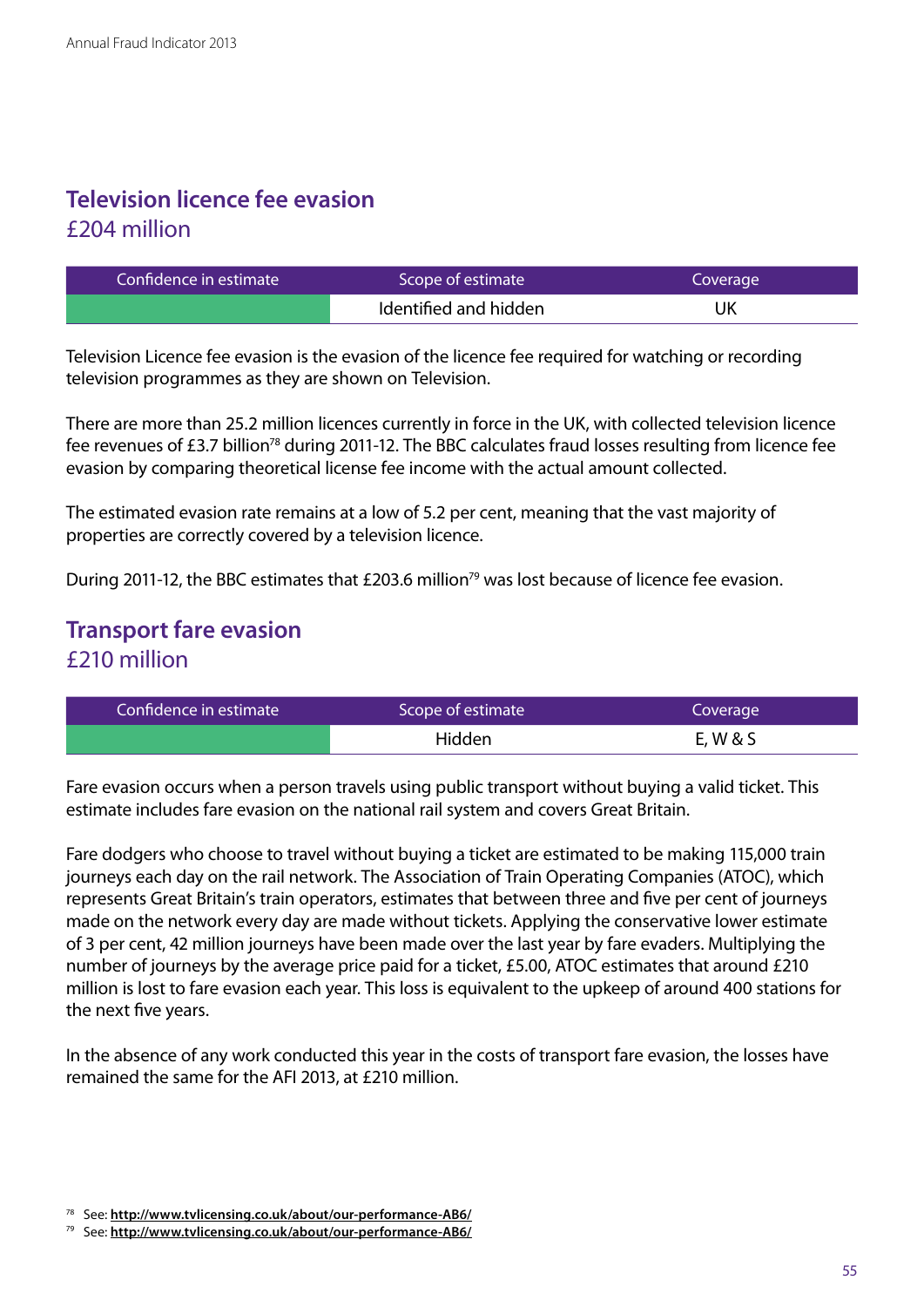## **Vehicle excise duty evasion** £40 million

| Confidence in estimate | Scope of estimate | Coverage |
|------------------------|-------------------|----------|
|                        | <b>Identified</b> | UK       |

The Department for Transport (DfT) produces annual estimates relating to vehicle excise duties, calculated by using extrapolations against the outcome of 1.1 million vehicle licence checks carried out throughout the UK.

The estimates of vehicle excise duty evasion are derived by directly observing registration marks from traffic at various sites around the country. These are then compared with records held by the Government licensing agencies.

To obtain these figures, throughout June 2011 over 1 million vehicle registration marks were collected from 236 sites across Great Britain and 20 sites across Northern Ireland. The overall rate of unlicensed vehicles 'in stock' in Great Britain in 2011 was estimated to be 0.7 per cent. This equates to roughly 249,000 vehicles.

It is estimated that vehicle excise duty evasion could have cost around £40 million in lost revenue in the UK in 2011-12.<sup>80</sup> This estimate has not changed since the AFI 2012, as DfT has advised that this figure is now being updated every other year with the next update due in late 2013.

## **Conclusion**

The National Fraud Authority tentatively places identified and hidden fraud loss in the 2012-13 at **£52 billion**. This aggregate figure is purely illustrative. It consists of £15.5 billion of identified fraud loss and £36.5 billion of estimated hidden fraud loss.

The Annual Fraud Indicator (AFI) is the best estimate available at this time of both identified and hidden fraud losses. It replaces previous estimates of the scale of the problem and should not be compared against previous estimates.

The NFA is committed to continuing to enhance methods for data collection and therefore the confidence that can be placed in the individual estimates. The AFI 2013 meets the commitment in the NFA's business plan to have an even more robust measure of the scale and breakdown of fraud losses<sup>81</sup>.

<sup>80</sup> Department for Transport (2011), Vehicle Excise Duty Evasion 2011

<sup>81</sup> See: **[http://www.homeoffice.gov.uk/publications/agencies-public-bodies/nfa/business-plans/nfa-business-plan-2012-](http://www.homeoffice.gov.uk/publications/agencies-public-bodies/nfa/business-plans/nfa-business-plan-2012-13?view=Binary) [13?view=Binary](http://www.homeoffice.gov.uk/publications/agencies-public-bodies/nfa/business-plans/nfa-business-plan-2012-13?view=Binary)**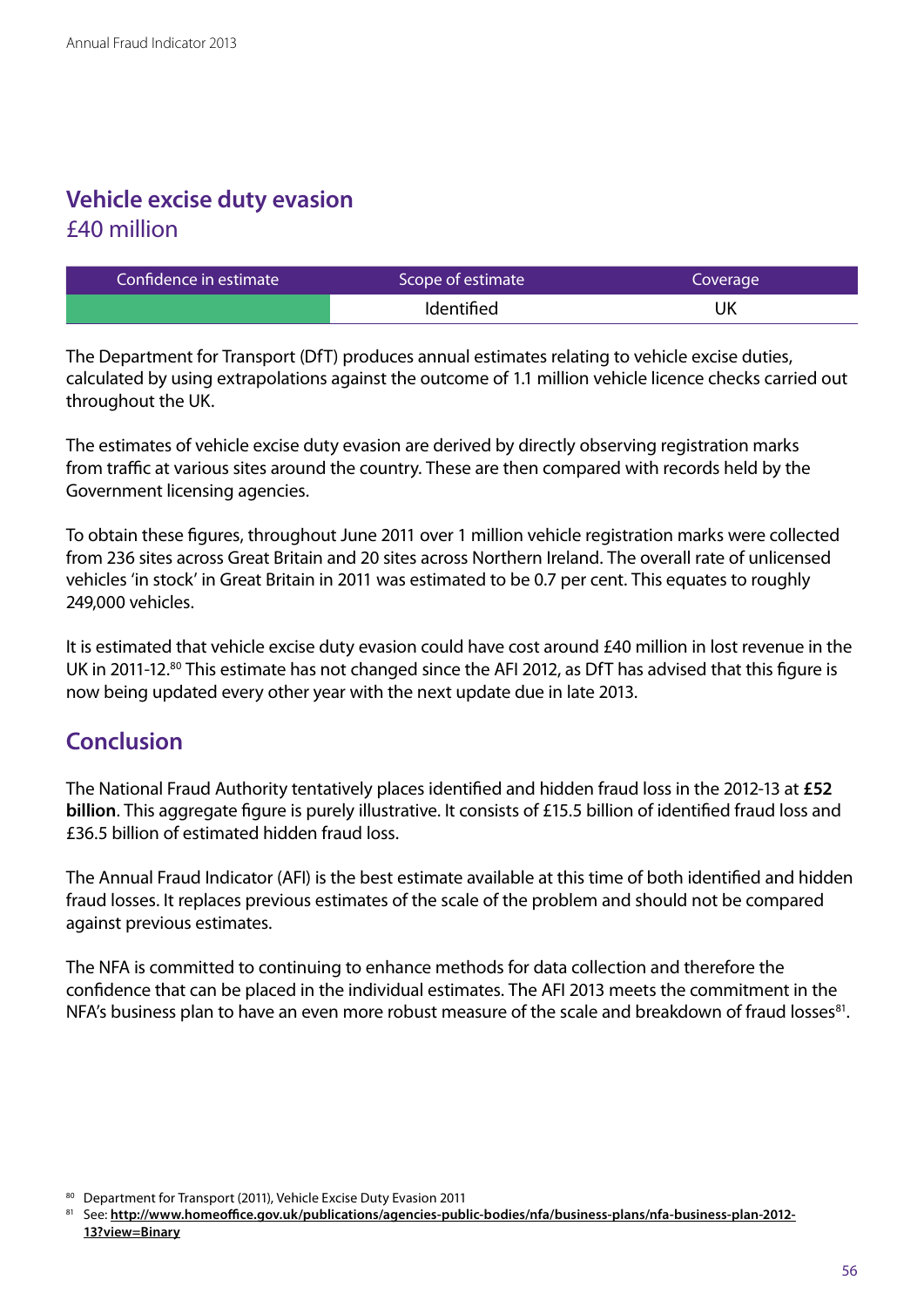## <span id="page-57-0"></span>**Annex 1: Technical note** Primary research methodology

## **Charity survey design**

#### *Sample*

The charity fraud survey conducted by the National Fraud Authority included the majority of charities in Great Britain from the registers held by the Charity Commission (CC) and the Office of the Scottish Charity Regulator (OSCR), with an annual income of more than £100,000. The sample was designed to produce a more reliable estimate than those for previous years as it consists of those charities that make up the majority of income (96.5% of the sector's income). The overall financial estimate should, therefore not be skewed by estimates from smaller charities that face different challenges and that may conflate their charity's possible fraud loss estimates with their individual losses. Sole traders were excluded from the private sector survey research (outlined below) for similar reasons. The sample also excluded cross-border charities (from the OSCR sample) to prevent double counting and those yet to submit at least one set of accounts (to ensure that they have had a chance to assess their annual income). Further, unlike last year, no Charity Finance Group members were invited (as their organisation would be captured in the CC/OSCR sample, again to prevent double counting). Therefore, the sample is more representative of charities' income than in previous years. The total number of charities invited to partake in the survey was 26,565.

| Annual income bracket  | <b>CC Sample</b><br><b>OSCR Sample</b> |       |
|------------------------|----------------------------------------|-------|
| £0 to 100,000          |                                        | 0     |
| £100,001 to £500,000   | 14,880                                 | 2,204 |
| £500,001 to £5,000,000 | 6.797                                  | 828   |
| £5,000,000 plus        | 1,583                                  | 272   |
| Total                  | 23,261                                 | 3,304 |

#### **Table 1. Sample of charities by income bracket**

#### *The survey*

The survey was designed by the NFA for the purpose of identifying levels of detected fraud, as well as to gain reliable estimates of possible hidden levels of fraud. The questionnaire also sought to identify what action was taken when a fraud was identified. The key question used to estimate undetected levels of fraud is highlighted below:

#### *Figure 1*

Q) IN YOUR OPINION, HOW MUCH FRAUD AGAINST YOUR ORGANISATION DO YOU THINK MIGHT BE UNDETECTED? PLEASE PROVIDE YOUR ESTIMATE AS A PERCENTAGE (%) OF YOUR ORGANISATION'S ANNUAL INCOME.

(For example, if the total annual income of your organisation is £100,000 and you estimate there might be £1,000 of undetected fraud, your answer would be 1%). If you are unsure please try to give your best estimate – PLEASE BE ASSURED YOUR ESTIMATE IS STRICTLY CONFIDENTIAL. Please type the number in the box using digits, not letters (e.g. '5' not 'Five').

You may use decimal figures (e.g. 5.5). (There is no need to type in the percent symbol (%), just the number).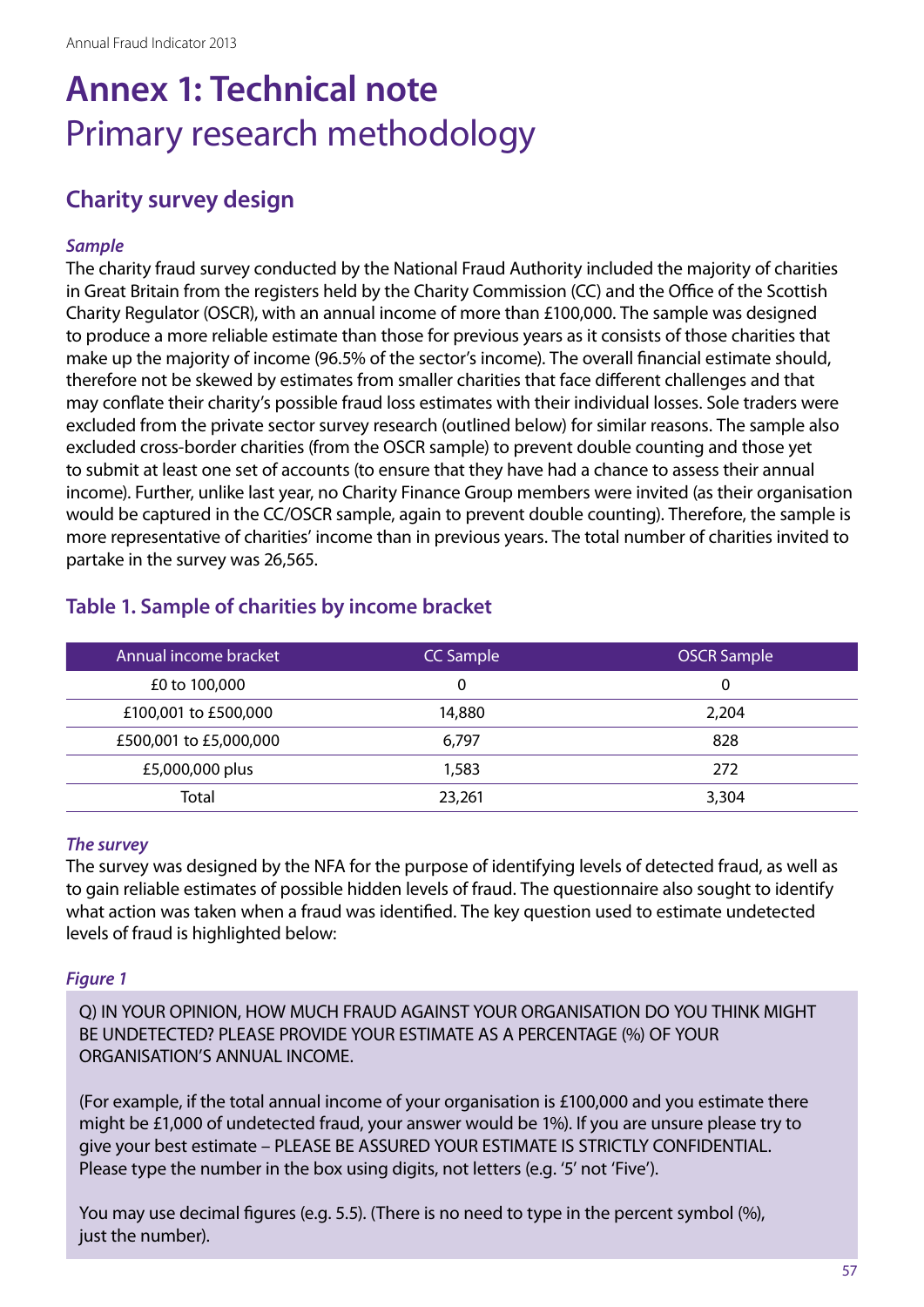Respondents who were able to provide an estimate were then asked about their confidence in their estimate. Only estimates from respondents who were 'very sure' or 'sure' that their estimate was reliable were used in any further analysis.

#### *Fieldwork*

The survey was rolled out in Survey Monkey<sup>82</sup> over a two week period in December 2012. December was not the ideal period in which to conduct fieldwork due to the close proximity to the holiday period. Regardless of this, the survey managed to obtain 1,599 completed survey responses after data cleaning (that is removing non-completes, non-qualifying respondents). The survey was completed by more senior personnel than in previous years (for example, almost triple the number of CEOs). These people are thought more likely to have knowledge of fraud and finance issues across their organisation (for example, 55% responsible for fraud and 80% responsible for finance compared to 32% and 65% respectively last year). This has enabled us to increase our confidence in their estimates, with the survey having a confidence interval of  $+/-2.5$  per cent on a 50 per cent finding. Although with a 6 per cent response rate on the survey, it is acknowledged that there may be issues of representativeness and the ability to generalise.

### **Identity fraud survey design**

#### *Sample*

The NFA commissioned Vision Critical, an independent research agency to conduct an online survey among 4,213 randomly selected adults in the UK to explore levels of identity fraud. The sample margin of error, which measures sampling variability is +/- 2.2 per cent. The results have been statistically weighted according to the most current education, age, gender and regional data to ensure that samples are representative of the entire adult population of the United Kingdom. Discrepancies in or between totals are due to rounding.

#### *The survey*

The questions of interest to the Annual Fraud Indicator (AFI) were inserted into the regular Vision Critical omnibus survey of individuals. This consisted of two key questions. One relating to whether individuals have experienced fraud and the other enquired after actual levels of loss, not monies that may have been recovered, for example, from the bank. The online survey platform provides the respondent panel with highly visual, interactive, and engaging surveys with the aim of ensuring that panel members provide more considered and reliable responses.

#### *Fieldwork*

Vision Critical conducted the poll between 14th December and 17th December 2012. Their polls are conducted using a UK online panel that is recruited via an in-depth screening procedure. The panel promises to be made up of a highly engaged community with excellent response rates. The members are recruited through "'state-of-the-art sampling techniques'", combined with deep profiling on demographic, behavioral and attitudinal characteristics. This is to ensure that the panel is representative.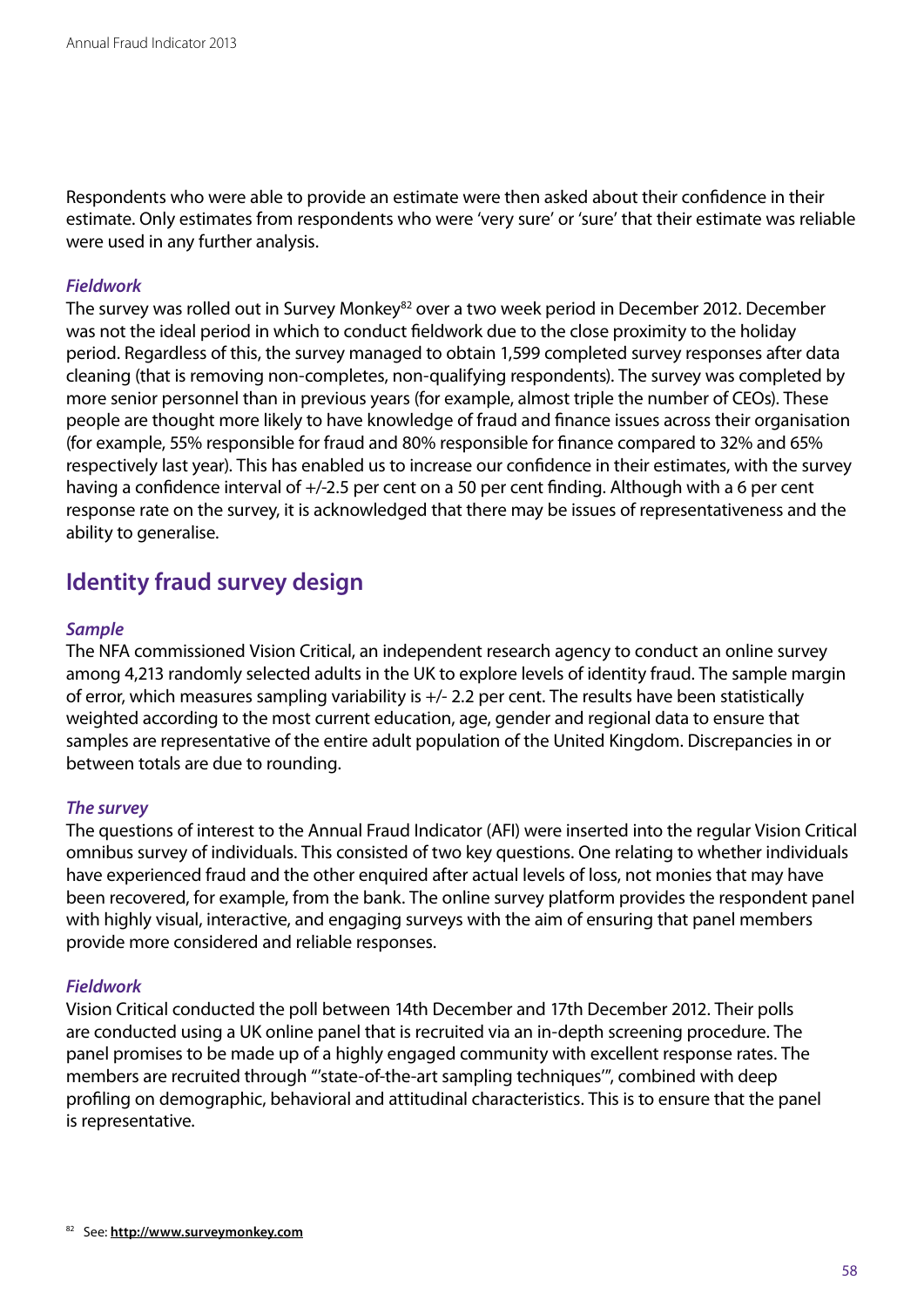### **Private Sector Survey**

#### *Sample*

The NFA commissioned the research agency GfK NOP to undertake the private sector survey research on its behalf. To obtain value for money in a timely manner, it was proposed that a sample size of 500 private sector businesses be surveyed to provide an indicative confidence interval of +/-4.4 per cent on a 50 per cent finding if treating the survey as a random probability design. Large (250+ employees) and medium (50-249) businesses represent nearly two-thirds (66%) of the total turnover of the sector. However they represent less than 1 per cent of the UK's 4.8million businesses. Small businesses (1-49 employees) make up 28 per cent of turnover<sup>83</sup> whilst 'sole trader' businesses, despite representing the majority of the number of businesses, make up just 7 per cent of turnover. In view of this, the NFA sampling strategy was to set quotas for size of business across industry categories to ensure broad coverage of the entire sector, excluding the 'financial and insurance activities' sector (due to the noncomparability of their percentage fraud loss estimates).

Sole traders were also excluded from the sample on the basis that they might conflate individual losses with that of their business. This is similar to the sampling strategy for the charity sector as outlined above. The sample proposed was therefore distributed to be representative of turnover by business size as per the table below.

The contact information for the sample was obtained from a third party supplier who has extensive lists of businesses. Though it is not possible to estimate what proportion of businesses in the UK are registered with this supplier it is reasonable to assume that these lists will include most of the medium to large businesses and a good proportion of small businesses. Further to the above, medium-sized businesses were over sampled to enable meaningful analysis to be made across enterprise size.

#### *Survey*

The NFA had developed a questionnaire for last year's AFI 2012 research. This was refined for this year's survey and included a further set of questions on fraud resilience indicators. A pilot was conducted initially to ensure the method was sound and to test the questionnaire. The survey involved an initial interview to ascertain the person in the business that had the most knowledge of fraud and the company's resistance to fraud. For small businesses, this was the owner or managing director; in the large companies, financial controllers and senior managers were often the most appropriate people to talk to. Interviewers then worked to engage the appropriate person and secure their agreement to an interview of 15 minutes at a time suitable to them. If the respondent agreed, an email address was recorded and a short questionnaire emailed to them with questions they were unlikely to be able to answer without having to look up information. They were also requested in the email to have the answered sheet with them at the time of the main interview.

For the main survey 10,000 leads were purchased from a third party supplier, which excluded public sector organisations. The sample was head office based. Some public sector leads did get through the organisation's own sweep so after they and duplicate leads were removed, 9,906 leads were available for use. During the course of the recruitment exercise 7,368 of those leads were used. From the 7,368 leads 923 recruitment interviews were achieved.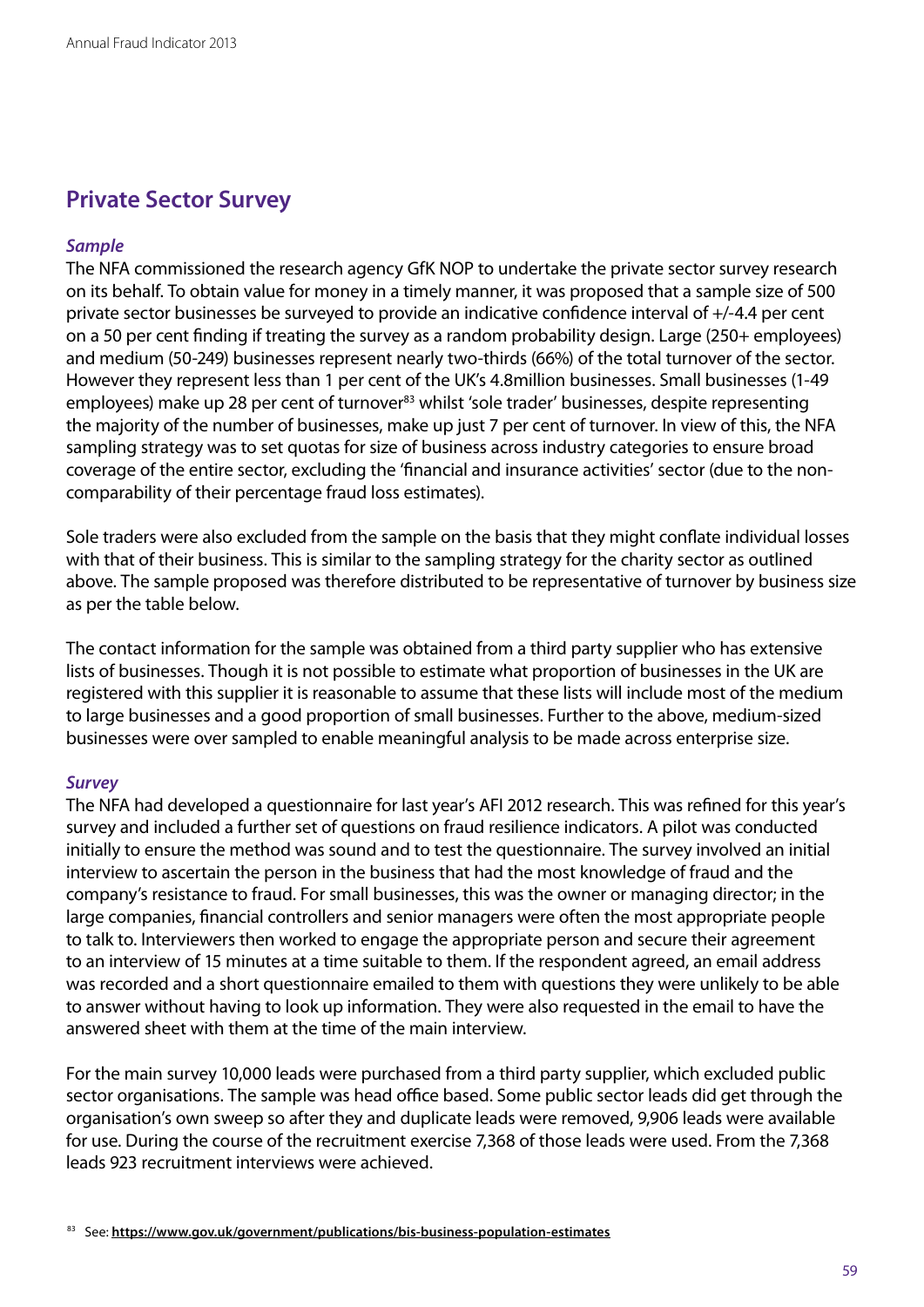#### **Table 2. Private sector survey sample breakdown**

| Total sample used                                             | 7,368 |
|---------------------------------------------------------------|-------|
| Surveys achieved                                              | 923   |
| Dialled sample still active (soft<br>appointments, no answer) | 3,136 |
| Refusals                                                      | 2,705 |
| No one suitable available                                     | 75    |
| Incorrect phone numbers                                       |       |

Interviewers were effective at finding people best placed to answer questions on fraud. The script for the recruitment gave the interviewer free reign to use their initiative to find the right person and the following businesses were recruited by size based on quota targets.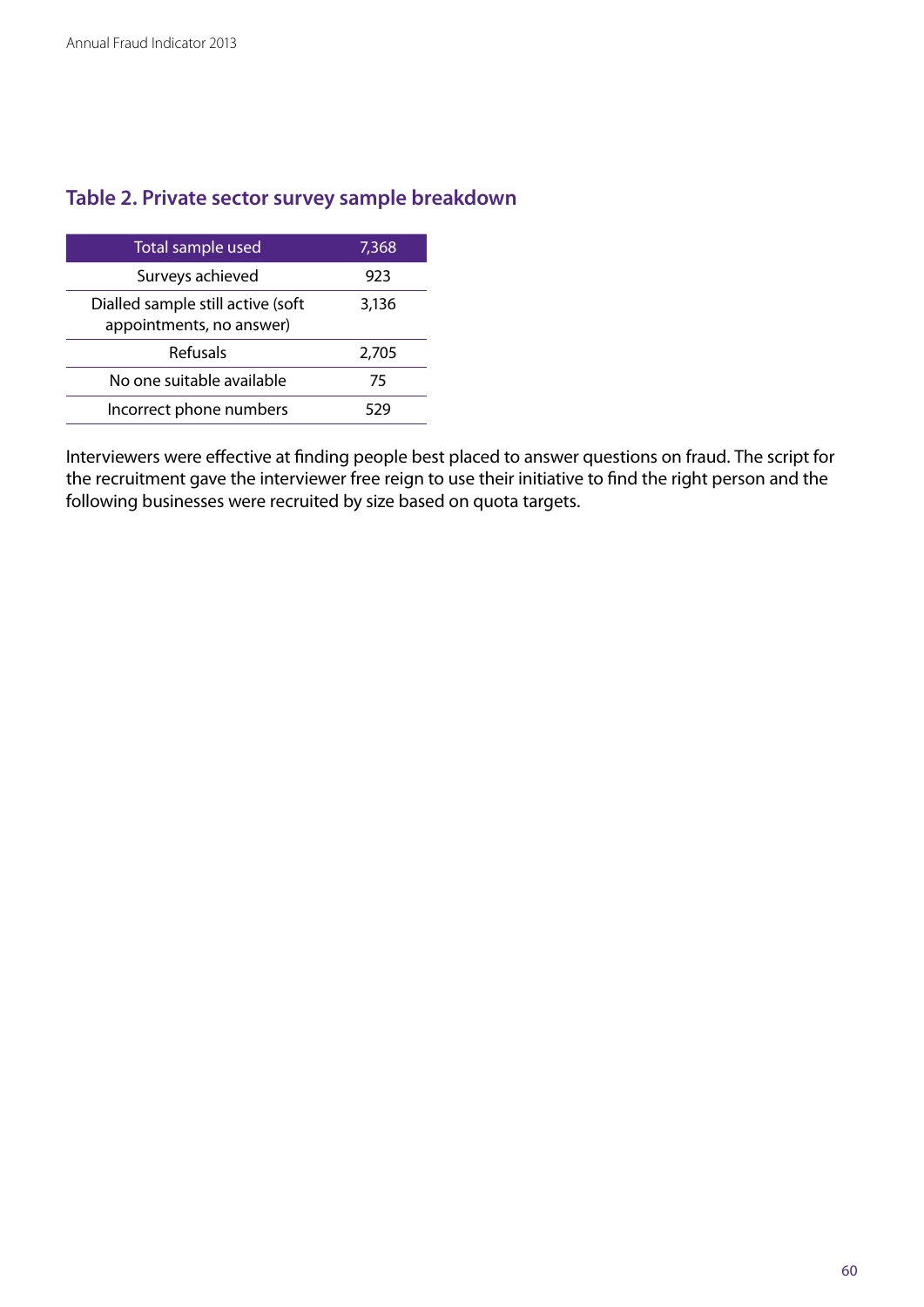|               |                                                                                                                                                         | Small          | Medium         | Large       | <b>Total</b>   | <b>Target</b> |
|---------------|---------------------------------------------------------------------------------------------------------------------------------------------------------|----------------|----------------|-------------|----------------|---------------|
| A             | Agriculture, Forestry and Fishing                                                                                                                       | 3              | $\Omega$       | $\Omega$    | 3              | 7             |
| B,D,E         | Mining and Quarrying; Electricity, Gas and<br>Air Conditioning Supply; Water Supply;<br>Sewerage, Waste Management and<br><b>Remediation Activities</b> | 3              | $\overline{7}$ | 11          | 21             | 45            |
| C             | Manufacturing                                                                                                                                           | 20             | 40             | 95          | 155            | 156           |
| F             | Construction                                                                                                                                            | 21             | 16             | 21          | 58             | 68            |
| G             | Wholesale and Retail Trade; Repair of<br><b>Motor Vehicles and Motorcycles</b>                                                                          | 125            | 74             | 160         | 359            | 339           |
| Н             | <b>Transportation and Storage</b>                                                                                                                       | 10             | 9              | 30          | 49             | 45            |
| L             | <b>Accommodation and Food Service</b><br><b>Activities</b>                                                                                              | 3              | 10             | 11          | 24             | 25            |
| J             | Information and Communication                                                                                                                           | 6              | 17             | 31          | 54             | 57            |
| L             | <b>Real Estate Activities</b>                                                                                                                           | 6              | $\overline{2}$ | 4           | 12             | 11            |
| M             | Professional, Scientific and Technical<br><b>Activities</b>                                                                                             | 25             | 19             | 38          | 82             | 68            |
| N             | Administrative and Support Service<br><b>Activities</b>                                                                                                 | 13             | 20             | 25          | 58             | 49            |
| P             | Education                                                                                                                                               | $\overline{2}$ | $\mathbf 0$    | $\mathbf 0$ | $\overline{2}$ | 3             |
| Q             | Human Health and Social Work Activities                                                                                                                 | 6              | 6              | 1           | 13             | 18            |
| R             | Arts, Entertainment and Recreation                                                                                                                      | 1              | 3              | 21          | 25             | 23            |
| S             | <b>Other Service Activities</b>                                                                                                                         | $\overline{7}$ | 1              | $\mathbf 0$ | 8              | 9             |
| <b>Total</b>  |                                                                                                                                                         | 251            | 224            | 448         | 923            | 923           |
| <b>Target</b> |                                                                                                                                                         | 286            | 207            | 448         |                |               |

## **Table 3. Quota targets and businesses recruited by size and sector**

#### *Fieldwork*

Interviews were carried out between 7th January and 25th January, at which point 383 interviews had been completed. They continued between 4th February and 19th February to make the sample up to 500. The sample broke down as follows.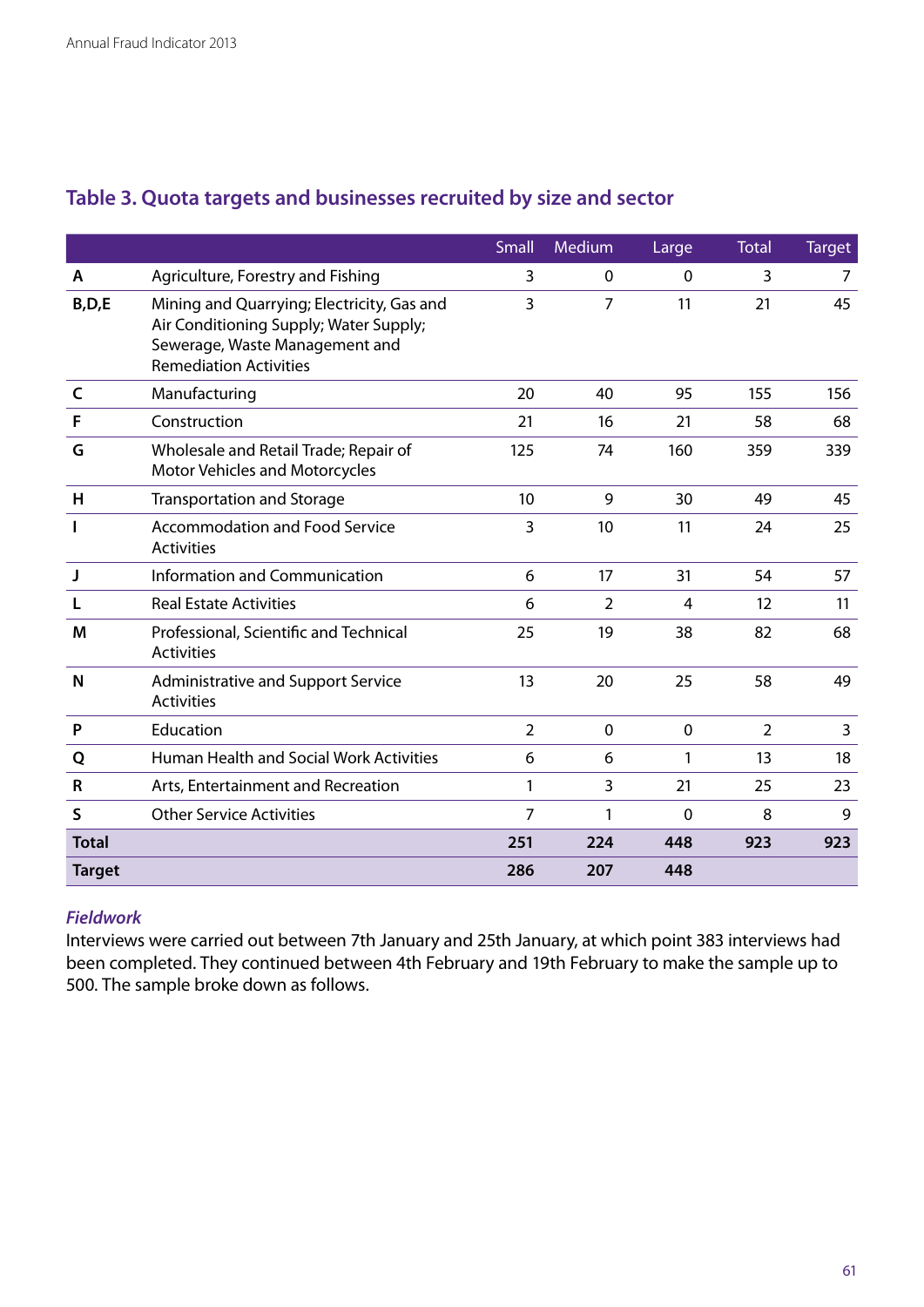#### **Table 4. Breakdown of responses of businesses contacted**

| Total sample provided          | 923 |
|--------------------------------|-----|
| Surveys achieved               | 500 |
| No answer                      | 30  |
| Refusals                       | 307 |
| Not available during fieldwork | ጸհ  |

This represents a response rate of 54 per cent. A good number of participation refusals came as a result of receiving the email which articulated in more detail what the survey would require and more crucially the data sheet gave a taste of what the survey would cover. Some refusers stated that they had no fraud. In these cases it was pointed out that they were an important part of the measurement of how prevalent fraud is so their input was critical.

The key question used to estimate undetected levels of fraud is the same as Figure 1 above for the charity sector survey.

The following businesses were interviewed by size. Weighting was then applied to the data to bring them in line with the Department for Business Innovation and Skills (BIS) estimates by turnover.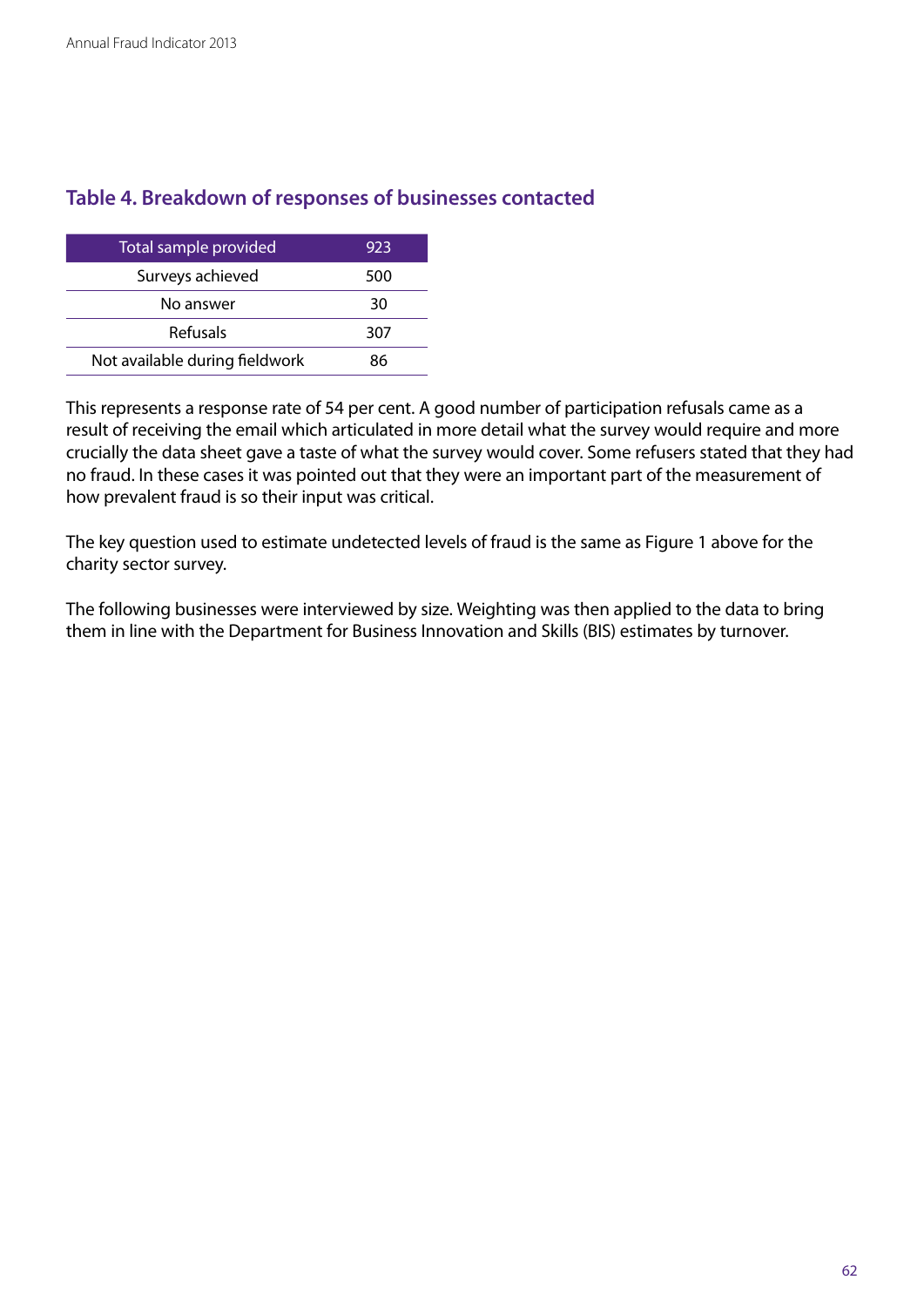|               |                                                                                                                                                         | Small          | Medium         | Large          | <b>Total</b> | <b>Target</b>  |
|---------------|---------------------------------------------------------------------------------------------------------------------------------------------------------|----------------|----------------|----------------|--------------|----------------|
| A             | Agriculture, Forestry and Fishing                                                                                                                       | 1              | $\mathbf{0}$   | $\mathbf 0$    | 1            | 3              |
| B, D, E       | Mining and Quarrying; Electricity, Gas and<br>Air Conditioning Supply; Water Supply;<br>Sewerage, Waste Management and<br><b>Remediation Activities</b> | 1              | 5              | 6              | 12           | 35             |
| C             | Manufacturing                                                                                                                                           | 17             | 21             | 50             | 88           | 83             |
| F             | Construction                                                                                                                                            | 12             | 13             | 12             | 37           | 36             |
| G             | Wholesale and Retail Trade; Repair of<br>Motor Vehicles and Motorcycles                                                                                 | 79             | 50             | 69             | 198          | 182            |
| н             | <b>Transportation and Storage</b>                                                                                                                       | 5              | $\overline{3}$ | 15             | 23           | 25             |
| ı             | <b>Accommodation and Food Service</b><br><b>Activities</b>                                                                                              | 1              | 5              | $\overline{7}$ | 13           | 14             |
| J             | Information and Communication                                                                                                                           | $\overline{2}$ | $\overline{7}$ | 14             | 23           | 28             |
| L             | <b>Real Estate Activities</b>                                                                                                                           | 5              | 1              | $\overline{2}$ | 8            | $\overline{7}$ |
| M             | Professional, Scientific and Technical<br><b>Activities</b>                                                                                             | 15             | 12             | 22             | 49           | 35             |
| N             | <b>Administrative and Support Service</b><br><b>Activities</b>                                                                                          | 1              | 11             | 16             | 28           | 25             |
| P             | Education                                                                                                                                               | 1              | $\mathbf 0$    | $\mathbf 0$    | 1            | 1              |
| Q             | <b>Human Health and Social Work Activities</b>                                                                                                          | 3              | $\overline{2}$ | $\mathbf 0$    | 5            | 9              |
| R             | Arts, Entertainment and Recreation                                                                                                                      | 1              | 1              | 8              | 10           | 12             |
| S             | <b>Other Service Activities</b>                                                                                                                         | 3              | 1              | $\mathbf 0$    | 4            | 5              |
| <b>Total</b>  |                                                                                                                                                         | 147            | 132            | 221            | 500          | 500            |
| <b>Target</b> |                                                                                                                                                         | 152            | 111            | 237            |              |                |

#### **Table 5. Private sector business interviewed by size and sector**

The sample size achieved represents a confidence interval of +/-4.4 per cent on a 50 per cent finding if a random probability design is assumed. Of the 500 sample, 136 businesses had experienced fraud. Broken down by size, the responses of small businesses represented 30 per cent of turnover, medium businesses 15 per cent and large businesses 55 per cent. The final data were weighted to make them representative of size of businesses. The percentage fraud loss estimate for detected fraud included two outliers that were specific to the small business detected fraud loss. In this case there were two small businesses that identified significant fraud losses. The transcripts from the interviews were reviewed and the fraud losses were considered valid. The two cases were therefore not removed from the detected fraud loss calculation for small businesses to ensure that the estimate did not exclude such significant losses, although it is not clear to what extent these losses are representative of small businesses. If the outliers had been removed, the detected fraud loss figure for small businesses would have been £1.2 billion which equates to 0.14 per cent of turnover in the sector. The two cases identified above did not have any effect on the medium and large business detected fraud losses or any of the undetected fraud loss estimates.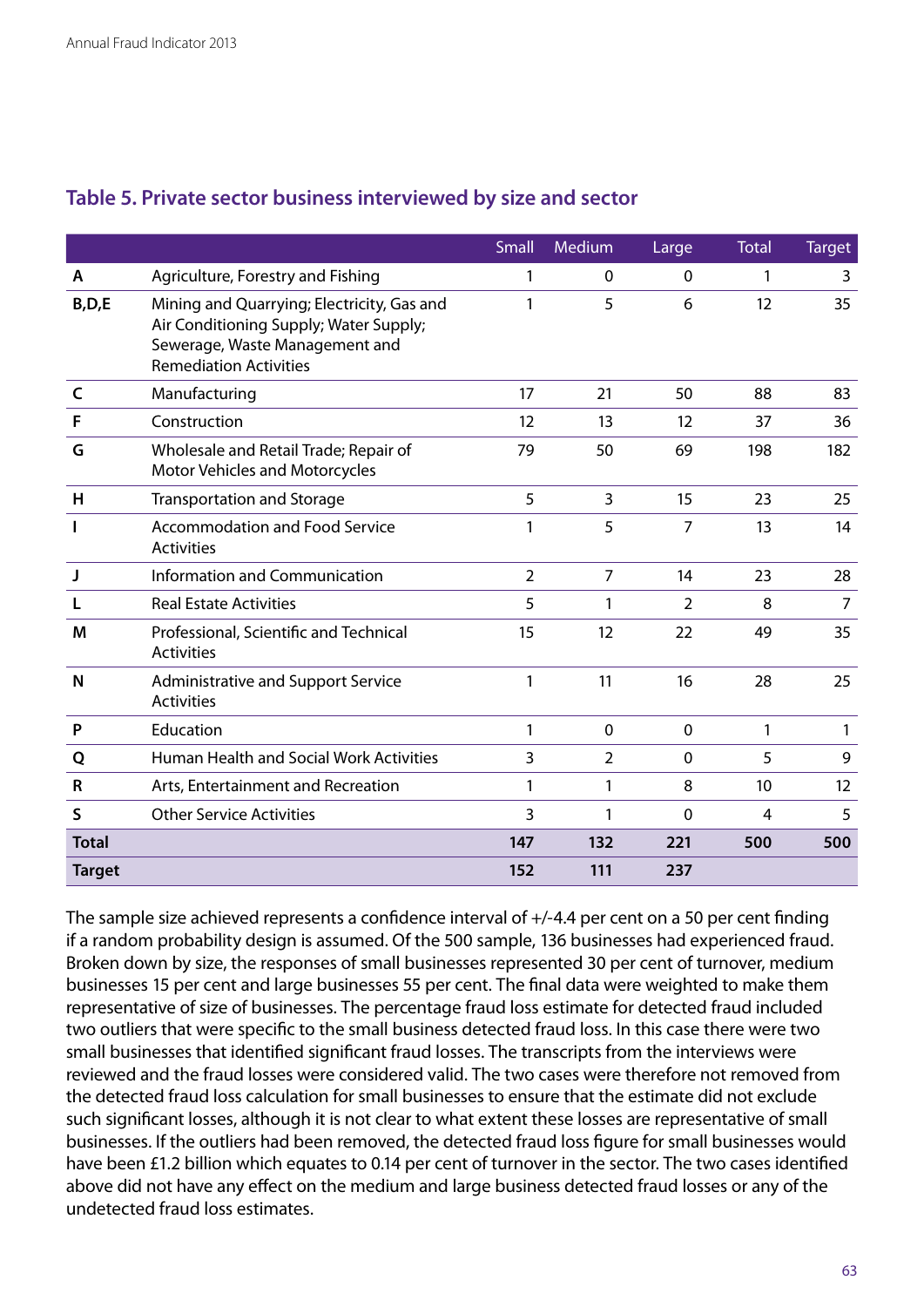#### *Private sector qualitative research*

The qualitative sample was heavily informed by the findings of the quantitative study. A number of characteristics were used to ensure the qualitative interviews incorporated a wide variety of views and experiences. The in depth interviewees were selected on the following basis:

- **• Sector:** Ensuring a spread of organisations from different sectors as they are likely to experience fraud in different ways and the NFA wanted to explore each of these
- **• Size of business / turnover:** The NFA ensured that a spread of different sized businesses were included across the sample.
- **• Experiences of fraud:** The NFA ensured that it included businesses with different experiences of fraud in the sample. These can be divided into two different sampling considerations:
	- experience of fraud vs. no experience of fraud;
	- experience of different types of fraud, for example, procurement fraud, ID fraud and cyber enabled fraud etc.
- **• Estimates of undetected fraud:** The NFA ensured it was able to explore the reasons for businesses stating that they felt they have no levels of undetected fraud.

The qualitative interviews functioned to help the NFA to understand better the findings from the quantitative survey. They were also part of the validation exercise for the estimates identified for detected and undetected levels of fraud.

The sample was selected from those who had agreed to be contacted again by the researchers after the telephone survey. A sample size of 45 was agreed to ensure the NFA could explore the broad range of themes that it was interested in and this figure is within the principle of diminishing returns of qualitative research. The interviews consisted of a range of face to face and telephone interviewing and were spread geographically across the UK.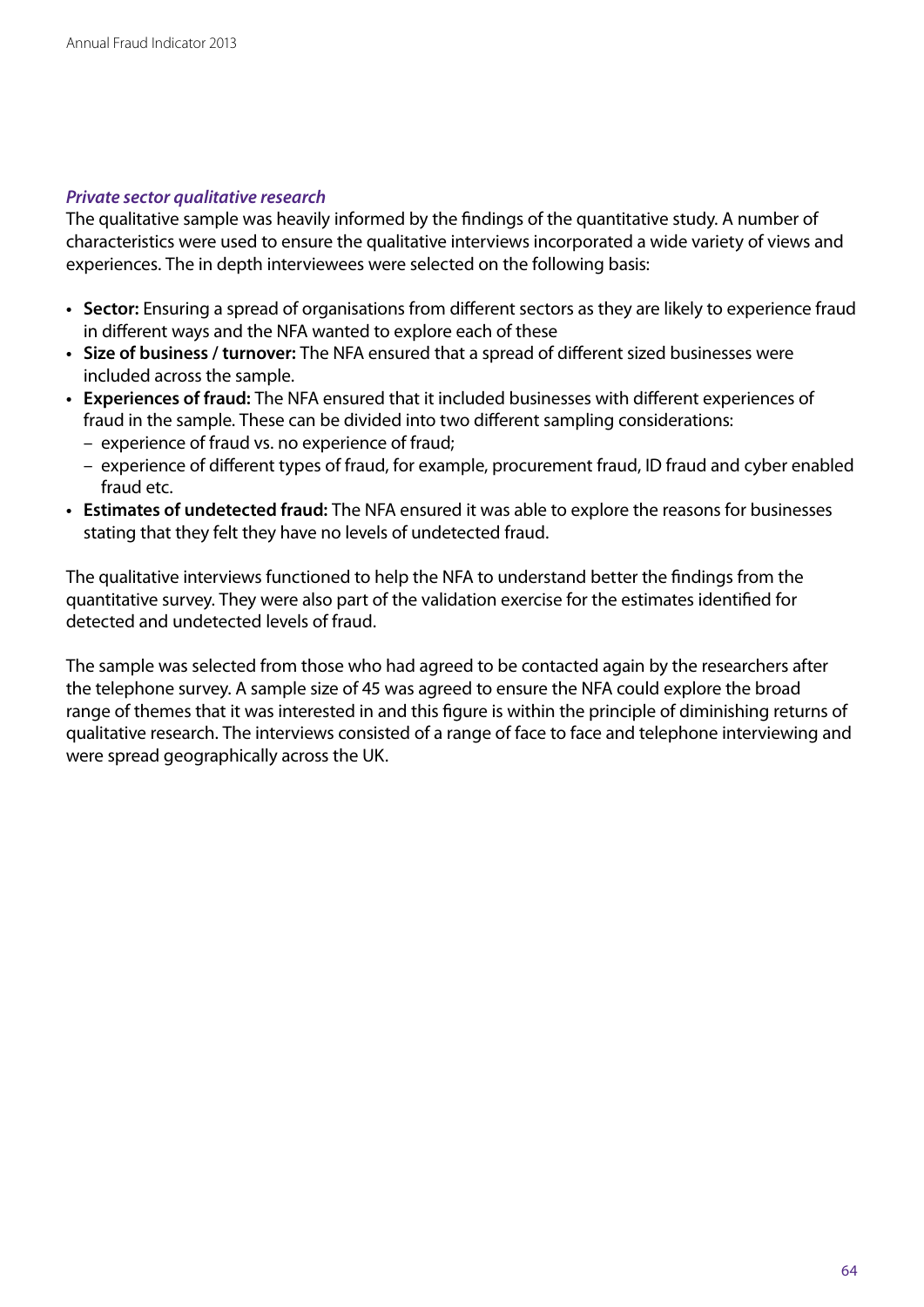## **Annex 2: Breakdown of losses by victim**

|  | <b>Fraud loss</b><br>by victim<br>sector | <b>Victim</b>                      | <b>Total</b><br>estimated<br>fraud loss | Fraud type                             | <b>Fraud loss</b> | <b>Identified loss</b> | <b>Hidden loss</b> |
|--|------------------------------------------|------------------------------------|-----------------------------------------|----------------------------------------|-------------------|------------------------|--------------------|
|  | <b>Public Sector</b><br>£20.6<br>billion | Tax system                         | £14.0 billion                           | <b>Tax fraud</b>                       | £14.0 billion     | £14 billion            |                    |
|  |                                          |                                    |                                         | Vehicle excise fraud                   | £40 million       | £40 million            | Unknown            |
|  |                                          | Central government                 | £2.6 billion                            | Procurement fraud                      | £1.4 billion      | £1.4 billion           |                    |
|  |                                          |                                    |                                         | Grant fraud                            | £504 million      | £504 million           |                    |
|  |                                          |                                    |                                         | Television licence fee evasion         | £204 million      | £204 million           |                    |
|  |                                          |                                    |                                         | Payroll fraud                          | £181 million      | £181 million           | Unknown            |
|  |                                          |                                    |                                         | NHS patient charges fraud              | £156 million      | £156 million           | Unknown            |
|  |                                          |                                    |                                         | NHS dental charge fraud                | £73 million       | £73 million            | Unknown            |
|  |                                          |                                    |                                         | Student finance fraud                  | £31 million       | £31 million            | Unknown            |
|  |                                          |                                    |                                         | Pension fraud                          | £14 million       | £14 million            | Unknown            |
|  |                                          |                                    |                                         | National Savings and Investments fraud | £0.40 million     | £0.40 million          | Unknown            |
|  |                                          | Local government                   | £2.1 billion                            | Housing tenancy fraud                  | £845 million      | £845 million           |                    |
|  |                                          |                                    |                                         | Procurement fraud                      | £876 million      | £876 million           |                    |
|  |                                          |                                    |                                         | Payroll fraud                          | £154 million      | £154 million           | Unknown            |
|  |                                          |                                    |                                         | Council tax fraud                      | £133 million      | £133 million           |                    |
|  |                                          |                                    |                                         | Blue Badge Scheme misuse               | £46 million       | £46 million            | Unknown            |
|  |                                          |                                    |                                         | <b>Grant fraud</b>                     | £35 million       | £35 million            |                    |
|  |                                          |                                    |                                         | Pension fraud                          | £7.1 million      | £7.1 million           | Unknown            |
|  |                                          | Benefit and tax credits<br>systems |                                         | <b>Benefit fraud</b>                   | £1.2 billion      | £1.2 billion           |                    |
|  |                                          |                                    | £1.9 billion                            | <b>Tax Credits fraud</b>               | £670 million      | £670 million           |                    |

<span id="page-65-0"></span>\*Black, red, amber, green (BRAG) Assessment: Confidence in Indicator

Note:

| <b>BRAG</b> | Level of confidence |
|-------------|---------------------|
|             | Poor                |
|             | Average             |
|             | Good                |
|             | Excellent           |

Perceived level of confidence is based upon management assumptions and judgement to provide an illustrative indication of the quality of data available to produce an estimate.

NB: It is not always possible to demarcate clearly the fraud by type estimates to identified or hidden losses as some estimates spread across both. Further, it should be noted that fraud cited as being 'unknown' does not mean that no fraud exists, but rather that no fraud has been identified, measured or is estimable. Not all fraud types are included in the breakdown due to the possibility of double counting. Due to rounding some figures may not add up exactly.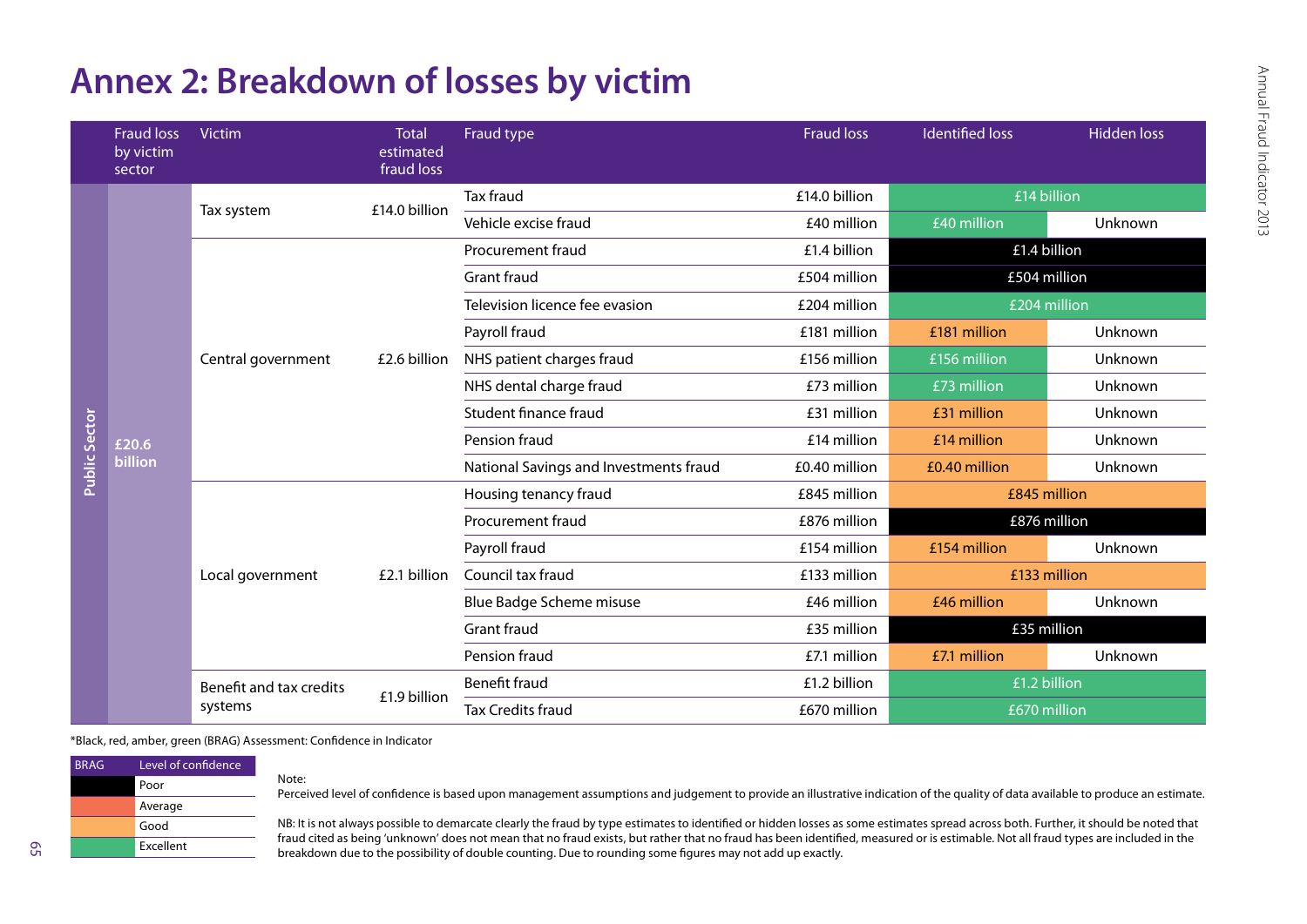|                       | <b>Fraud loss</b><br>by victim<br>sector | <b>Victim</b>                                              | <b>Total</b><br>estimated<br>fraud loss | Fraud type                                                | <b>Fraud loss</b> | <b>Identified loss</b> | <b>Hidden loss</b> |
|-----------------------|------------------------------------------|------------------------------------------------------------|-----------------------------------------|-----------------------------------------------------------|-------------------|------------------------|--------------------|
| <b>Private Sector</b> | £21.2<br>billion                         | Small, medium and<br>large enterprises in the<br><b>UK</b> | £15.9 billion                           | Small enterprises                                         | £7.7 billion      | £4.6 billion           | £3.1 billion       |
|                       |                                          |                                                            |                                         | Medium enterprises                                        | £1.5 billion      | £44 million            | £1.4 billion       |
|                       |                                          |                                                            |                                         | Large enterprises                                         | £6.7 billion      | £555 million           | £6.1 billion       |
|                       |                                          | Financial and insurance<br>activities                      | £5.4 billion                            | Insurance fraud                                           | £2.1 billion      | £39 million            | £2.1 billion       |
|                       |                                          |                                                            |                                         | Mortgage fraud                                            | £1 billion        | £1 billion             |                    |
|                       |                                          |                                                            |                                         | Plastic card fraud                                        | £388 million      | £388 million           | Unknown            |
|                       |                                          |                                                            |                                         | Online banking fraud                                      | £40 million       | £40 million            | Unknown            |
|                       |                                          |                                                            |                                         | Cheque fraud                                              | £35 million       | £35 million            | Unknown            |
|                       |                                          |                                                            |                                         | Telephone banking fraud                                   | £13 million       | £13 million            | Unknown            |
|                       |                                          |                                                            |                                         | <b>Estimated other</b>                                    | £1.8 billion      | Unknown                | £1.8 billion       |
| Charities             | £147<br>million                          | Registered charities in<br><b>Great Britain</b>            | £147 million                            | Income £0 - £100,000                                      | £5.2 million      | £1 million             | £4 million         |
|                       |                                          |                                                            |                                         | Income £100,001 - £500,000                                | £16.3 million     | £11 million            | £5 million         |
|                       |                                          |                                                            |                                         | Income £500,001 - £5 million                              | £23.0 million     | £14 million            | £9 million         |
|                       |                                          |                                                            |                                         | Income over £5 million                                    | £102.8 million    | £4 million             | £99 million        |
| Individuals           | £9.1<br><b>billion</b>                   | UK adult population                                        | £9.1 billion                            | Mass marketing fraud                                      | £3.5 billion      | £3.5 billion           | Unknown            |
|                       |                                          |                                                            |                                         | Identity fraud                                            | £3.3 billion      | £3.3 billion           | Unknown            |
|                       |                                          |                                                            |                                         | Online ticket fraud                                       | £1.5 billion      | £1.5 billion           | Unknown            |
|                       |                                          |                                                            |                                         | Private rental Property fraud                             | £755 million      | £755 million           | Unknown            |
|                       |                                          |                                                            |                                         | Pre-payment meter scams                                   | £2.7 million      | £2.7 million           | Unknown            |
| Other                 | £919<br>million                          | Other/mixed                                                |                                         | £919 million Housing tenancy fraud (housing associations) | £919 million      | £919 million           |                    |